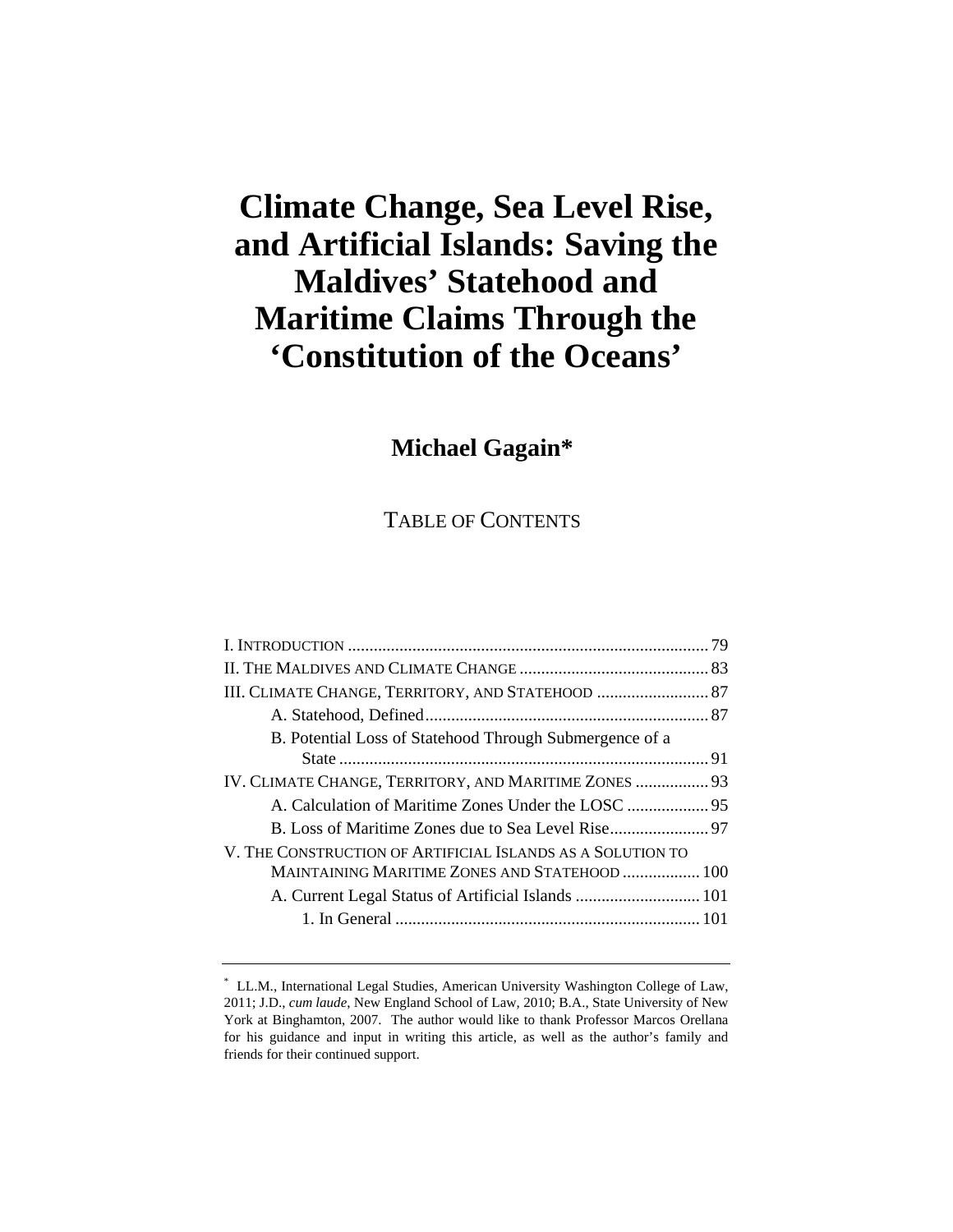78 Colo. J. Int'l Envtl. L. & Pol'y [Vol. 23:1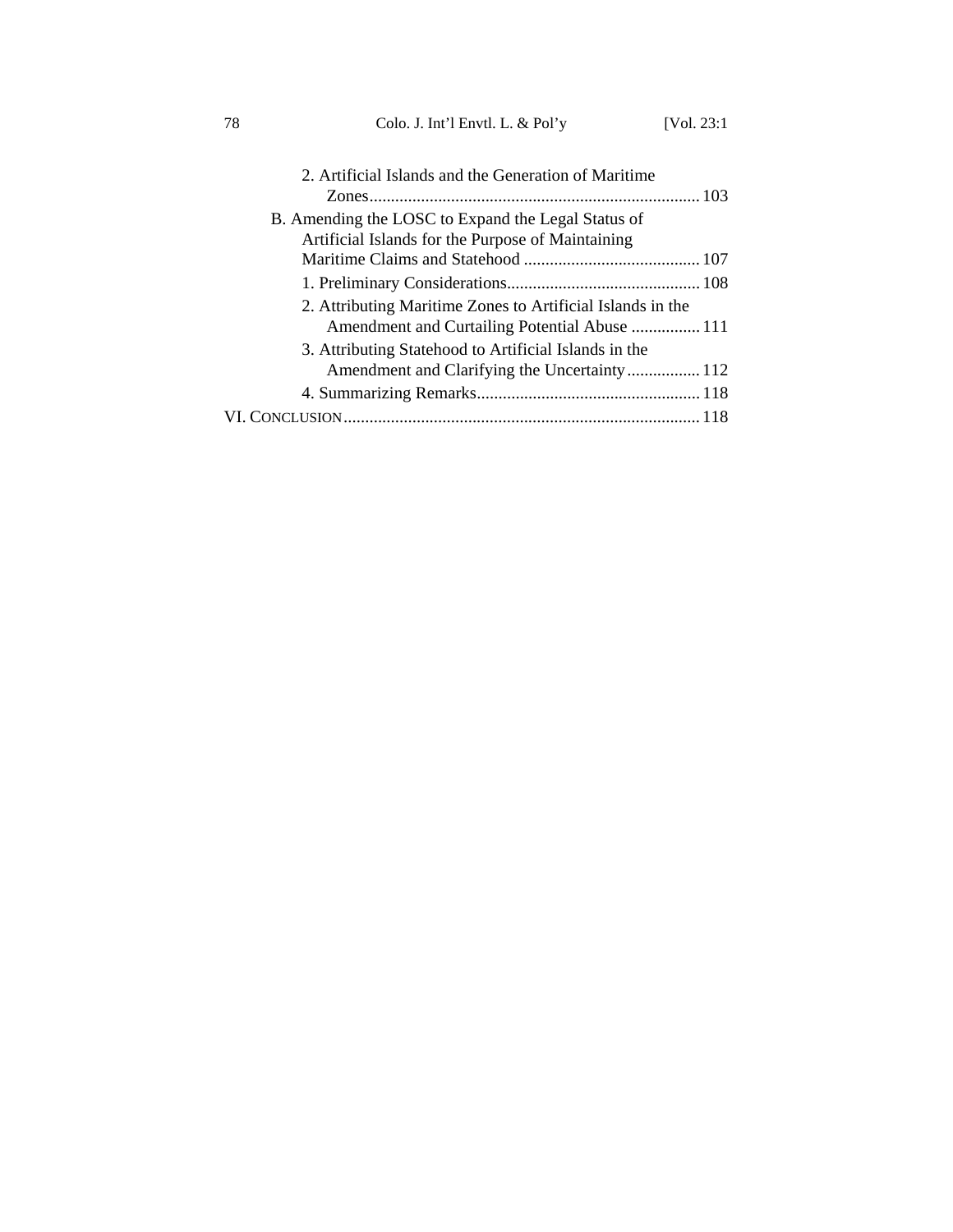### I. INTRODUCTION

On October 17, 2009, President of the Republic of the Maldives, Mohamed Nasheed, held a meeting with other government officials in which a declaration making a demand for global carbon emissions reductions was signed.<sup>1</sup> This was not a surprising decision by the Maldivian president, who has become a critical advocate in mitigating climate change since his election in  $2008<sup>2</sup>$ . However, this was no ordinary meeting between President Nasheed and his Cabinet.<sup>3</sup> The meeting took place thirteen feet underwater.<sup>4</sup> Wearing scuba gear, the President and his eleven ministers sat around a submerged table, complete with name plates and an array of tropical fish swimming around them, as they each signed a declaration that stated: "We must unite in a global effort to halt further temperature rises."<sup>5</sup>

Commentators of President Nasheed's underwater meeting called it a media stunt, but the meeting nonetheless highlights the fact that the Maldives may become uninhabitable by the end of the twenty-first century due to the effects of climate change.<sup>6</sup> The Intergovernmental Panel on Climate Change ("IPCC") concluded in 2007 that average air and sea temperatures are on the rise worldwide, and that ice and snow is melting at a rapid pace.<sup>7</sup> Even more alarming are the consequences of this: sea levels are rising worldwide.<sup>8</sup>

Sea level rise will have a severe impact on small island states, particularly the Maldives, which has an average elevation of only 1.5 meters above sea level.<sup>9</sup> Many small island states worldwide may

2. Emily Wax, *Maldives' Unconventional President Takes on Dominant Role in Climate Battle*, WASH. POST, Dec. 10, 2009, *available at* http://www.washingtonpost.com/wp-

dyn/content/article/2009/12/09/AR2009120904229.html.

4. Olivia Lang, *Maldives Leader in Climate Change Stunt*, BBC NEWS, Oct. 17, 2009, http://news.bbc.co.uk/2/hi/8312320.stm (last visited Oct. 5, 2011).

5. *Id.*

6. Wax, *supra* note 2.

7. INTERGOVERNMENTAL PANEL ON CLIMATE CHANGE [IPCC], CLIMATE CHANGE 2007: THE PHYSICAL SCIENCE BASIS, CONTRIBUTION OF WORKING GROUP I TO THE FOURTH ASSESSMENT REPORT OF THE INTERGOVERNMENTAL PANEL ON CLIMATE CHANGE 5 (Susan Solomon et al. eds., 2007).

8. *Id.*

<sup>1.</sup> *From Underwater, Maldives Sends Warning on Climate Change*, CNNWORLD, Oct. 17, 2009, http://articles.cnn.com/2009-10- 17/world/maldives.underwater.meeting\_1\_maldives-climate-change-sealevels? s=PM:WORLD (last visited Oct. 4, 2011).

<sup>3.</sup> CNN, *supra* note 1.

<sup>9.</sup> John H. Knox, *Linking Human Rights and Climate Change at the United Nations*, 33 HARV. ENVTL. L. REV. 477, 480 (2009).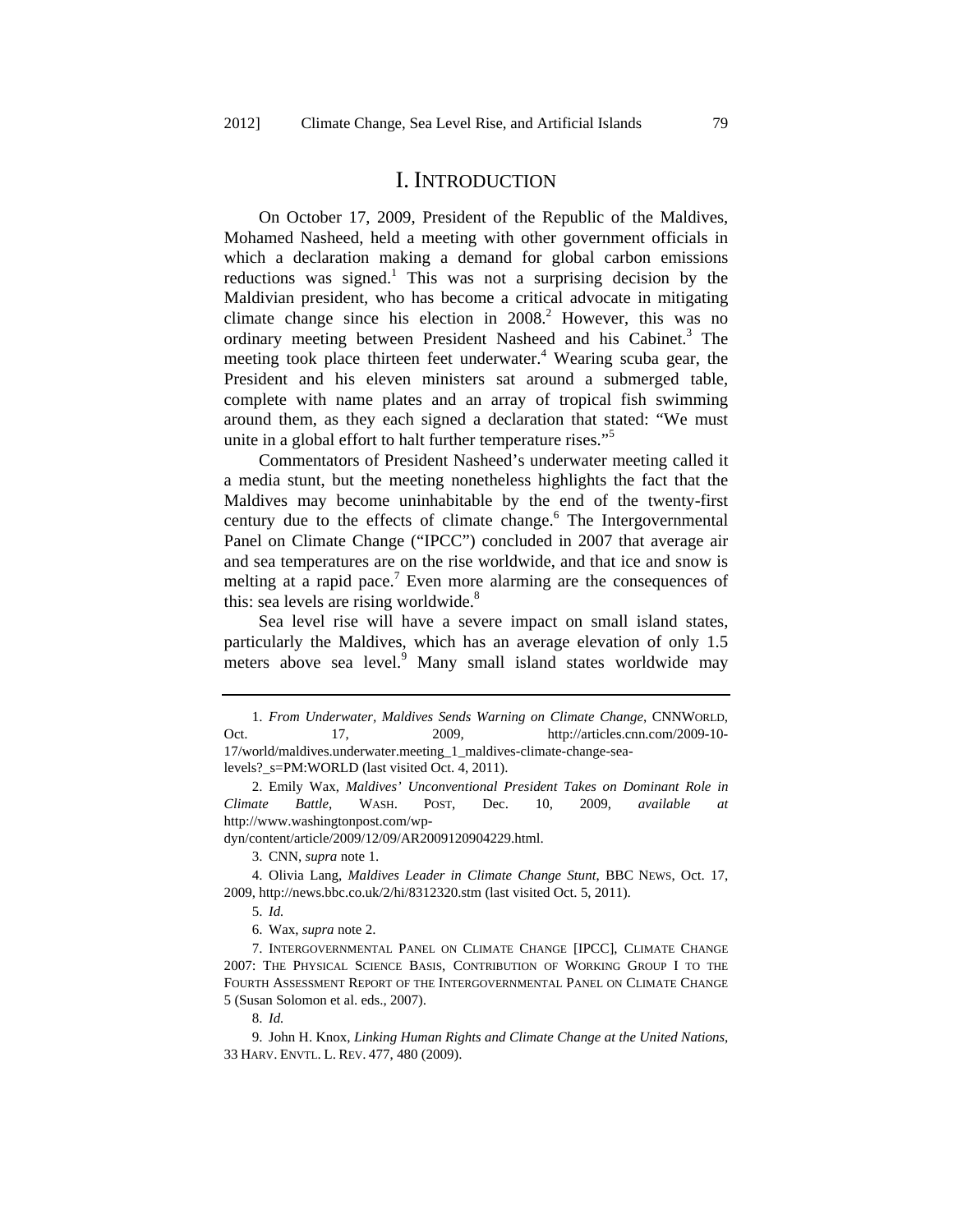become completely submerged as sea levels continue to rise.<sup>10</sup> For the Maldives, a 0.49 meter rise in sea level would mean that significant portions of the archipelagic state would be severely inundated by  $2100$ .<sup>11</sup> Moreover, at such a rate of sea level rise, fifteen percent of the Maldives' capital island of Malé would be submerged by 2025, with fifty percent submerged by  $2100<sup>12</sup>$  One third of the Maldives' 300,000 nationals live on the congested capital island.<sup>13</sup>

Although the complete submergence of a small island state due to rising sea levels has not yet occurred, $14$  the possibility of such an event raises complex questions under international law.15 One issue is whether, in the event of complete submersion, an island state ceases to exist, given that the notion of statehood arguably encompasses the requirement of a defined territory.<sup>16</sup> A related issue is whether a submerged island state

<sup>10.</sup> WORLD METEOROLOGICAL ORGANIZATION, SAVING PARADISE: ENSURING SUSTAINABLE DEVELOPMENT 3 (2005), *available at*  http://www.wmo.int/pages/publications/showcase/documents/WMO973.pdf; James G. Titus, *Rising Sea Levels: The Impact They Pose*, 12 EPA J. 17, 18 (1986).

<sup>11.</sup> Submission of the Maldives to the Office of the U.N. High Commissioner for Human Rights under Human Rights Council Res. 7/23 (Sept. 25, 2008), http://www2.ohchr.org/english/issues/climatechange/docs/submissions/Maldives\_Submis sion.pdf [hereinafter *Maldives OHCHR Submission*]. An archipelagic state is "a State constituted wholly by one or more archipelagos and may include other islands." U.N. Convention on the Law of the Sea art.  $46(a)$ , Dec. 10, 1982, 1833 U.N.T.S. 396 [hereinafter LOSC].

<sup>12.</sup> Maldives OHCHR Submission, *supra* note 11.

<sup>13.</sup> Frank McDonald, *Paradise in a Perilous State*, IRISH TIMES, Dec. 5, 2009, at 1. 14. *Id.*

<sup>15.</sup> *See, e.g.*, Shaina Stahl, *Unprotected Ground: The Plight of Vanishing Island Nations*, 23 N.Y. INT'L L. REV. 1, 29-30 (2010) (discussing whether a submerged state maintains its statehood).

<sup>16.</sup> Montevideo Convention on the Rights and Duties of States art. 1, Dec. 26, 1933, 165 L.N.T.S. 19 [hereinafter *Montevideo Convention*]; Lilian Yamamoto & Miguel Esteban, *Vanishing Island States and Sovereignty*, 53 OCEAN & COASTAL MGMT. 1, 4 (2010). There is some consensus among the international community that the permanent submergence of an island state means that it ceases to exist as a state. *See, e.g.*, U.N. HIGH COMMISSIONER FOR REFUGEES, CLIMATE CHANGE AND STATELESSNESS: AN OVERVIEW 1-2 (May 15, 2009), *available at* http://www.unhcr.org/refworld/docid/4a2d189d3.html [hereinafter *UNHCR Report*]; G.A. Res. 63/213, U.N. Doc. A/RES/63/213 (Feb. 10, 2009), *available at* http://www.sidsnet.org/msi\_5/docs/res/res\_63\_213E.pdf (discussing how climate change and rises in sea level poses risks to the continued viability of some small island developing states); PERMANENT MISSION OF THE REPUBLIC OF NAURU TO THE U.N., VIEWS ON THE POSSIBLE SECURITY IMPLICATIONS OF CLIMATE CHANGE TO BE INCLUDED IN THE REPORT OF THE SECRETARY-GENERAL TO THE 64<sup>TH</sup> SESSION OF THE UNITED NATIONS GENERAL ASSEMBLY 10 (2009), *available at* http://www.un.org/esa/dsd/resources/res\_pdfs/ga-64/cc-inputs/PSIDS\_CCIS.pdf [hereinafter Nauru Report] (discussing how states will be wiped off the face of the earth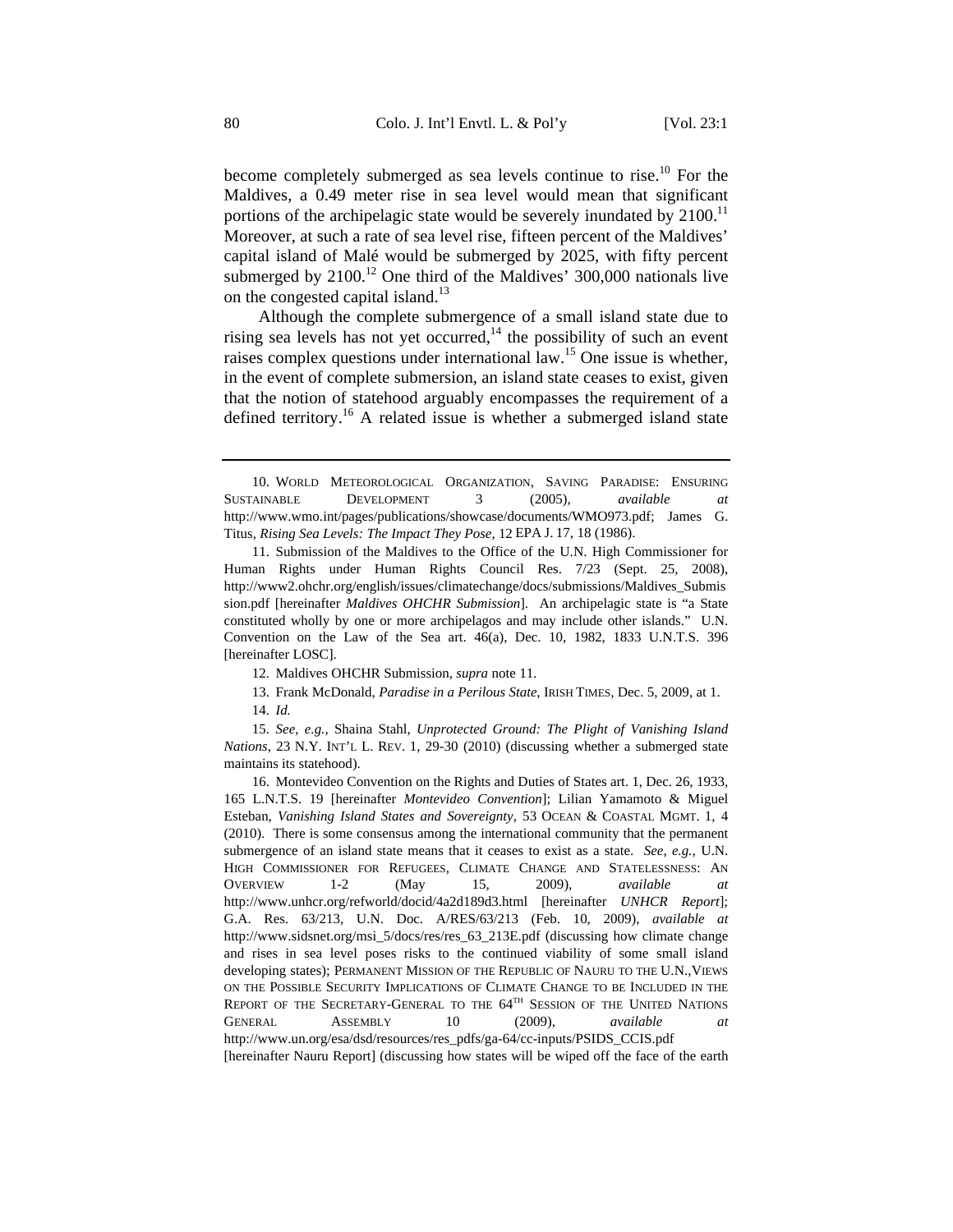loses its maritime claims, $17$  which are of critical economic importance to small island states.<sup>18</sup>

Arguably, the answers to these two questions would be in the affirmative, meaning that small island states have a strong interest in adjusting to the potential impacts of climate change, particularly through large-scale engineering strategies.<sup>19</sup> The Maldives has emerged as a leader in complex engineering projects to battle sea level rise.<sup>20</sup> One of

18. *See, e.g.*, EUR, REGIONAL SURVEYS OF THE WORLD: THE FAR EAST AND AUSTRALASIA 2003 822 (34th ed. 2002) (discussing how fishing is a critical aspect of the Maldivian economy and how foreign fishing licenses to fish in the Maldives' exclusive economic zone contributes extensively to its economy); MICHAEL WITTER ET AL., MEASURING AND MANAGING THE ECONOMIC VULNERABILITY OF SMALL ISLAND STATES (2002), *available at*

http://www.sidsnet.org/docshare/other/Jamaica\_rt\_Economic\_Vulnerability-Paper.doc; A.H.A. Soons, *The Effects of a Rising Sea Level on Maritime Limits and Boundaries*, 37(2) NETH. INT'L L. REV. 207, 210 (1990); *see, e.g.*, LOSC, *supra* note 11, at art. 56(1)(a) (discussing how a coastal state has sovereignty over the living and non-living natural resources in its exclusive economic zone).

19. Edward Cameron, *The Human Dimension of Global Climate Change*, 15 HASTINGS W.-NW. J. ENVTL. L. & POL'Y 1, 8 (2009).

20. *Sea Wall 'Saves Maldives Capital*, BBC NEWS, Jan. 10, 2005, http://news.bbc.co.uk/2/hi/south\_asia/4161491.stm (last visited Oct. 4, 2011); KOJI FUJIMA ET AL., PRELIMINARY REPORT ON THE SURVEY RESULTS OF 26/12/2004 INDIAN OCEAN TSUNAMI IN THE MALDIVES 82, 88 (2005), *available* http://www.nda.ac.jp/~fujima/maldives-pdf/.

rising sea levels).

<sup>17.</sup> *See* Rosemary Rayfuse, *W(h)ither Tuvalu? International Law and Disappearing States* 2-4 (Univ. of N.S.W. Faculty of Law Research Series, Working Paper No. 9, 2009), *available at*  http://law.bepress.com/cgi/viewcontent.cgi?article=1151&context=unswwps. The 1982 United Nations Convention on the Law of the Sea (LOSC) dictates that maritime zones are generally calculated by relation to a state's land mass, and scholars have interpreted the Convention to encompass the idea that as a state's coastline fluctuates due to sea level rise, the outer limits of its maritime zones are affected. *See, e.g.*, LOSC, *supra* note 11, art. 5 (discussing calculation of the territorial sea using a baseline which reflects the coast's low-water line); UNITED NATIONS CONVENTION ON THE LAW OF THE SEA 1982: A COMMENTARY Vol. III (Myron H. Nordquist et al., eds. 1993) [hereinafter LOSC COMMENTARY III]; *see* CHRIS WOLD & DAVID HUNTER, CLIMATE CHANGE AND THE LAW 417-18 (2009); Achim Maas & Alexander Carius, Territorial Integrity and Sovereignty: Climate Change and Security in the Pacific and Beyond 6 (2010) (unpublished manuscript) (on file with the Royal Norwegian Soc'y of Sci. and Letters), *available at* http://climsec.prio.no/papers/Paper\_Trondheim\_PSIDS\_CCIS\_Maas\_Carius\_final\_revise d.pdf ("[I]nstead of opening up new resources, sea-level rise is likely leading to shrinking maritime territories and thus international disputes over extent of current boundaries"); *see also* David D. Caron, *When Law Makes Climate Change Worse: Rethinking the Law of Baselines in Light of a Rising Sea Level*, 17 ECOLOGY L.Q. 621, 634 (1990) [hereinafter *Caron 1990*] (discussing how the existence of maritime zones in the LOSC depends on the baseline's continued presence).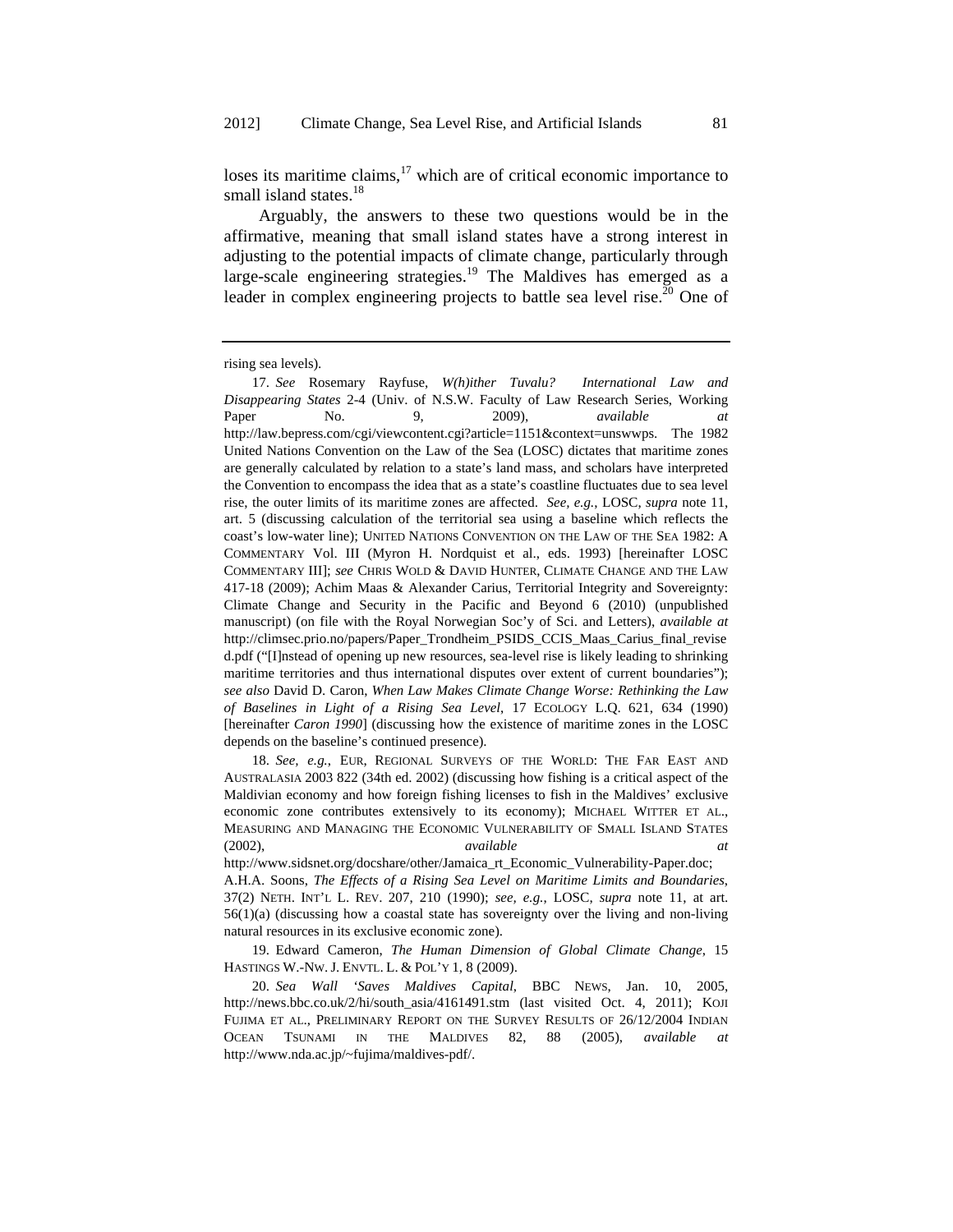the Maldives' most significant recent projects was the completion of an artificial island called Hulhumalé within waters under its sovereign control.<sup>21</sup> Hulhumalé is intended to serve as the Maldives' "modern Noah's Ark" in the event its 202 populated atolls should be lost to the rising waters.<sup>22</sup>

The artificial island of Hulhumalé may be the Maldives' best attempt at maintaining both its statehood and its maritime zones.<sup>23</sup> Unfortunately, the United Nations Convention on the Law of the Sea ("LOSC"), which regulates the legal status of artificial islands, is currently at odds with at least the latter proposition. Under the LOSC, islands may generate maritime zones,  $2\overline{4}$  but the Convention's rules governing islands effectively exclude artificial islands from the definition of an island, which requires that the land be "naturally formed."25 Considering that the LOSC was intended from its inception to be a "constitution of the oceans,"<sup>26</sup> the Maldives should advocate for a new rule to give effect to artificial islands statehood, and effect to them under the Convention in light of the impacts of sea level rise on maritime zones. $27$ 

This article proposes and frames a potential amendment to the LOSC to allow small island states, such as the Maldives, to endorse

23. *See* Patrick Barta, *Apathy Sinks Maldives Island*, AUSTRALIAN, Jan. 12, 2008, at 33 (discussing how Hulhumalé is intended to be a solution to global warming); Benjamin Joffe-Walt, *Future of the Maldives Emerges From the Waves As Rising Waters Threaten the Tourist Archipelago Beloved by Britons, a Man-Made Island is Rising From a Reef*, SUNDAY TELEGRAPH (LONDON), Aug. 22, 2004 (mentioning that Hulhumalé is intended to act as a long-term solution to sea level rise in the Maldives).

24. LOSC, *supra* note 11, art. 121(1)-(2).

25. Francesca Galea, Artificial Islands in the Law of the Sea 19 (May 2009) (unpublished Doctor of Laws dissertation, University of Malta) (on file with the Seasteading Institute), *available at* http://www.seasteading.org/ files/research/law/ARTIFICIAL\_ISLANDS\_-\_01.09.09\_mod.doc.pdf.

26. Jon M. Van Dyke, *A Constitution for the Oceans: A Closer Look at the United Nations Law of the Sea Convention*, 6 INSIGHTS ON LAW & SOC'Y 1, 1 (2006), *available at* http://www.abanet.org/publiced/insights/vol6\_3/nosearch/constitution\_Insightsspring06.p df.

27. *See* Tsaltas Grigoris et al., Artificial Islands and Structures as a Means of Safeguarding State Sovereignty Against Sea Level Rise: A Law of the Sea Perspective 15-17 (unpublished manuscript) (on file with the University of New South Wales), *available at* http://www.gmat.unsw.edu.au/ablos/ABLOS10Folder/S2P3-P.pdf (advocating that the legal regime of artificial islands be expanded).

<sup>21.</sup> *See generally* FUJIMA ET AL., *supra* note 20, at 69 (discussing how Hulhumalé is located atop a shallow reef between the North Malé Atoll and South Malé Atoll).

<sup>22.</sup> Uli Schmetzer, *The Rising Ocean Threatens to Sink Low-Lying Maldives*, SEATTLE TIMES, Feb. 27, 2000, at A12. Measuring 465 acres, Hulhumalé can accommodate around 150,000 people. Matthew Rosenberg, *Dreams for Island Swept out to Sea: Few Willing to Live in 'Ugly' Maldives Spot*, CHI. TRIB., Feb. 10, 2008, at 16.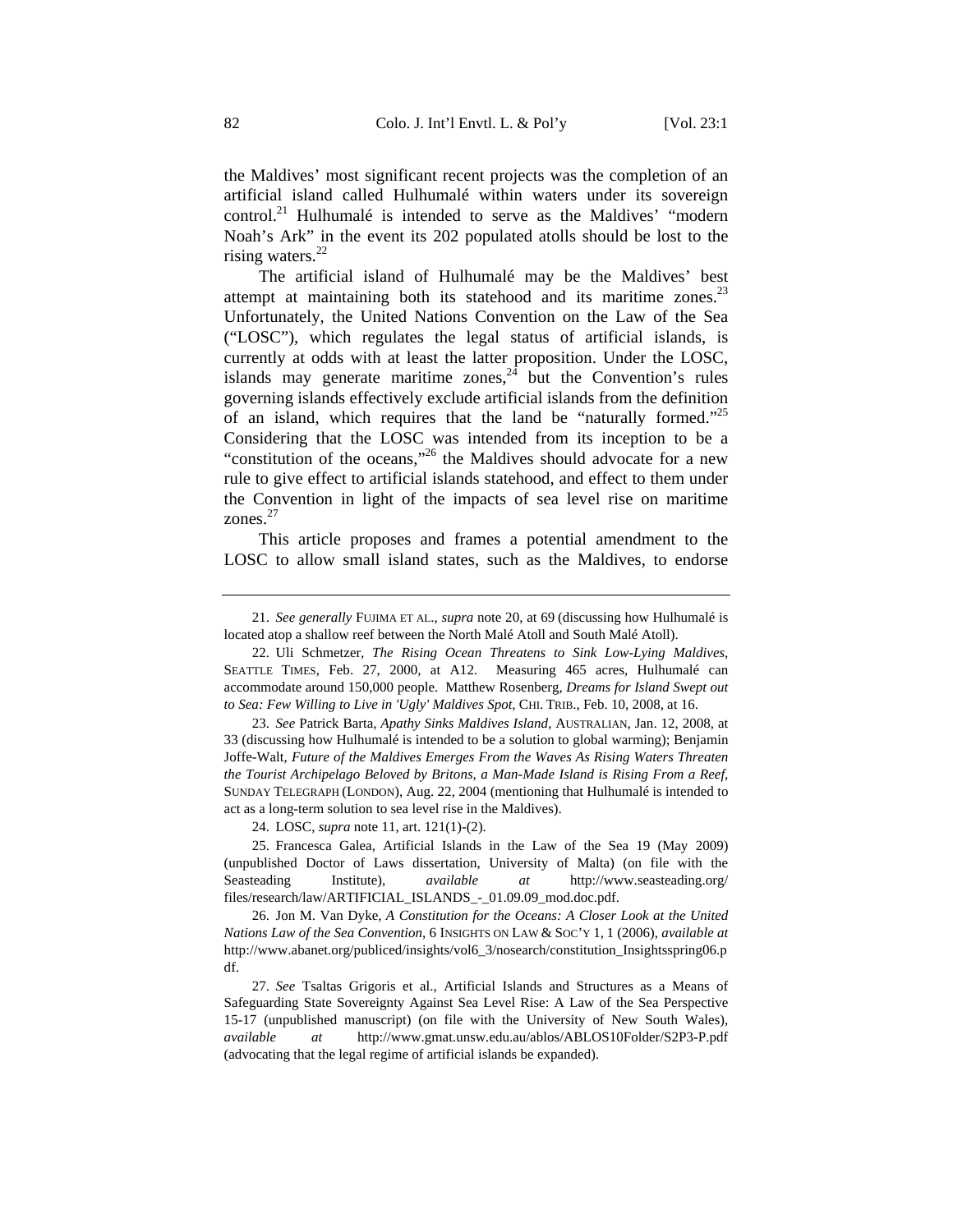artificial islands as "defined territory" in order to save their statehood and maritime zones. This Article introduces the problem of sea level rise in the Maldives in Part II. It then closely analyzes, in Parts III and IV respectively, the ability of a small island state to legally maintain its statehood and maritime zones in the event of inundation by sea level rise. In Part V, the Article examines the current legal regime governing islands in the LOSC to determine whether the construction of an artificial island, such as Hulhumalé, may be used to overcome the potential loss of statehood and maritime zones. Analyzing the relevant provisions of the LOSC, the Article opines in this section that the current legal regime of islands is insufficient to address this contemporary use of artificial islands. Therefore, the latter half of Part V proposes and frames a potential amendment to the LOSC to explicitly allow the construction of artificial islands to maintain the statehood and maritime zones of disappearing island states.<sup>28</sup> The Article concludes with a brief discussion of the practical impediments to constructing artificial islands for these purposes. Prior to examining these legal issues and potential solutions under international law, however, a discussion of global warming's impacts on the Maldives, and why this small island state would even consider tackling such a financially costly project like Hulhumalé, is warranted.

# II. THE MALDIVES AND CLIMATE CHANGE

The Republic of the Maldives is comprised of twenty-six major atolls and 1,190 very small islands southwest of Sri Lanka in the Indian Ocean.29 The largest island is no larger than 2.5 square kilometers, and the islands themselves are generally comprised of coral or sandbanks.<sup>30</sup>

<sup>28.</sup> *See* Cleo Paskal, *Strange Case of the Disappearing Islands*, N.Z. HERALD, Apr. 3, 2010, *available at*

http://www.nzherald.co.nz/world/news/article.cfm?c\_id=2&objectid=10635956 (discussing how the starting point to resolving the issues surrounding submerging island states is the LOSC, and discussing how artificial islands might be used to resolve the issues of statehood being lost and the rights that attach to that status).

<sup>29.</sup> *Maldives: An Overview*, S. ASIA REG'L INITIATIVE FOR ENERGY, http://www.sarienergy.org/PageFiles/Countries/maldives\_Energy\_detail.asp (last visited Oct. 4, 2011); *Introduction*, PERMANENT MISSION OF THE REPUBLIC OF THE MALDIVES TO THE UNITED NATIONS OFFICE AT GENEVA http://www.maldivesmission.ch/index.php?id=9 (last visited Oct. 4, 2011). An atoll is "a ring-shaped reef with or without an island situated on it surrounded by the open sea, that encloses or nearly encloses a lagoon." U.N. OFFICE FOR OCEAN AFFAIRS & THE LAW OF THE SEA, THE LAW OF THE SEA: BASELINES, at 50, U.N. Sales No. E.88.V.5 (1989).

<sup>30.</sup> MOHAMED MUNAVVAR, OCEAN STATES: ARCHIPELAGIC REGIMES IN THE LAW OF THE SEA 21 (1995).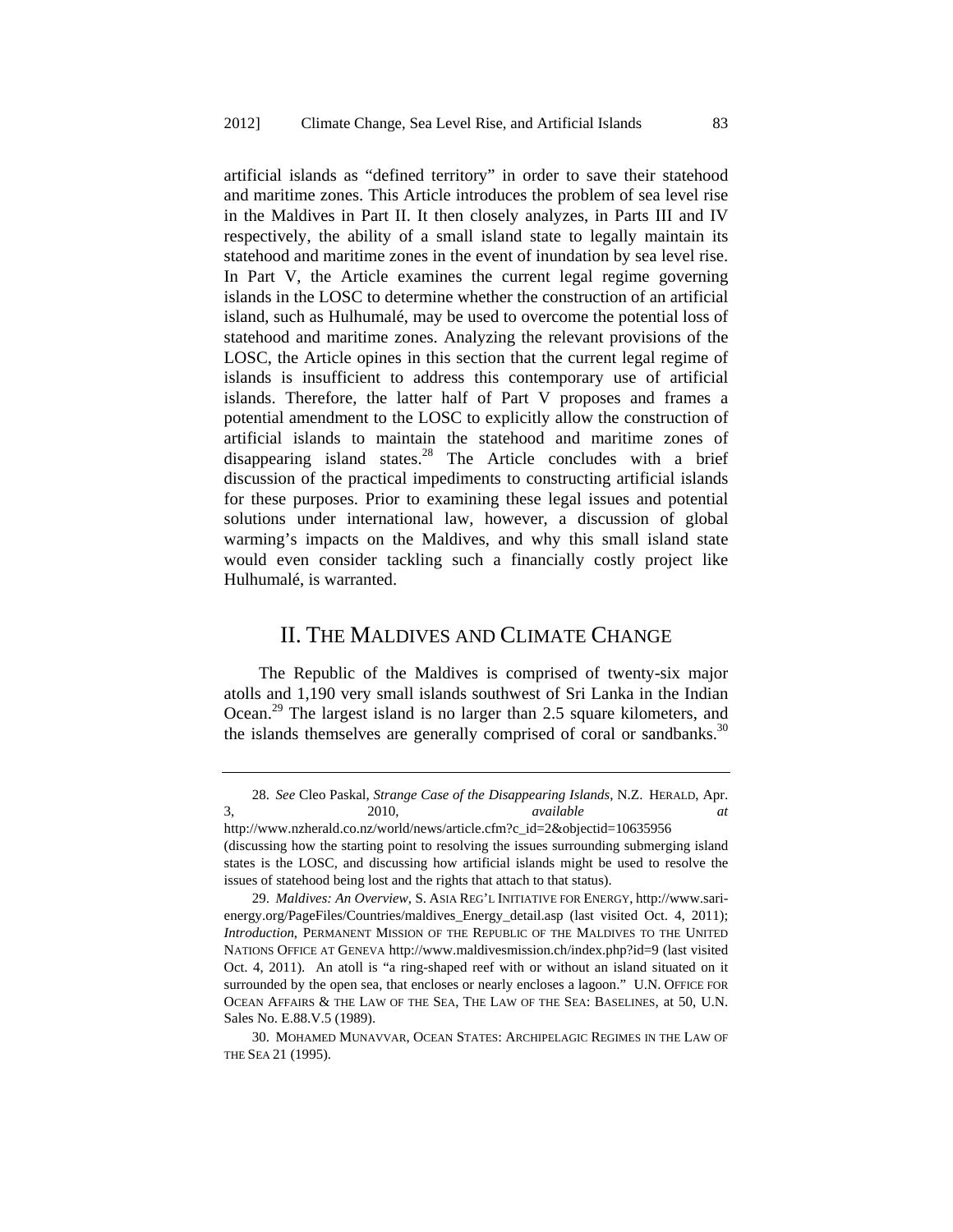The highest elevation of any of these islands is only 1.5 meters above sea level. $31$  This average elevation has earned the Maldives a reputation as the world's flattest state. $32$ 

Unfortunately, this status does not present any long-term benefits for the Maldives. For example, in late December 2004, the underwater eruption of the strongest earthquake in four decades off the coast of Sumatra, Indonesia, triggered a forty-foot high tsunami, which ravaged much of southern Asia, killing more than 13,000 people across twelve states.<sup>33</sup> The tsunami had a profound impact on the Maldives, where the large wave temporarily submerged an estimated forty percent of the Maldives' land mass, killed eighty-two people, and destroyed the homes of some 15,000 Maldivians.<sup>34</sup> The tsunami virtually eliminated the basic infrastructure of many inhabited islands.<sup>35</sup>

Moreover, scientists believe that climate change is occurring.<sup>36</sup> In 2007, the IPCC concluded with "very high confidence" that "[s]mall islands, whether located in the tropics or higher latitudes, have characteristics which make them especially vulnerable to the effects of climate change, sea-level rise, and extreme events."<sup>37</sup> One effect of climate change is that as the Earth warms up, more intense weather patterns are expected, including stronger cyclones.<sup>38</sup> However, another by-product of climate change is a rise in sea levels worldwide.<sup>39</sup> The main processes contributing to sea level rise include the expansion of ocean water as temperatures increase, ice caps and glaciers melting, and

34. Scott Lamb, *Paradise (Soon to be) Lost*, SPIEGEL ONLINE, Feb. 15, 2005, http://www.spiegel.de/international/0,1518,341669,00.html (last visited Oct. 4, 2011).

35. Clare Masters, *Australia Will Clean Maldives*, SUNDAY TELEGRAPH (Austl.), May 29, 2005, at 44.

36. *See Climate Change*, CLIMATE INSTITUTE, http://www.climate.org/topics/climate-change/index.html (last visited Oct. 4, 2011).

38. *Id.* at 695.

<sup>31.</sup> *Id.*

<sup>32.</sup> Lucy Siebert, *The Maldives Going Flat Out on Tourism*, MSNBC, Mar. 3, 2008, http://www.msnbc.msn.com/id/23450642/ (last visited Oct. 4, 2011).

<sup>33.</sup> Amy Waldman, *Asia's Deadly Waves: Disaster;, Thousands Die as Quake-Spawned Waves Crash Onto Coastlines Across Southern Asia*, N.Y. TIMES, Dec. 27, 2004, at A1.

<sup>37.</sup> Nobou Mimura et al., *Small Islands*, *in* CONTRIBUTION OF WORKING GROUP II TO THE FOURTH ASSESSMENT REPORT OF THE INTERGOVERNMENTAL PANEL ON CLIMATE CHANGE 687, 689 (M.L. Parry et al. eds., 2007) [hereinafter *IPCC Working Group II Report*].

<sup>39.</sup> Gerald A. Meehl, et. al.,*Global Climate Projections*, *in* CONTRIBUTION OF WORKING GROUP I TO THE FOURTH ASSESSMENT REPORT OF THE INTERGOVERNMENTAL PANEL ON CLIMATE CHANGE 812 (S. Solomon et al. eds., 2007) (discussing how as temperatures of sea water increase, the water expands, which contributes to an increase in volume of the world's oceans and a thermosteric sea level rise).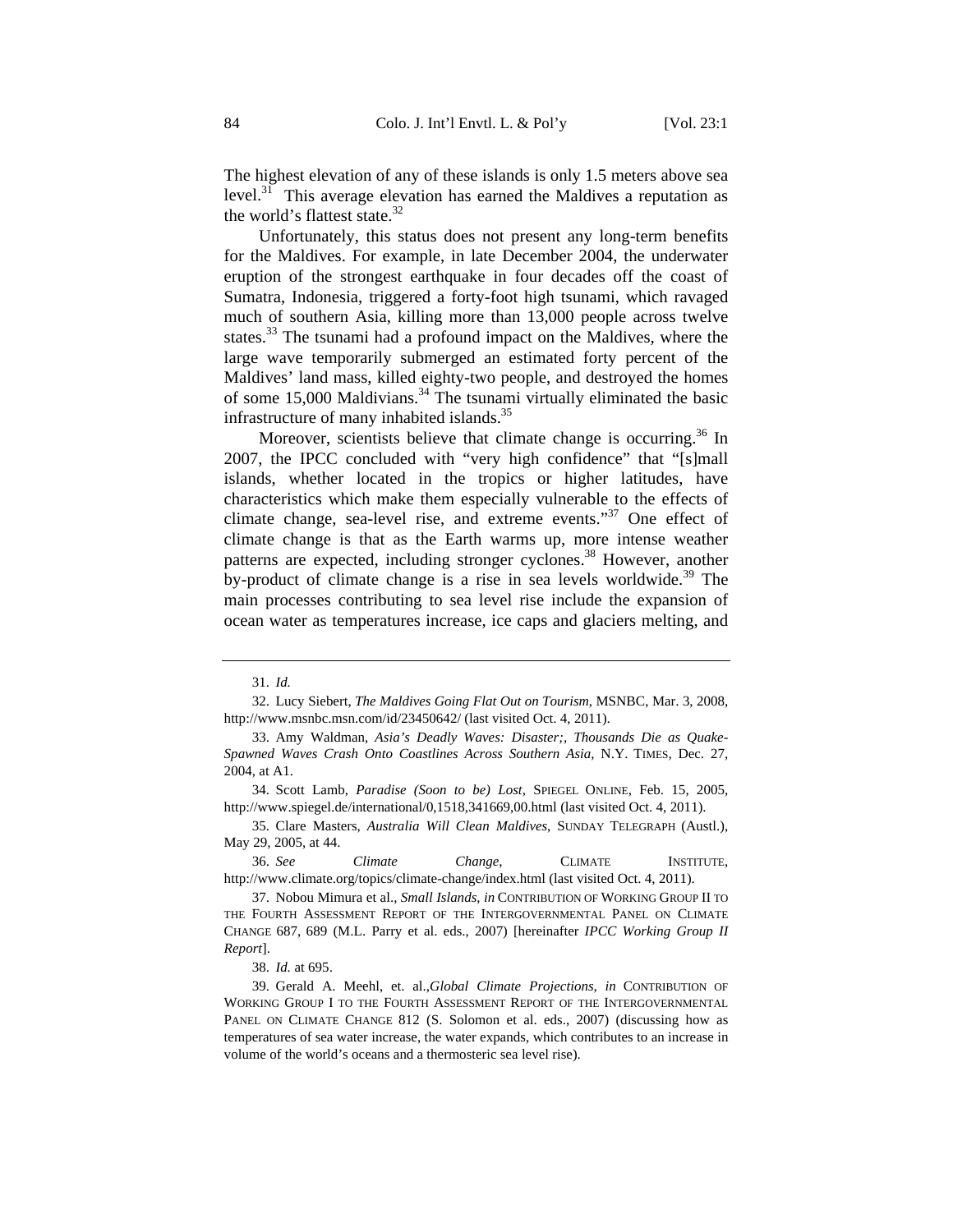Greenland and Antarctica losing their ice masses.<sup>40</sup> With regard to small islands, the IPCC has indicated with "very high confidence" that "[s]ealevel rise is expected to exacerbate inundation, storm surge, erosion, and other coastal hazards, thus threatening vital infrastructure, settlements, and facilities that support the livelihood of island communities."<sup>41</sup> Even more alarming, the land-masses of islands could dwindle due to elevated sea levels.<sup>42</sup>

For the Maldives specifically, the IPCC is convinced that a dependable estimate of sea level rise is 50 centimeters by  $2100^{43}$ However, a one-meter rise in sea levels in the coming centuries would mean the Maldives, as a state, will totally vanish.<sup>44</sup> The Maldives is already plagued by significant island erosion.<sup>45</sup> Some nationals have been moved to more protected islands in the face of these continued threats.<sup>46</sup>

In 1987, former Maldives President Abdul Gayoom spoke in the UN General Assembly and stated that sea level rise would lead to "the death of a nation."47 Two years later, the Maldives held a meeting of small island states to highlight their shared fears of climate change, and ultimately called for industrialized states to reduce greenhouse gas emissions.48 These small island state attendees later formed the Association of Small Island States to consolidate their individual

45. His Excellency Mr. Maumoon Abdul Gayoom, President, Republic of the Maldives, Address at the Opening of the Joint High-level Segment of the 13th Session of the Conference of Parties of the UNFCCC and the 3rd Session of the Meeting of the Parties to the Kyoto Protocol (Dec. 12, 2007), *available at* http://www.maldivesmission.ch/fileadmin/Pdf/Environment/President\_at\_Bali\_Conferen ce\_2012122007\_final\_.pdf.

46. *Id.*; Joffe-Walt, *supra* note 23 (discussing how three islands have been evacuated).

47. R.K. Pachauri, Chairman, Intergovernmental Panel on Climate Change, Acceptance Speech for the Nobel Peace Prize Awarded to the Intergovernmental Panel Climate Change, 11 (Dec. 10, 2007), *available* http://www.ipcc.ch/graphics/speeches/nobel-peace-prize-oslo-10-december-2007.pdf.

48. Knox, *supra* note 9, at 481 (citing James Lewis, *Small States Conference on Sea Level Rise*, 10(2) ENVIRONMENTALIST 141, 141-2 (1990)).

<sup>40.</sup> *Climate Change & Sea Level Rise: Consequences of Climate Change on the Oceans*, CLIMATE INSTITUTE, http://www.climate.org/topics/sea-level/index.html (last visited Oct. 4, 2011).

<sup>41.</sup> IPCC Working Group II Report, *supra* note 37, at 689.

<sup>42.</sup> *Id.*

<sup>43.</sup> *Id.* at 694.

<sup>44.</sup> SECRETARIAT OF THE UNITED NATIONS FRAMEWORK CONVENTION ON CLIMATE CHANGE, VULNERABILITY AND ADAPTATION TO CLIMATE CHANGE IN SMALL ISLAND DEVELOPING STATES 16 (2007), *available at* http://unfccc.int/files/adaptation/adverse\_effects\_and\_response\_measures\_art\_48/applicat ion/pdf/200702\_sids\_adaptation\_bg.pdf.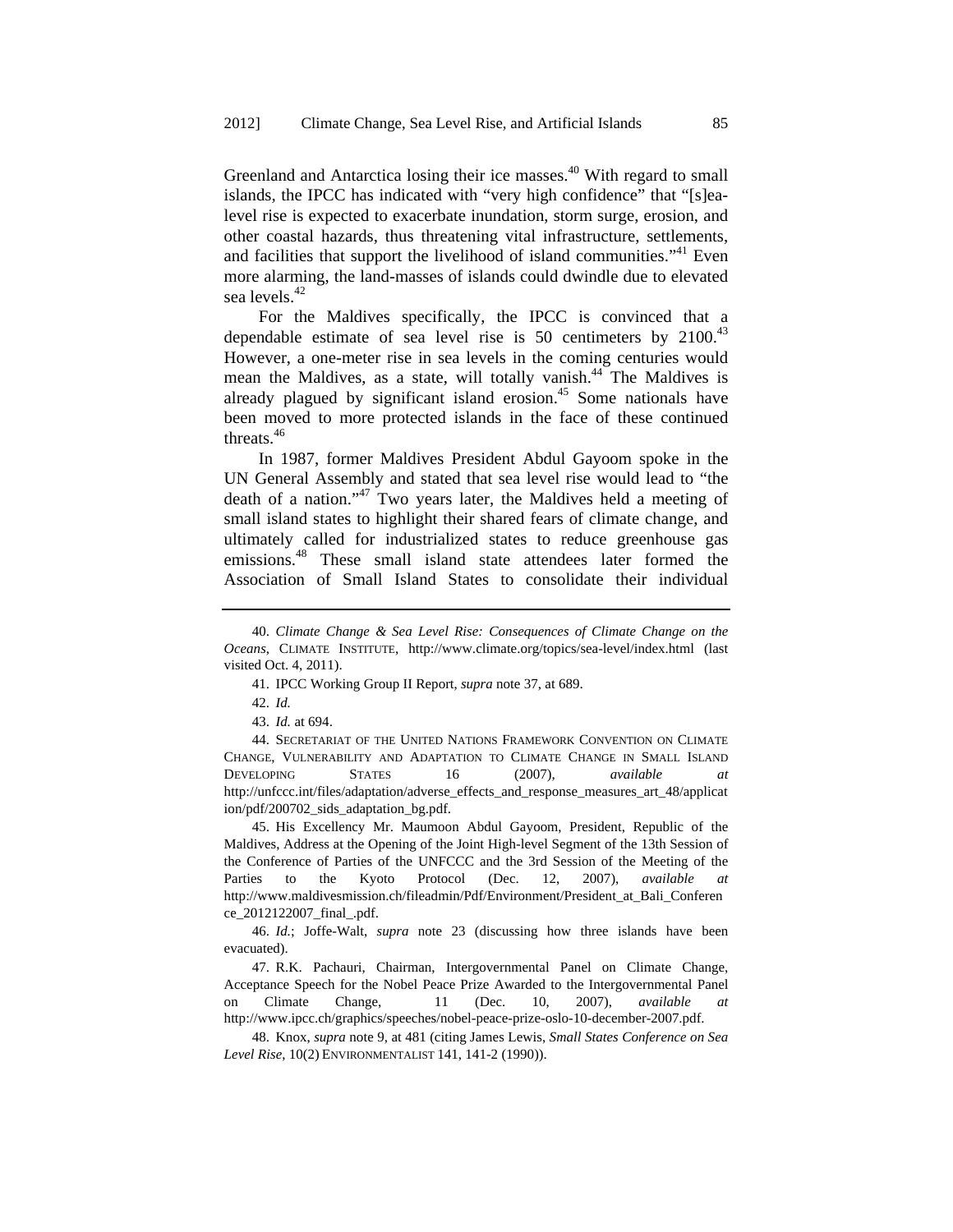demands for lower greenhouse gas emissions.49

More significantly, the Maldives has planned adaptation measures in a long-term effort to save itself from extinction.<sup>50</sup> Short-term plans include potentially moving all occupants onto a few large islands as part of the "Safe Islands" project, and building up some existing islands to a higher elevation.<sup>51</sup> The "Great Wall of Malé," a concrete sea wall surrounding the one-square mile capital island of Malé, which stands six feet tall, was also constructed to mitigate the effects of flooding.<sup>52</sup> Longterm plans include establishing an investment fund for the purchase of new land, perhaps in nearby India or Sri Lanka, for the possible future relocation of the Maldivian people.<sup>53</sup>

However, current President Nasheed may not have to move his people at all because one of the most significant projects the Maldives has undertaken is the construction of an artificial island called Hulhumalé, through a massive land-reclamation undertaking.<sup>54</sup> The resulting artificial island is roughly the size of Malé, but stands one meter higher than that island.<sup>55</sup> The immediate goals for Hulhumalé include remedying the intense population congestion in nearby Malé, while, at the same time, helping the Maldives' fisheries and tourism industries grow.<sup>56</sup> In the long term, it is hoped that "the island will be transformed into a progressive world class city where 60,000 people will live, work and raise their families."<sup>57</sup>

These are certainly valid priorities for the Maldives with regard to Hulhumalé. However, a greater priority for the Maldives should be to advocate for Hulhumalé as the ideal long-term solution to maintaining that state's maritime zones and statehood status.<sup>58</sup> The Maldives already

52. Schmetzer, *supra* note 22, at A12; Andrew C. Revkin, *Maldives Considers Buying Dry Land if Seas Rise*, N.Y. TIMES, Nov. 11, 2008, at A10.

54. *Introduction to Hulhumalé, Maldives*, HOUSING DEVELOPMENT CORPORATION, http://www.hdc.com.mv/development/introduction.php (last visited Oct. 4, 2011) [hereinafter *Hulhumalé Background*].

55. *Maldives – Hulhumalé*, DEME: DREDGING, ENVIRONMENTAL & MARINE ENGINEERING, http://www.deme.be/Projects/maldive\_hulhumale.html (last visited Feb. 8, 2011) [hereinafter *DEME Report*].

56. Hulhumalé Background, *supra* note 54.

57. MALDIVES HOUSING DEVELOPMENT CORPORATION, INVITATION FOR EXPRESSIONS OF INTEREST FOR THE LEASE AND DEVELOPMENT OF A MARINA INCLUSIVE OF HOTEL IN HULHUMALÉ LAGOON (2009), *available at* http://www.investmaldives.org/mediacenter/documents/EOI.HDC.Marina.pdf.

58. *See generally* Tsaltas et al., *supra* note 27, at 4, 6 (calling for a more robust

<sup>49.</sup> Knox, *supra* note 9, at 481; ASSOCIATION OF SMALL ISLAND STATES, http://aosis/info (last visited Oct. 4, 2011).

<sup>50.</sup> Cameron, *supra* note 19, at 7.

<sup>51.</sup> Lamb, *supra* note 34.

<sup>53.</sup> Revkin, *supra* note 52, at A10.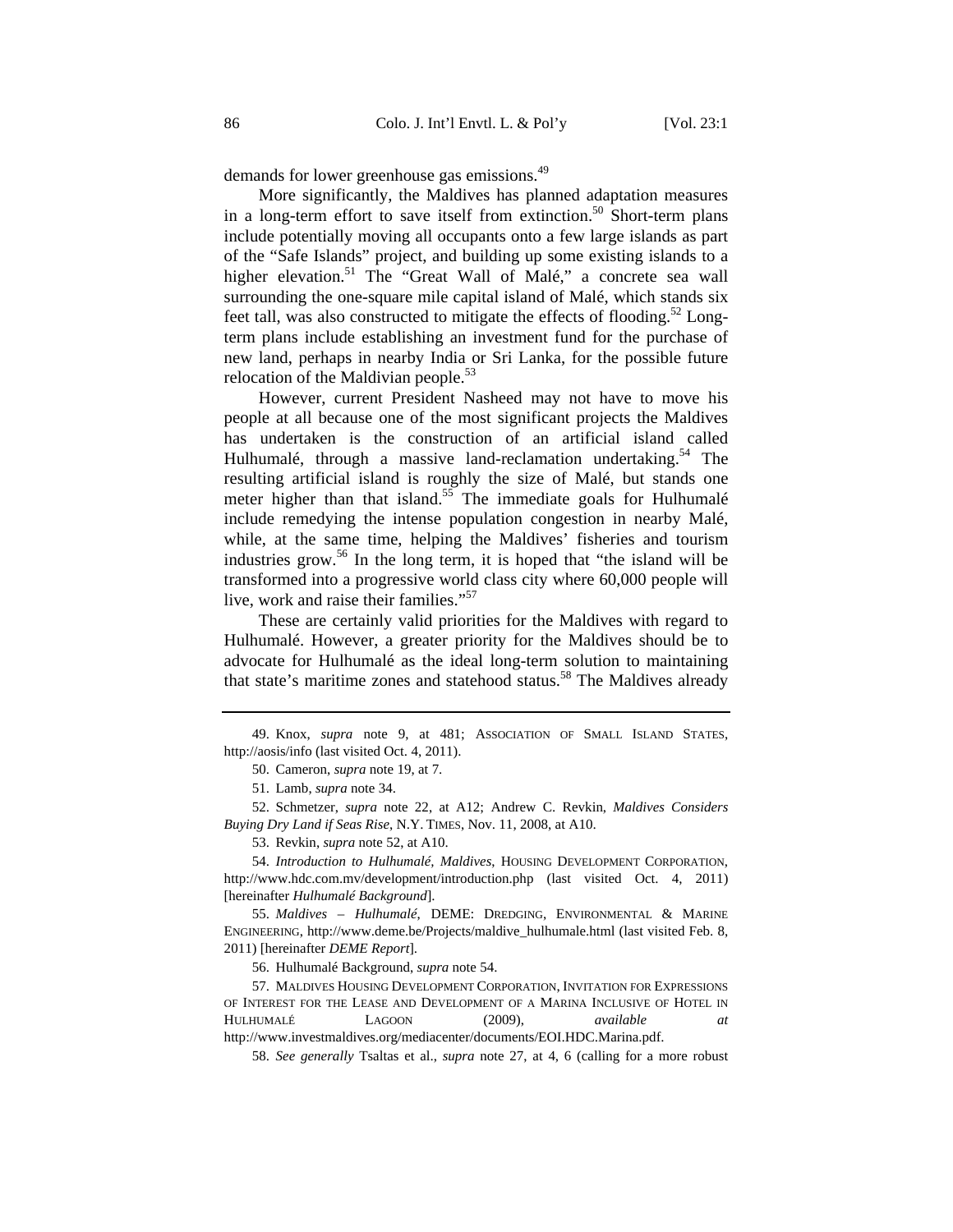appears well aware of the artificial island's potential use as a safe haven against climate change. In fact, many nationals from other islands affected by the  $2004$  tsunami were relocated to the island.<sup>59</sup> However, whether the artificial island of Hulhumalé may satisfy the elements of statehood, and bear maritime zones—in the event that the rest of the Maldives' territory is lost to sea level rise—first requires an analysis of the relevant legal rules regarding statehood and the attribution of maritime zones.

# III. CLIMATE CHANGE, TERRITORY, AND STATEHOOD

#### *A. Statehood, Defined*

In order to properly discuss how a sea level rise may extinguish the statehood of small island states, it is important to first understand how states are created and what their legal status entails. The principal legal entity subject to international law is the state. $60$  International law itself is traditionally described as a body of mutual obligations created through state consent.<sup>61</sup> The concept of statehood is of paramount importance under international law because being a state gives rise to a bundle of rights and duties at the global level.<sup>62</sup> If the state borders a coast, a very significant right is the ability to declare maritime zones. $63$ 

However, what constitutes 'statehood' is a difficult question to answer because there is no agreed-upon legal characterization of statehood under international law.<sup>64</sup> Defining statehood may be difficult

61. John Cerone, *Much Ado About Non-State Actors: The Vanishing Relevance of State Affiliation in International Criminal Law*, 10 SAN DIEGO INT'L L.J. 335, 337 (2009).

62. Martti Koskenniemi, *The Future of Statehood*, 32 HARV. INT'L L.J. 397, 408 (1991).

63. *See generally* Geoffrey Marston, *The Stability of Land and Sea Boundary Delimitations in International Law*, *in* MARITIME BOUNDARIES 144, 152 (Gerald H. Blake, ed., 1994) (discussing how "the maritime area is not jurisdictionally homogenous and contains areas under coastal state sovereignty").

64. MICHAEL SCHOISWOHL, STATUS AND (HUMAN RIGHTS) OBLIGATIONS OF NON-RECOGNIZED *DE FACTO* REGIMES IN INTERNATIONAL LAW: THE CASE OF 'SOMALILAND' 11 (2004).

legal framework with regard to artificial islands that takes into consideration climate change).

<sup>59.</sup> *See Resettling Displaced Vilufushi Islanders in Vilufushi Begins*, MIADHU NEWS, May 17, 2009, http://www.miadhu.com/2009/05/local-news/resettling-displacedvilufushi-islanders-in-begins-10150/ (last visited Oct. 4, 2011).

<sup>60.</sup> Samantha Besson, *The Authority of International Law – Lifting the State Veil*, 31 SYDNEY L. REV. 343, 360 (2009); Y.A. KOROVIN ET AL., INTERNATIONAL LAW 133 (1951).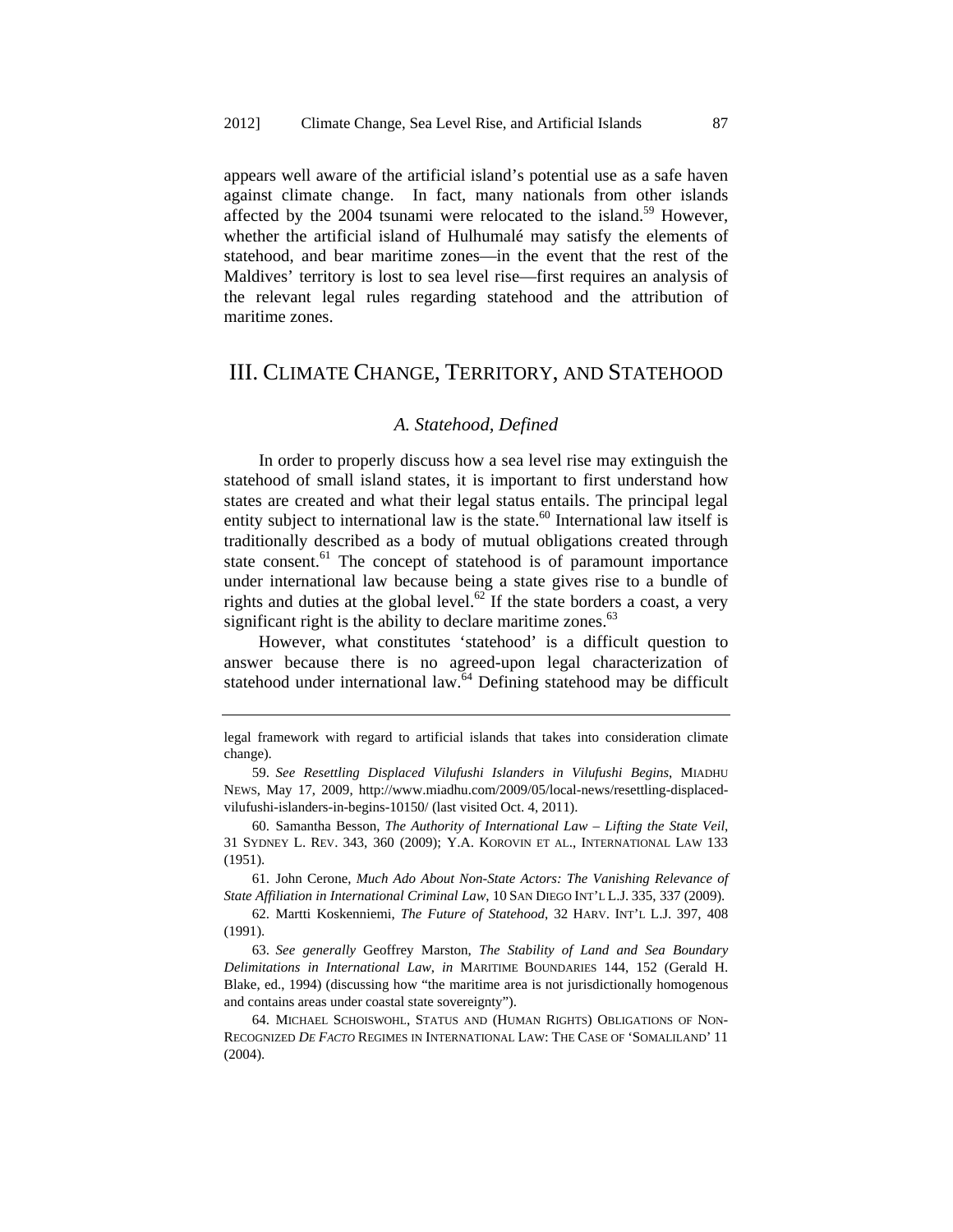because the elements of statehood have not only evolved throughout history, but are also affected by the circumstances of the entity claiming to be a state.<sup>65</sup> In international law, two competing theories of what constitutes a state have emerged: the constitutive and declaratory theories.<sup>66</sup>

The constitutive theory of statehood encompasses the idea that the emergence of a new state is dependent on its recognition by other states.<sup>67</sup> That is, existing states have a certain level of discretion in allowing a state to come into being.<sup>68</sup> The constitutive theory has been criticized as "lead[ing] to extreme subjectivity in the notion of the state, effectively destroying that which it seeks to define."69 Conversely, under the declaratory theory, statehood is imputed automatically once the entity meets the elements of statehood, and recognition is not truly necessary as it "merely declares the existence of that fact."<sup>70</sup> However, the declaratory theory presupposes that there are concrete characteristics of statehood, which in practice has proven to be a difficult and highly politicized exercise. $71$ 

The declaratory theory appears to be the dominant view regarding statehood.<sup>72</sup> In fact, the declaratory theory is enshrined in the Montevideo Convention on the Rights and Duties of States ("Montevideo Convention"), $^{73}$  which contains "the most widely accepted formulation of the criteria of statehood in international law."<sup>74</sup> Meanwhile, the constitutive theory of statehood is discarded through

68. William Thomas Worster, *Law, Politics, and the Conception of the State in State Recognition Theory*, 27 B.U. INT'L L.J. 115, 120 (2009).

69. James Crawford, *Israel (1948-1949) and Palestine (1998-1999): Two Studies in the Creation of States*, *in* THE REALITY OF INTERNATIONAL LAW: ESSAYS IN HONOUR OF IAN BROWNLIE 95, 114 (Guy S. Goodwin-Gill & Stefan Tallman eds., 1999).

70. H. LAUTERPACHT, RECOGNITION IN INTERNATIONAL LAW 41 (1947); *see also* THOMAS D. GRANT, THE RECOGNITION OF STATES: LAW AND PRACTICE IN DEBATE AND EVOLUTION 5 (1999).

71. GRANT, *supra* note 70, at 5.

72. Van Der Vyver, *supra* note 66, at 29; Worster, *supra* note 68, at 125 (arguing that the International Court of Justice has upheld the declaratory theory of statehood).

73. Robert D. Sloane, *The Changing Face of Recognition in International Law: A Case Study of Tibet*, 16 EMORY INT'L L. REV. 107, 115 (2002).

74. MALCOLM N. SHAW, INTERNATIONAL LAW 178 (5<sup>th</sup> ed. 2003); Montevideo Convention, *supra* note 16, at art. 1 (giving four criteria for the definition of statehood).

<sup>65.</sup> Thomas D. Grant, *Defining Statehood: The Montevideo Convention and its Discontents*, 37 COLUM. J. TRANSNAT'L L. 403, 408 (1999).

<sup>66.</sup> Johan D. Van Der Vyver, *Self-Determination of the Peoples of Quebec Under International Law*, 10 J. TRANSNAT'L L. & POL'Y 1, 2 (2000).

<sup>67.</sup> Robert J. Delahunty & John Yoo, *Statehood and the Third Geneva Convention*, 46 VA. J. INT'L L. 131, 142 (2005).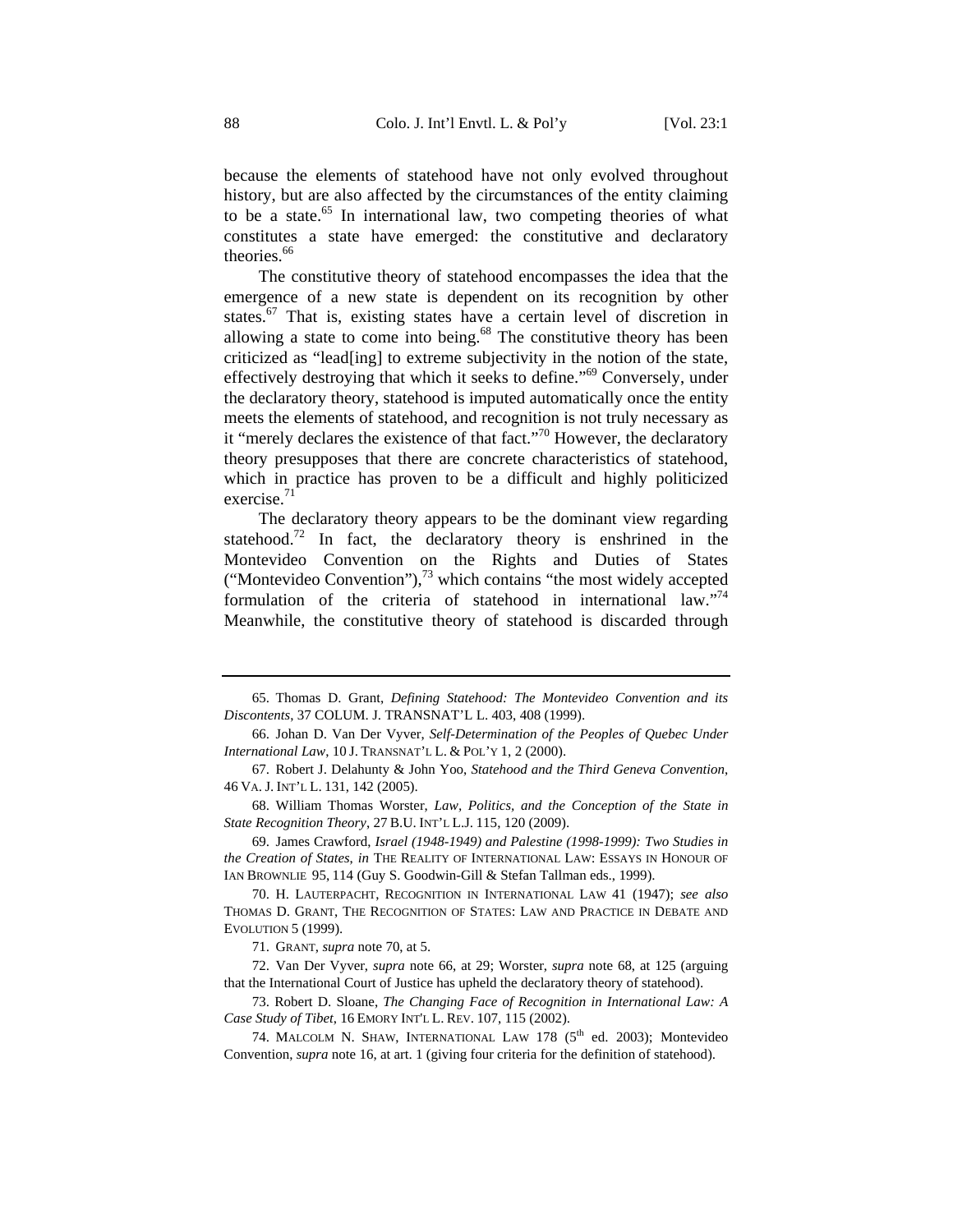Article 3 of the Montevideo Convention.<sup>75</sup> It is worth mentioning that the Montevideo Convention is a regional agreement among the International Conference of American States but to date has merely nineteen signatories and sixteen states parties.<sup>76</sup> Nonetheless, the Montevideo criteria for statehood over time developed into a legal benchmark for determining whether an entity is considered a state, at least objectively, $^{77}$ and therefore may have the status of customary international law.78 The definition of a state in Article 1 of the Montevideo Convention consists of four criteria: "a) a permanent population; b) a defined territory; c) government; and d) capacity to enter into relations with other states."79

Other legal commentators have effectively dealt with the population, government, and international relations requirements.<sup>80</sup>

78. SCHOISWOHL, *supra* note 64, at 12; *see, e.g.*, RESTATEMENT (THIRD) OF FOREIGN RELATIONS LAW § 201 cmt. a (1987) [hereinafter *Third Restatement of Foreign Relations*  Law] (§ 201 indicates that "[u]nder international law, a state is an entity that has a defined territory and a permanent population, under the control of its own government, and that engages in, or has the capacity to engage in, formal relations with other such entities" of which the enumeration of these elements is "well-established in international law; it is nearly identical to that in Article 1 of the Montevideo Convention on the Rights and Duties of States").

79. Montevideo Convention, *supra* note 16, art. 1.

<sup>75.</sup> Montevideo Convention, *supra* note 16, art. 3 ("The political existence of the state is independent of recognition by the other states"); Delahunty & Yoo, *supra* note 67, at 142.

<sup>76.</sup> Organization of American States, Convention on Rights and Duties of States, Dec. 26, 1934, O.A.S.T.S. No. 37 *available at* http://www.oas.org/juridico/english/sigs/a-40.html (last visited Feb. 8, 2011).

<sup>77.</sup> Grant, *supra* note 65, at 416; *see also* JAMES CRAWFORD, THE CREATION OF STATES IN INTERNATIONAL LAW 36 (1979) ("the best known formulation of the basic criteria for statehood is that laid down in Article 1 of the Montevideo Convention, 1933").

<sup>80.</sup> *See, e.g.*, MICHAEL ROSS FOWLER & JULIE MARIE BUNCK, LAW, POWER, AND THE SOVEREIGN STATE: THE EVOLUTION AND APPLICATION OF THE CONCEPT OF SOVEREIGNTY 35 (1995) (discussing how the population requirement need not satisfy a particular size and how the government requirement does not require a particular type of government); Third Restatement of Foreign Relations Law, *supra* note 78, at § 201 cmt. d (in the context of the government requirement, "[a] state need not have any particular form of government, but there must be some authority exercising governmental functions and able to represent the entity in international relations"); CRAWFORD, *supra* note 77, at 47- 48 (discussing how the capacity to enter into relations with other states requirement is closely intertwined with the government requirement, because the government must have the competence to act on the international plane); Milena Sterio, *On the Right to External Self-Determination: "Selfistans," Secession, and the Great Powers' Rule*, 19 MINN. J. INT'L L. 137, 150 (2010) (citing JEFFREY L. DUNOFF ET AL., INTERNATIONAL LAW: NORMS, ACTORS, PROCESSES 138 (2d ed. 2006)) (discussing how the constitutive theory of statehood may still be relevant to the foreign relations element "because an entity claiming to be a state cannot conduct international relations with other states unless those states are willing to enter into such relations").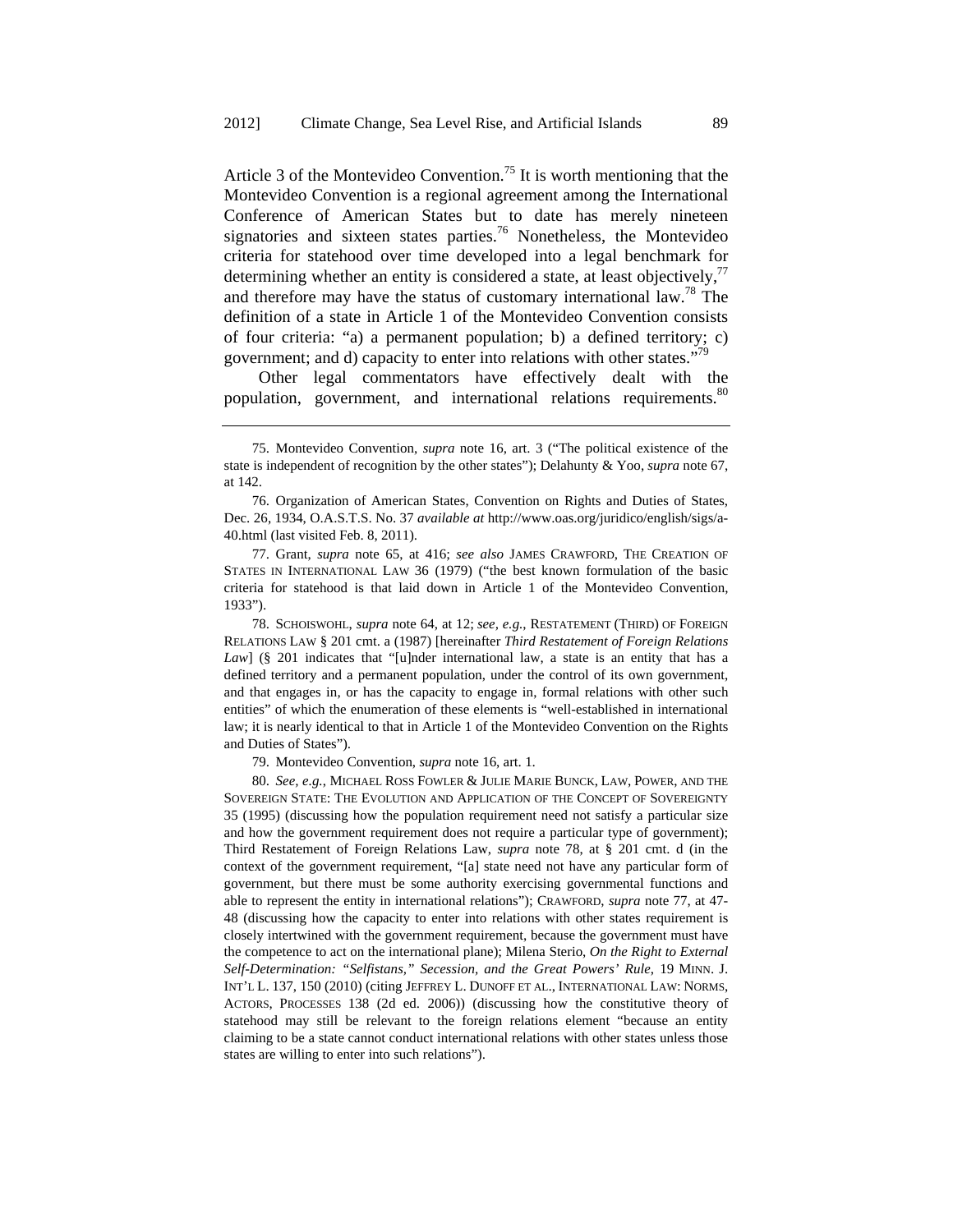While these criteria are certainly still relevant to the question of statehood, $81$  this article is primarily concerned with the construction of artificial islands to replace lost territory, for which the "defined territory" element deserves the greatest attention.

The territory element has been construed broadly under international law.<sup>82</sup> Preliminarily, a state requires a territorial foundation from which it can assert itself, given that a state is in essence a "territorial entit[y]."<sup>83</sup> However, there is considerable flexibility in the size requirement for a territory to be considered a state.<sup>84</sup> For example, Canada has a land- mass of  $9,984,670$  square kilometers,  $85$  while the Maldives land mass is a mere 298 square kilometers.<sup>86</sup>

Unfixed borders, and even boundary disputes, will not defeat the defined territory requirement.<sup>87</sup> As early as 1929, a German-Polish Mixed Arbitral Tribunal stated that, "[i]n order to say that a State exists . . . it is enough that this territory has a sufficient consistency, even though its boundaries have not yet been accurately delimited."<sup>88</sup> The International Court of Justice reiterated this point in the *North Sea Continental Shelf Cases* in 1969, stating that there is "no rule that the land frontiers of a State must be fully delimited and defined, and often in various places and for long periods they are not."<sup>89</sup> Nonetheless, a territory must be adequately recognized and controlled regularly by an entity to qualify for statehood. $90$ 

<sup>81.</sup> Montevideo Convention, *supra* note 16, at art. 1; *see* MIKULAS FABRY, RECOGNIZING STATES: INTERNATIONAL SOCIETY AND THE ESTABLISHMENT OF NEW STATES SINCE 1776 2 (2010) (mentioning that an entity becomes a state so long as it meets each element, at least under the declaratory theory).

<sup>82.</sup> Omar M. Dajani, *Stalled Between Seasons: The International Legal Status of Palestine During the Interim Period*, 26 DENV. J. INT'L L. & POL'Y 27, 82 (1997).

<sup>83.</sup> Justus Reid Weiner & Diane Morrison, *Legal Implications of 'Safe Passage' Reconciling a Viable Palestinian State with Israel's Security Requirements*, 22 CONN. J. INT'L L. 233, 246 (2007).

<sup>84.</sup> *Id.*

<sup>85.</sup> *Canada, World Factbook*, CENTRAL INTELLIGENCE AGENCY, https://www.cia.gov/library/publications/the-world-factbook/geos/ca.html (last visited Feb. 8, 2011).

<sup>86.</sup> *Maldives, World Factbook*, CENTRAL INTELLIGENCE AGENCY, https://www.cia.gov/library/publications/the-world-factbook/geos/mv.html (last visited Feb. 8, 2011).

<sup>87.</sup> North Sea Continental Shelf (Ger. v. Den.; Ger. v. Neth.), 1969 I.C.J. 3, 33 (Feb. 20); CRAWFORD, *supra* note 77, at 38.

<sup>88.</sup> CRAWFORD, *supra* note 77, at 38 (quoting *Duetsche Continental Gas-Gessellschaft v. Polish State*, 5 A.D. No. 5, 14-15 (1929)).

<sup>89.</sup> North Sea Continental Shelf, *supra* note 87, at 32.

<sup>90.</sup> PETER MALANCZUK, AKEHURST'S MODERN INTRODUCTION TO INTERNATIONAL LAW 76 (1997).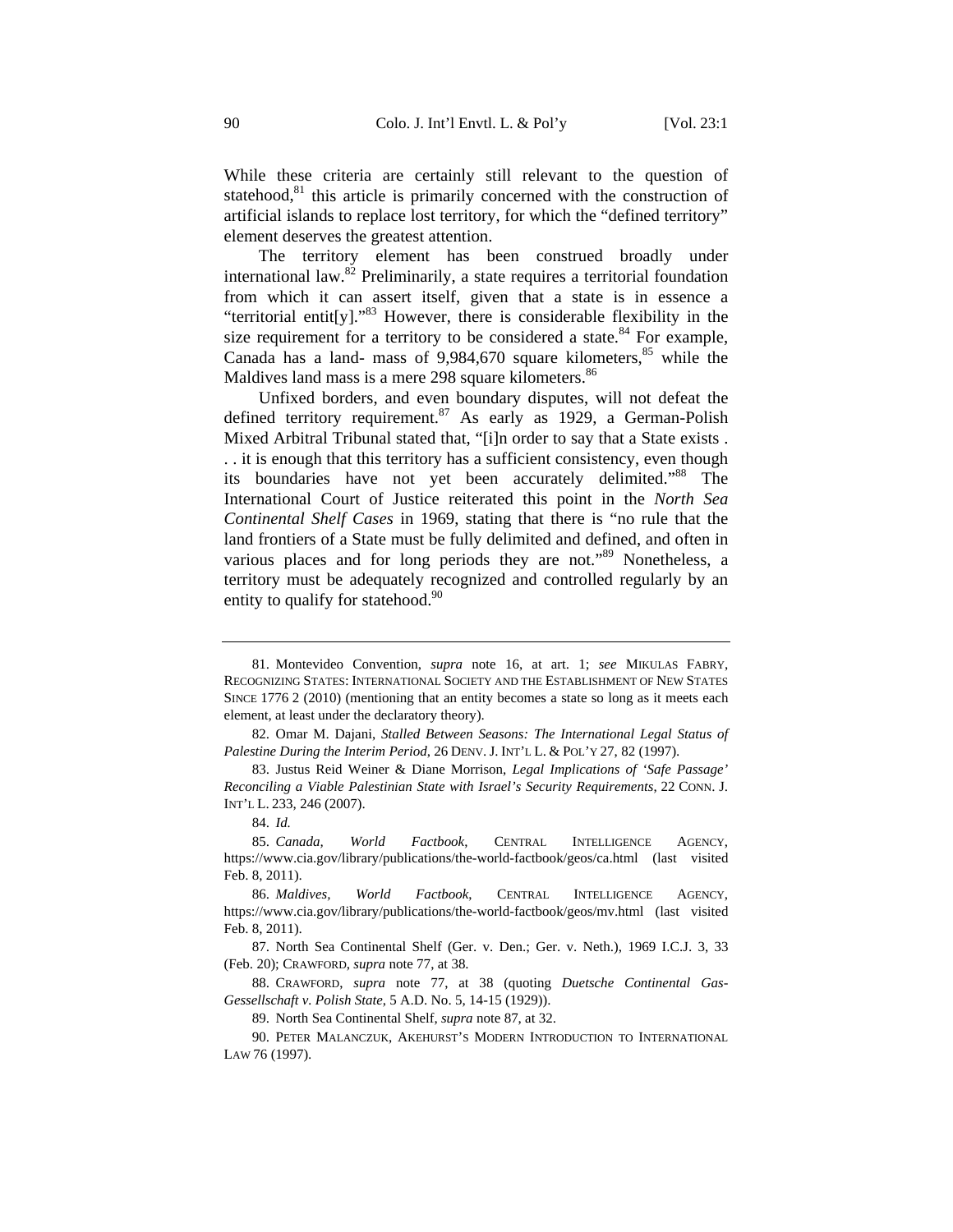It has been argued that the four Montevideo criteria are not the only relevant considerations for statehood, and that additional requirements must be met.<sup>91</sup> Nonetheless, the notion of territory remains a vital element, regardless of what other elements may be necessary.<sup>92</sup> While it is at least arguable that a defined territory is absolutely necessary to create a state, the status of an existing state that has lost its territory, particularly to rising sea levels, is less clear.<sup>93</sup>

# *B. Potential Loss of Statehood Through Submergence of a State*

An open question under international law is whether the loss of a state's entire land mass due to rising sea levels means that the entity ceases to be a state. $94$  As discussed above, to become a state, an entity must possess a defined territory.<sup>95</sup> However, the Montevideo Convention's definition of a state does not discuss the requirements for a state to continue to exist once it comes into being.<sup>96</sup> Moreover, it has been argued that "a state is not necessarily extinguished by substantial changes in territory, population, government, or even, in some cases, by a combination of all three."<sup>97</sup>

Nonetheless, it appears that many in the international community believe that the permanent submergence of an island state means that it ceases to exist as a state.<sup>98</sup> The UN High Commissioner for Refugees

<sup>91.</sup> *See, e.g.*, Angeline G. Chen, *Taiwan's International Personality: Crossing the River by Feeling the Stones*, 20 LOY. L.A. INT'L & COMP. L.J. 223, 237-40 (1998) (sovereignty of the government, state responsibility, membership in various international organizations, and even power in trade and economics); *see also* KOROVIN ET AL., *supra* note 60, at 118 (recognition of the state by other states); Nii Lante Wallace-Bruce, *Taiwan and Somalia: International Legal Curiosities*, 22 QUEEN'S L.J. 453, 466 (1997) (independence).

<sup>92.</sup> SHAW, *supra* note 74, at 178; UNHCR Report, *supra* note 16, at 1.

<sup>93.</sup> Yamamoto & Esteban, *supra* note 16, at 1 (discussing how not much attention has been paid to whether a submerged island state may continue to exercise sovereignty over its submerged lands).

<sup>94.</sup> *See* Stahl, *supra* note 15, at 29-30 (discussing the lack of clarity on the statehood of submerged island states due to sea level rise).

<sup>95.</sup> Montevideo Convention, *supra* note 16, at 25 art. I; LAUTERPACHT, *supra* note 70, at 30 ("The possession of territory is . . . a regular requirement of statehood"); Duke E.E. Pollard, *International Law and Protection of Small Caricom States*, CARICOM PERSP., 1966, at 4, *available at* http://www.caribbeancourtofjustice.org/speeches/ pollard/03Intl%20Law%20%20the%20Protection%20of%20Small%20States.pdf.

<sup>96.</sup> CHIARA GIORGETTI, A PRINCIPLED APPROACH TO STATE FAILURE: INTERNATIONAL COMMUNITY ACTIONS IN EMERGENCY SITUATIONS 65-66 (2010).

<sup>97.</sup> CRAWFORD, *supra* note 77, at 417.

<sup>98.</sup> *See, e.g.*, UNHCR Report, *supra* note 16, at 1-2; G.A. Res. 63/213, *supra* note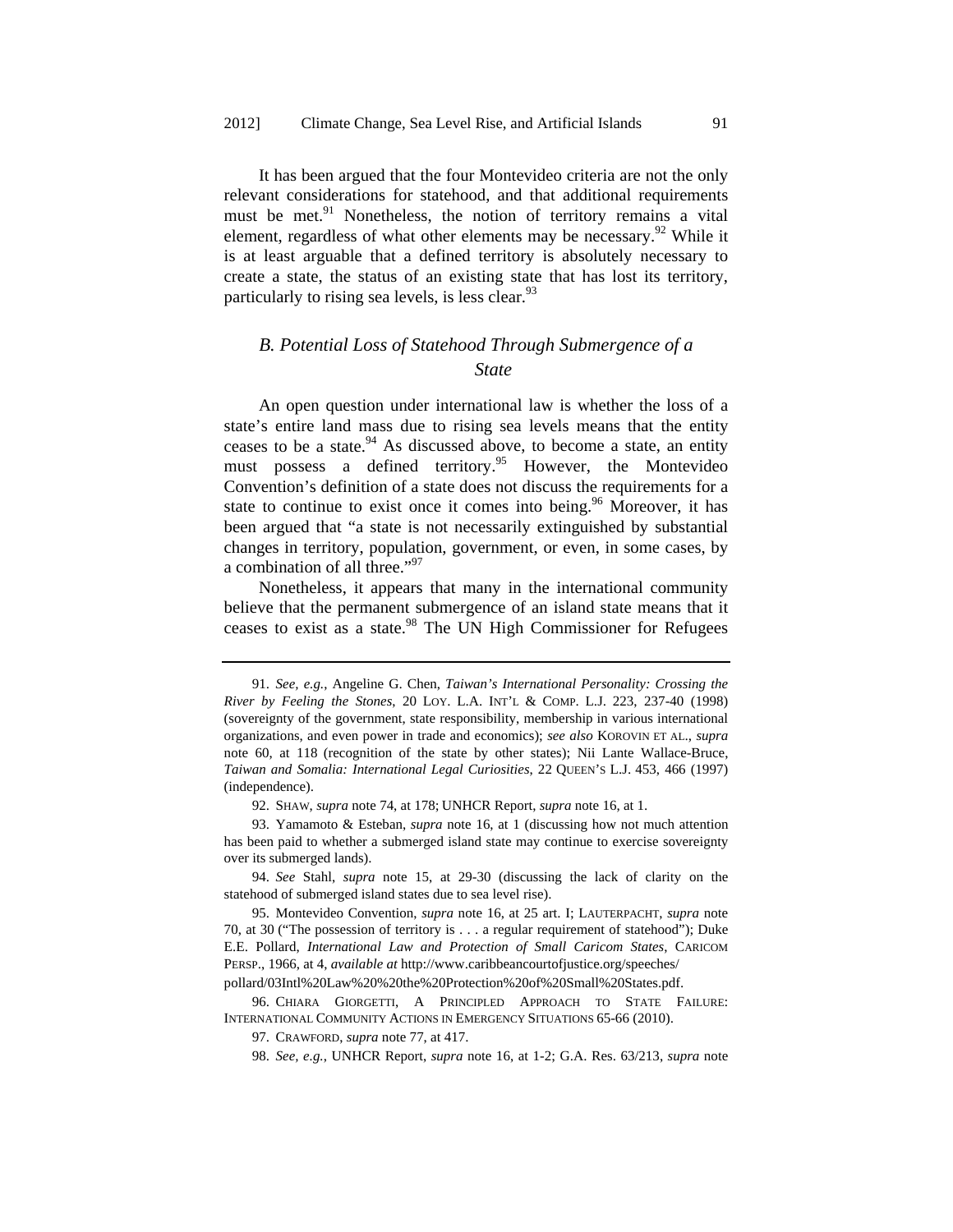presumes that a state would not cease to exist if its entire territory is temporarily disappeared or if for a limited period of time its government is exiled, but if "the entire territory of a State [is] permanently submerged, inevitably there could be no permanent population attached to it or a government in control of it."<sup>99</sup> The UN General Assembly has similarly expressed concerns about the threat of sea level rise to the status of small island states.<sup>100</sup> Specially affected island states themselves share these views circulating among the  $UN<sup>101</sup>$ 

It is important to note that to date no state has been completely swallowed up by the sea, and, therefore, the true answer to whether an entity retains statehood status in such a situation has yet to be confirmed.102 Additionally, some entities lacking a territory continue to enjoy sovereign recognition by other states, such as the Royal Order of Malta, which lost sovereignty over the Maltese islands in 1798, and today merely occupies a few structures in Rome.<sup>103</sup> However, the Royal

101. Nauru Report, *supra* note 16, at 10 (mentioning how sea level rise will "eliminate whole islands and even nations"); TUVALU'S VIEWS ON THE POSSIBLE SECURITY IMPLICATIONS OF CLIMATE CHANGE TO BE INCLUDED IN THE REPORT OF THE UN SECRETARY GENERAL TO THE UN GENERAL ASSEMBLY 64TH SESSION 3 (2009), *available at* http://www.un.org/esa/dsd/resources/res\_pdfs/ga-64/cc-inputs/Tuvalu\_CCIS.pdf (Tuvalu fears its sovereignty will be submerged when its land mass is submerged); *see also* FEDERATED STATES OF MICRONESIA, VIEWS ON THE POSSIBLE SECURITY IMPLICATIONS OF CLIMATE CHANGE TO BE INCLUDED IN THE REPORT OF THE SECRETARY-GENERAL TO THE 64TH SESSION OF THE UNITED NATIONS GENERAL ASSEMBLY 7 (2009), *available at* http://www.un.org/esa/dsd/resources/res\_pdfs/ga-64/ccinputs/Micronesia\_CCIS.pdf (pointing out that once Micronesia's land mass is submerged, its nationals will be forever prevented from going home to their state).

102. UNHCR Report, *supra* note 16, at 1-2; Lisa Friedman, *If a Country Sinks Beneath the Sea, is it Still a Country?*, SCI. AM., (Aug. 23, 2010), http://www.scientificamerican.com/article.cfm?id=if-a-country-sinks-beneath-the-sea-isit-still-a-country ("[U]ntil recently, the notion of a country's extinction has been largely theoretical.").

103. John Alan Cohan, *Sovereignty in a Postsovereign World*, 18 FLA. J. INT'L L. 907, 928-29 (2006); David Freestone & John Pethick, *Sea Level Rise and Maritime Boundaries: International Implications of Impacts and Responses*, *in* WORLD BOUNDARIES VOL. 5: MARITIME BOUNDARIES 73, 80 (Gerald H. Blake ed. 1994).

<sup>16;</sup> Nauru Report, *supra* note 16, at 10 (discussing how states will be wiped off the face of the earth by rising sea levels).

<sup>99.</sup> UNHCR Report, *supra* note 16, at 1-2.

<sup>100.</sup> *See, e.g.*, G.A. Res. 63/213, *supra* note 16 ("[T]he adverse effects of climate change and sea-level rise present significant risks to the sustainable development of small island developing States, that the effects of climate change may threaten the very existence of some of them and that adaptation to the adverse effects of climate change and sea-level rise therefore remains a major priority for small island developing States"); *see also* G.A. Res. 63/281, U.N. Doc. A/RES/63/281 (Jun. 11, 2009) ("[D]eeply concerned that the adverse impacts of climate change, including sea level rise, could have possible security implications").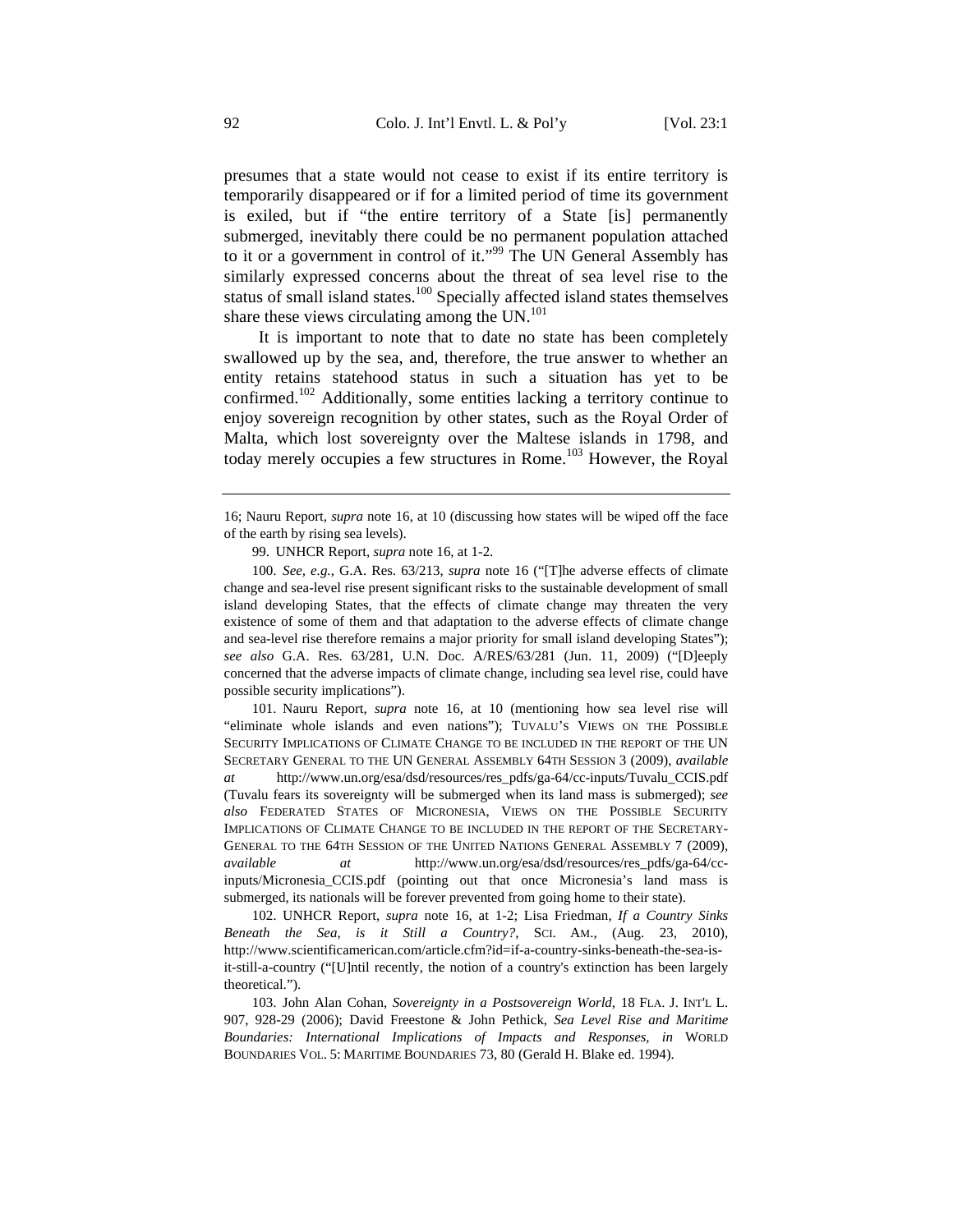Order still enjoys continued recognition by some sixty states and has embassies in fifty-nine of them.<sup>104</sup> This indicates that a state submerged by sea level rise may assume the role of a *sui generis* international entity and continue its existence so long as other states choose to continue recognizing it. $105$ 

In light of these considerations, this article may only presume for the sake of later arguments, but not definitively conclude, that the permanent loss of a state's entire land territory to rising sea levels means that it ceases to meet the criteria for statehood.<sup>106</sup> In such an event, loss of statehood may have drastic consequences.<sup>107</sup> One of the most significant consequences for small island states specifically under the LOSC, which is a large focus of this article, is the loss of maritime zones. $^{108}$ 

# IV. CLIMATE CHANGE, TERRITORY, AND MARITIME ZONES

In addition to the potential loss of statehood, the potential loss of maritime zones poses another significant legal issue relating to the submersion of a small island state.<sup>109</sup> After all, a state has the right under international law to not only exercise sovereignty within its borders, $110$ but also to exercise varying forms of jurisdiction over the waters seaward of its shores.111 The principal international convention regulating these waters is the LOSC.<sup>112</sup> The Maldives became a state party to the LOSC

107. Maas & Carius, *supra* note 17, at 8.

108. Rayfuse, *supra* note 17, at 6 ("[O]nly states are entitled to declare maritime zones. Thus, the existence of maritime zones depends on the existence of a state.").

109. *Id.*; *see also* Jonathan Lusthaus, *Shifting Sands: Sea Level Rise, Maritime Boundaries and Inter-State Conflict*, 30 POLITICS 113, 114 (2010), *available at* http://onlinelibrary.wiley.com/doi/10.1111/j.1467-9256.2010.01374.x/pdf.

110. Cohan, *supra* note 103, at 916.

111. *See* LOSC, *supra* note 11, at art. 2, 33, 57, 76; *see also* Dr. Barry Hart Dubner, *The Spratly "Rocks" Dispute—A "Rockapelago" Defies Norms of International Law*, 9 TEMP. INT'L & COMP. L.J. 291, 296 (1995) (discussing how the scope of maritime jurisdiction decreases further out to sea).

112. *See, e.g.*, LOSC, *supra* note 11, at art. 3; Chronological List of Ratifications of,

<sup>104.</sup> Cohan, *supra* note 103, at 928-29.

<sup>105.</sup> Freestone & Pethick, *supra* note 103, at 80.

<sup>106.</sup> *See* Yamamoto & Esteban, *supra* note 16, at 4 (pondering "[W]hether a State can continue to exist if the second element that constitutes it (i.e. its territory) disappears"); *see* Caron 1990, *supra* note 17, at 650 (postulating that a state's continued existence may be questioned if sea levels rise sufficiently enough to inundate its territory); DAVID ANDERSON, MODERN LAW OF THE SEA: SELECTED ESSAYS 383 (2008); Freestone & Pethick, *supra* note 103, at 79-80.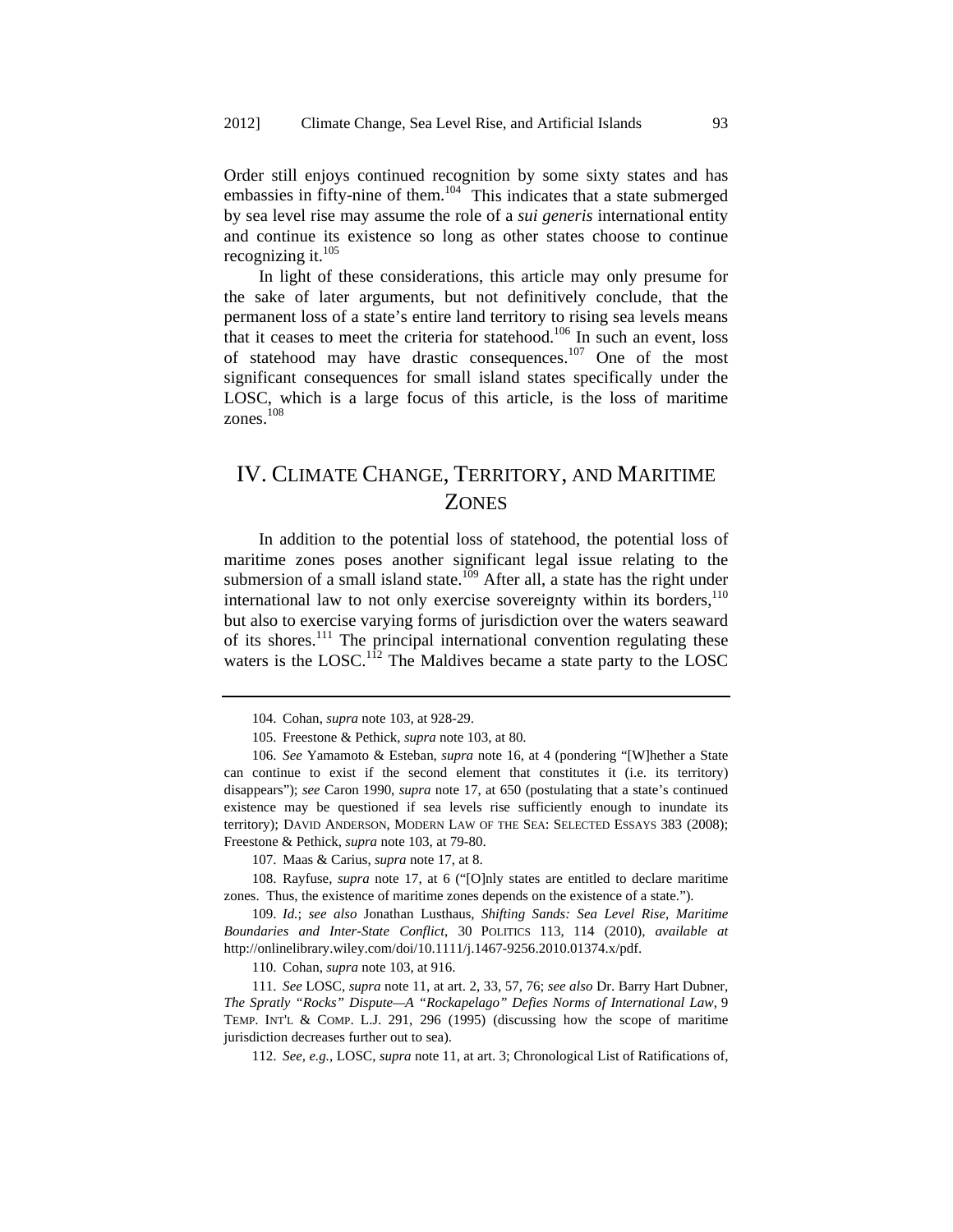on September 7, 2000.<sup>113</sup> The LOSC divides seaward waters into four maritime zones: the continental shelf, the exclusive economic zone (EEZ), the contiguous zone, and the territorial sea.<sup>114</sup> The right to claim a territorial sea, contiguous zone, EEZ, and continental shelf also extends to islands. $^{115}$ 

Maritime zones are very important economically to coastal states, because they enjoy various sovereign rights over the natural resources found in those areas.<sup>116</sup> Small island states tend to have limited landbased resources, and thus their maritime zones are economically indispensible, especially considering fisheries comprise one of their only genuinely sustainable resources.<sup>117</sup> For the Maldives, seventy percent of its Gross Domestic Product is attributable to its bustling tourism businesses; but the second largest industry, accounting for another ten percent, is fisheries. $^{118}$ 

However, the method through which these maritime zones are determined uses the state's coastline as a critical part of the calculation, meaning that the rightful claims of states over maritime zones measured from these points will be challengeable if the coastal baseline changes due to erosion from sea level rise.<sup>119</sup> By consequence, if an island becomes completely submerged, it loses its privileges over its former

113. Chronological List of Ratifications, *supra* note 112.

114. LOSC, *supra* note 11, at art. 2, 33, 57, 76; Yamamoto & Esteban, *supra* note 16, at 4.

115. LOSC, *supra* note 11, at art. 121(2).

116. *See, e.g.*, *id.* art. 56(1)(a) ("In the exclusive economic zone, the coastal State has . . . sovereign rights for the purpose of exploring and exploiting, conserving and managing the natural resources, whether living or nonliving"); Yamamoto & Esteban, *supra* note 16, at 4.

117. *See* Tuiloma Neroni Slade, *The Making of International Law: The Role of Small Island States*, 17 TEMP. INT'L & COMP. L.J. 531, 535 (2003).

118. S. ASIA REG'L INITIATIVE FOR ENERGY, *supra* note 29,; *see also Background Paper from the Maldives Ministry of Housing*, TRANSPORT AND ENVIRONMENT TO THE MALDIVES PARTNERSHIP FORUM 1 (Mar. 23-24, 2009), *available at* http://www.maldivespartnershipforum.gov.mv/pdf/Adaptation%20to%20Climate%20Ch ange.pdf (discussing fisheries and tourism as the greatest contributors to the Maldivian economy).

119. Freestone & Pethick, *supra* note 103, at 74; *see also* W. MICHAEL REISMAN & GAYL S. WESTERMAN, STRAIGHT BASELINES IN MARITIME BOUNDARY DELIMITATION 4 (1992) (discussing how baselines need constant revision due to natural forces which can erode and build up a coast).

Accessions and Successions to the Law of the Sea Convention and the Related Agreements, U.N.,

http://www.un.org/Depts/los/reference\_files/chronological\_lists\_of\_ratifications.htm#Th e%20United%20Nations%20Convention%20on%20the%20Law%20of%20the%20Sea (last visited Feb. 8, 2011) [hereinafter *Chronological List of Ratifications*] (the Maldives became a state party to the LOSC on September 7, 2000).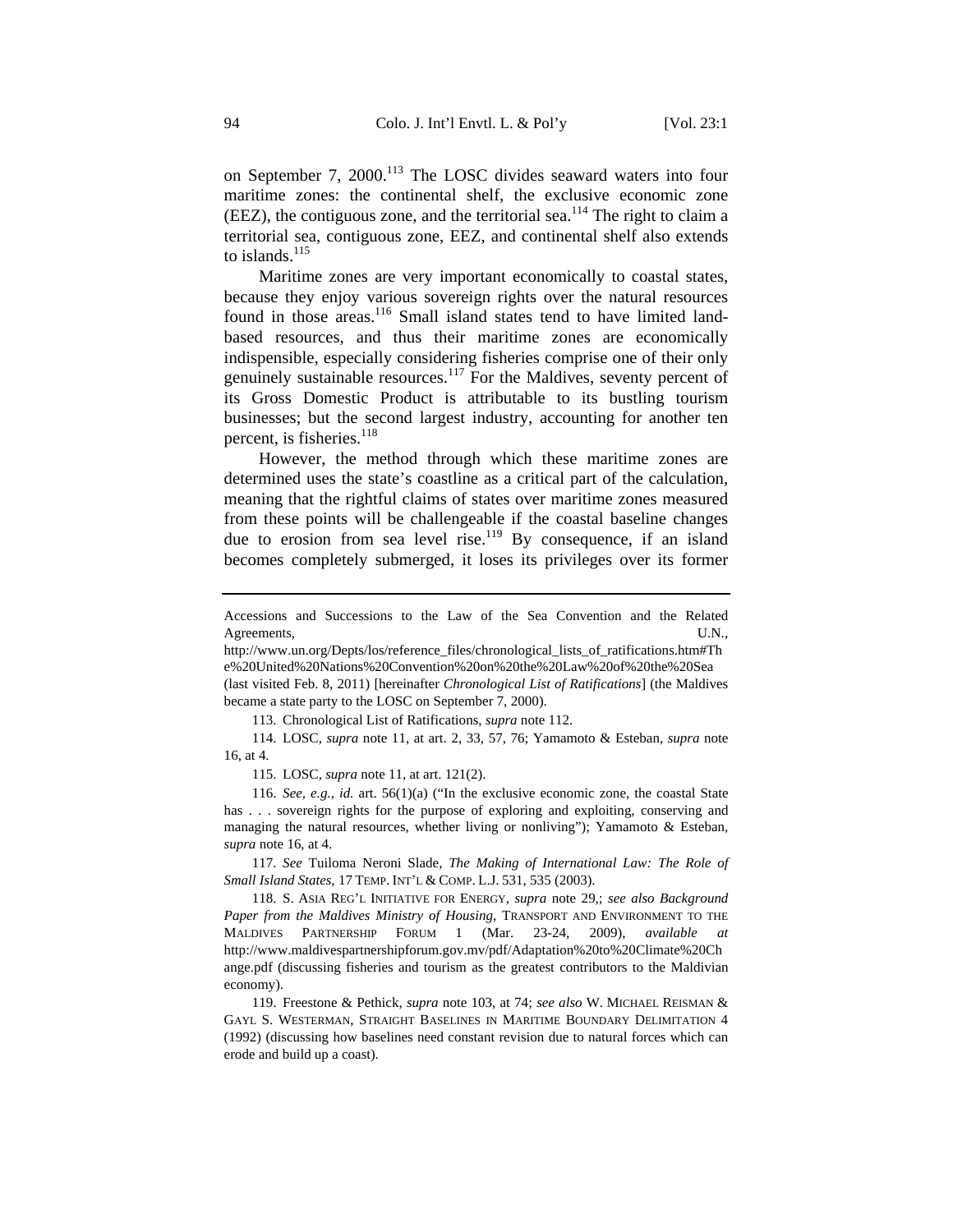maritime zones.<sup>120</sup> In order to effectively discuss this phenomenon, it is first critical to understand how maritime zones are calculated under the LOSC.

### *A. Calculation of Maritime Zones Under the LOSC*

Under the LOSC, state parties are obliged to calculate the geographic breadth of each maritime zone through a sometimes elaborate measuring process contained in the Convention, which generally uses the state's coast as a baseline for the measurements.<sup>121</sup> Regarding the calculation of baselines, the LOSC's default rule is found in Article 5, which states that "the normal baseline for measuring the breadth of the territorial sea is the low-water line along the coast as marked on largescale charts officially recognized by the coastal State."<sup>122</sup> The LOSC provides a variety of alternate rules for constructing baselines in certain circumstances, some of which are relevant to small island states.<sup>123</sup> For example, Article 6 allows a reef's "seaward low-water line" to be used as the baseline in the specific instance where the land mass happens to be a coral island or has a fringing reef. $124$  In general, the waters on the landward side of the baseline are characterized as internal waters, in which the state exercises absolute sovereignty, $125$  akin to sovereignty over its land mass.<sup>126</sup>

Additionally, Article 47 enumerates an elaborate procedure for archipelagic states to draw their baselines.<sup>127</sup> In essence, this provision allows maritime zones to be measured from an archipelagic state's outermost points, which are connected by straight lines.<sup>128</sup> The Maldives uses this method to determine its maritime zones.<sup>129</sup> In the case of

<sup>120.</sup> *See* Rayfuse, *supra* note 17, at 4.

<sup>121.</sup> J. Ashley Roach, *The Maritime Claims Reference Manual and the Law of Baselines*, 72 INT'L STUD. SER. US NAVAL WAR COL. 181, 182 (1998); *see, e.g.*, LOSC, *supra* note 11, at art. 5 (discussing calculation of the territorial sea using a baseline).

<sup>122.</sup> LOSC, *supra* note 11, at art. 5; *see also* SHAW, *supra* note 74, at 495 (This rule has the status of customary international law).

<sup>123.</sup> *See, e.g.*, LOSC, *supra* note 11, at art. 6, 7, 9, 10, 13, 14, 47; UNITED NATIONS CONVENTION ON THE LAW OF THE SEA 1982: A COMMENTARY VOL. II 88 (Myron H. Nordquist etl al., eds. 1995); Rayfuse, *supra* note 17, at 3.

<sup>124.</sup> LOSC, *supra* note 11, at art. 6.

<sup>125.</sup> *Id.* at art. 2(1).

<sup>126.</sup> George K. Walker & John E. Noyes, *Definitions for the 1982 Law of the Sea Convention—Part II*, 33 CAL. W. INT'L L.J. 191, 264 (2003).

<sup>127.</sup> LOSC, *supra* note 11, at art. 47.

<sup>128.</sup> R. R. CHURCHILL & A. V. LOWE, THE LAW OF THE SEA 50 (3d ed. 1999).

<sup>129.</sup> Maritime Zones of Maldives Act No. 6/96, U.N. FOOD & AGRICULTURE ORGANIZATION, http://faolex.fao.org/docs/pdf/mdv21767E.pdf (last visited Feb. 8, 2011)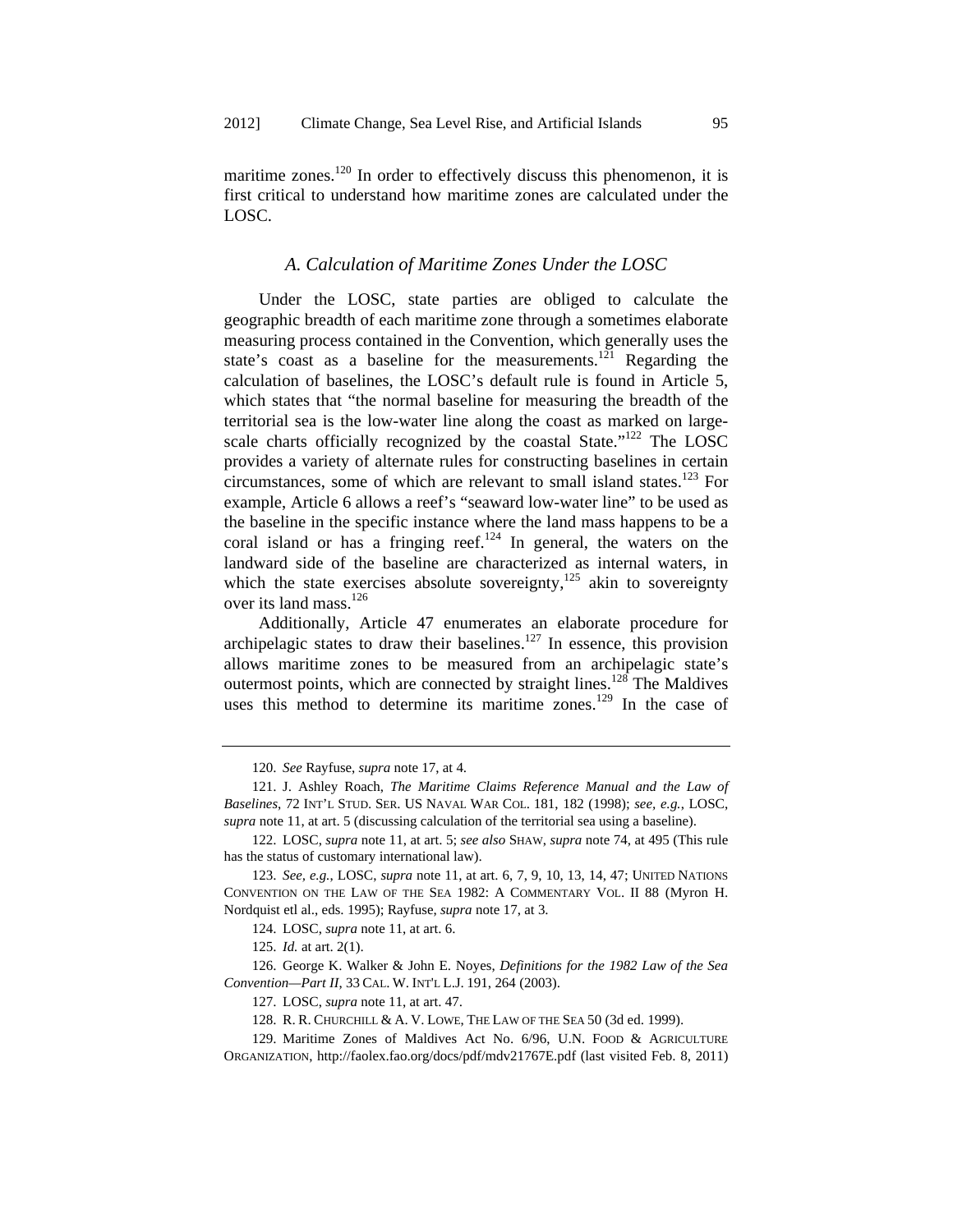archipelagic states, if the state chooses to use this method for its baseline construction, then the waters landward of these baselines are called archipelagic waters and while the state has sovereignty over these waters, ships also have the right of innocent passage and sea-lane passage through them.<sup>130</sup>

Regardless of the ultimate method employed, each maritime zone's geographic scope is calculated by measuring seaward from the same baseline.<sup>131</sup> For instance, the territorial sea, in which the state may exercise sovereignty subject to the right of innocent passage of ships, cannot extend beyond twelve nautical miles from the baseline.<sup>132</sup> The contiguous zone, where the state may exercise jurisdiction both to prevent and to penalize violations of its sanitary, immigration, customs, or fiscal laws, cannot extend beyond twenty-four nautical miles from the baseline.133 The EEZ may not protract from the baseline more than 200 nautical miles.134 States enjoy limited rights in their EEZs, including the ability to exploit living and non-living natural resources to the exclusion of other states.135 Finally, the continental shelf "extend[s] beyond its territorial sea throughout the natural prolongation of its land territory to the outer edge of the continental margin, or to a distance of 200 nautical miles from the baselines from which the breadth of the territorial sea is measured where the outer edge of the continental margin does not extend up to that distance."136 The coastal state may explore and exploit the natural resources found in the continental shelf to the exclusion of other states.<sup>137</sup>

The Maldives currently claims twelve nautical miles of territorial sea, a twelve nautical mile contiguous zone, and a 200 nautical mile EEZ.138 In July 2010, a continental shelf exceeding 200 nautical miles

- 134. *Id.* at art. 57.
- 135. *Id.* at art. 56(1)(a).
- 136. *Id.* at art. 76(1).
- 137. *Id.* at art. 77(1).
- 138. Maldives Maritime Zones Act, *supra* note 128.

<sup>[</sup>hereinafter *Maldives Maritime Zones Act*]; OFF. OF OCEANS AFF., BUREAU OF OCEANS AND INT'L ENVTL. AND SCI. AFF., DEPT. OF STATE, NO. 126, LIMITS IN THE SEAS: MALDIVES: MARITIME CLAIMS AND BOUNDARIES 2 (2005).

<sup>130.</sup> *See* LOSC, *supra* note 11, at art. 2(1), 49(1), 52(1), 53(2); Donald R. Rothwell, *Navigational Rights and Freedoms in the Asia Pacific Following Entry Into Force of the Law of the Sea Convention*, 35 VA. J. INT'L L. 587, 597 (1995).

<sup>131.</sup> LOSC, *supra* note 11, at art. 3, 33(2), 57, 76(1); *History of the Maritime Zones under International Law, Office of Coast Survey*, NATIONAL OCEANIC AND ATMOSPHERIC ADMIN., http://www.nauticalcharts.noaa.gov/staff/law\_of\_sea.html (last visited Feb. 8, 2011); Rayfuse, *supra* note 17, at 3.

<sup>132.</sup> LOSC, *supra* note 11, at art. 2-3, 17.

<sup>133.</sup> *Id.* at art. 33.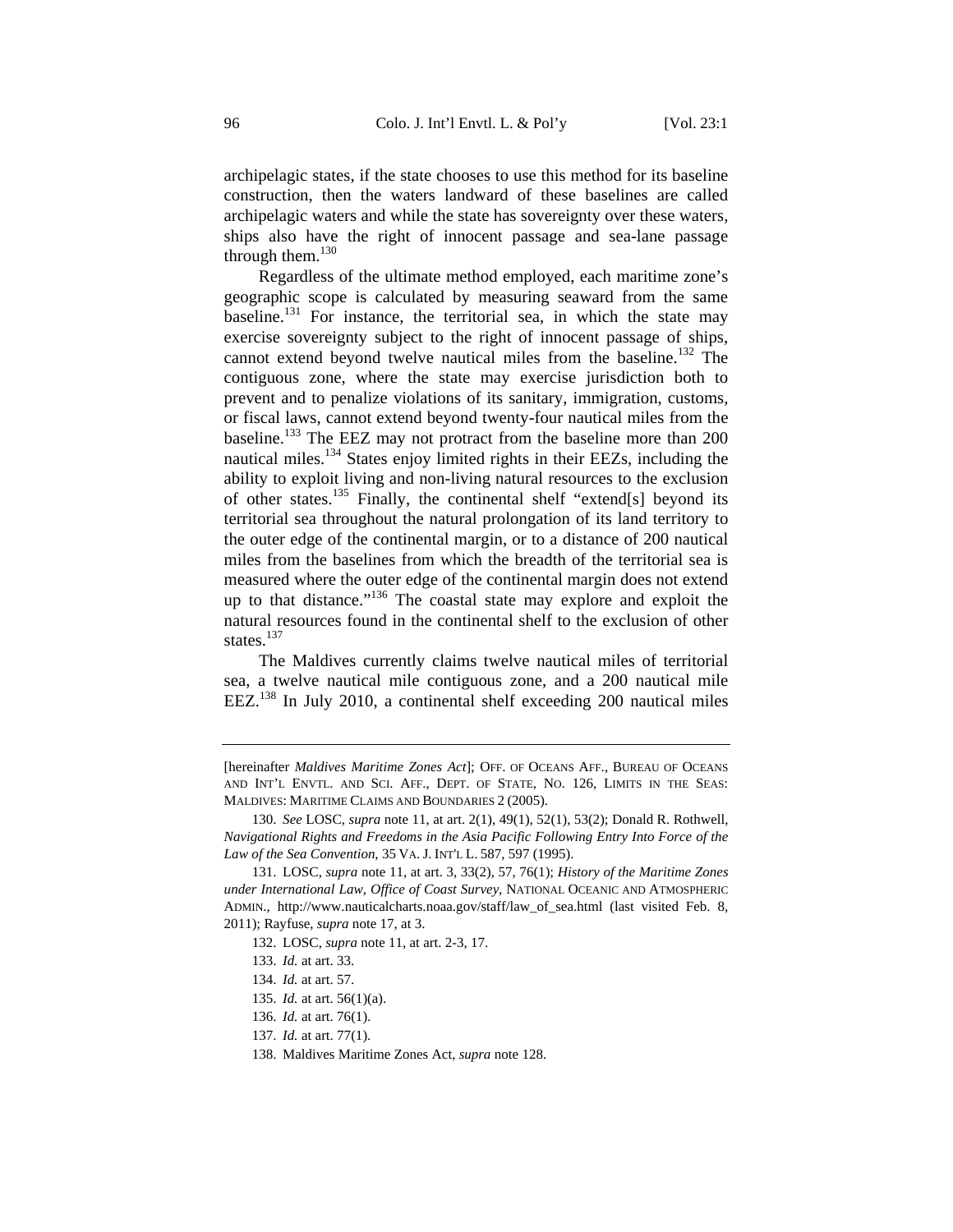from the Maldives' archipelagic baselines was declared.<sup>139</sup> However, because the Maldives' expansive maritime zones are calculated by reference to its land territory,<sup>140</sup> those vast areas of ocean are currently at risk as sea levels continue to rise.<sup>141</sup>

### *B. Loss of Maritime Zones due to Sea Level Rise*

As discussed above, the calculation of baselines and the very entitlement to maritime zones is premised on a state having sovereignty over a land mass bordering the seashore.<sup>142</sup> Although the LOSC does not explicitly state whether baselines and maritime zones fluctuate due to coastal erosion, such as through sea level rise, legal scholars have interpreted the Convention to mean that baselines are ambulatory.<sup>143</sup> This means that as baselines change location as a result of human or natural forces, the outer limits of maritime zones fluctuate inward or outward, as the case may be. $144$  This rule also might apply to drawing archipelagic baselines, which is the method the Maldives appears to use to calculate its zones<sup>145</sup> because when the former points used to form straight baselines are submerged, the coastal state has an obligation to update

142. PÅL JAKOB AASEN, THE LAW OF MARITIME DELIMITATION AND THE RUSSIAN-NORWEGIAN MARITIME BOUNDARY DISPUTE 4 (Fridtjov Nansen Institute 2010).

143. Caron 2009, *supra* note 141, at 9; Michael Barry, Inna Elema & Paul van der Molen, *Governing the North Sea in the Netherlands*, *in* ADMINISTERING MARINE SPACES: INTERNATIONAL ISSUES 64, 67 (International Federation of Surveyors 2006), *available at* http://www.fig.net/pub/figpub/pub36/pub36.pdf; Jonathan I. Charney, *Rocks that Cannot Sustain Human Habitation*, 93 AM. J. INT'L L. 863, 867-68 (1999); *see also* Hugo Ignacio Llanos, *Low-Tide Elevations: Reassessing their Impact on Maritime Delimitation*, 14 PACE INT'L L. REV. 255, 264 (2002) (discussing how climate change and resulting sea level rise may affect current low-tide elevation configurations, which will have impacts on maritime delimitation).

144. Caron 2009, *supra* note 141, at 9; Barry, Elema & van der Molen, *supra* note 143, at 67; Rayfuse, *supra* note 17, at 3-4.

145. Maldives Mar. Zones Act, *supra* note 128; OFF. OF OCEANS AFF., *supra* note 129, at 2.

<sup>139.</sup> *Maldives Submission to Extend the Continental Shelf*, MIADHU NEWS, Oct. 10, 2010, http://www.miadhu.com/2010/10/local-news/maldives-submission-to-extend-thecontinental-shelf/.

<sup>140.</sup> *See* CHURCHILL & LOWE, *supra* note 128, at 50 (discussing how maritime zones of archipelagic states are measured from their outermost land points, which are connected by straight lines).

<sup>141.</sup> *See* David D. Caron, *Climate Change, Sea Level Rise and the Coming Uncertainty in Oceanic Boundaries: A Proposal to Avoid Conflict*, *in* MARITIME BOUNDARY DISPUTES, SETTLEMENT PROCESSES, AND THE LAW OF THE SEA 1, 9 (Seoung-Yong Hong & Jon M. Van Dyke eds., 2009) [hereinafter *Caron 2009*] (discussing how coastal baselines are ambulatory in the face of sea level rise).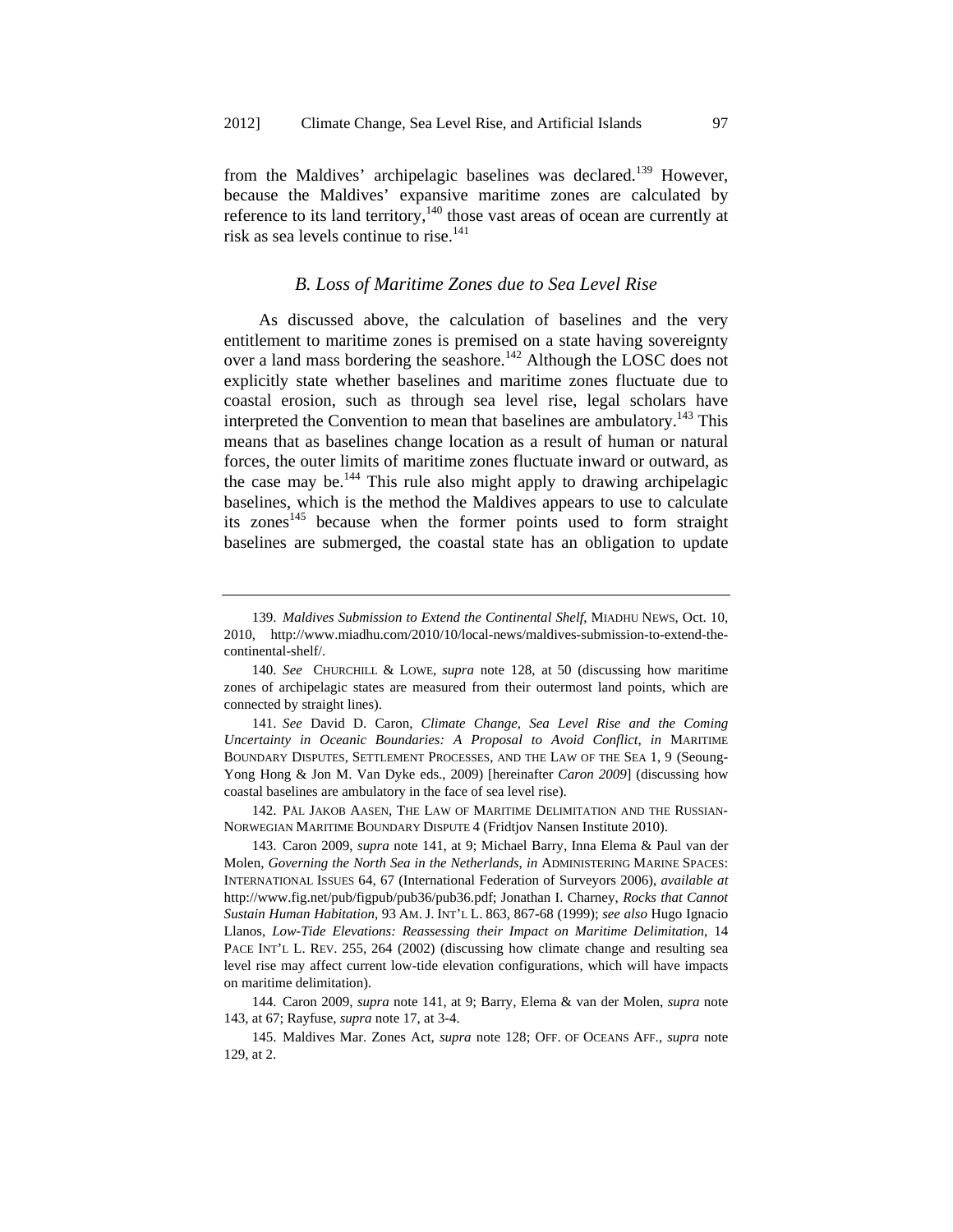these points.<sup>146</sup>

Therefore, with regard to small island states, rising sea levels may transform a land mass that used to be an island into a mere rock, $147$ extensively impacting the land mass's ability to generate maritime zones.148 Under the LOSC, in contrast to islands, mere "[r]ocks which cannot sustain human habitation or economic life of their own shall have no exclusive economic zone or continental shelf."149 Therefore, if an island loses land mass to the point where it can no longer support human life, then it may not claim an EEZ or a continental shelf.<sup>150</sup> Thus, an island that becomes completely submerged cannot claim a territorial sea.151

Moreover, the LOSC only allows islands to claim maritime zones, such as a territorial sea, if they fit the definition of an island, which is "a naturally formed area of land, surrounded by water, which is *above water at high tide*."<sup>152</sup> If the island declines to a low-tide elevation, <sup>153</sup> meaning land that is above water at low tide but submerged at high tide, it may still serve as a baseline point, but only if it is otherwise located within a territorial sea as measured from the state's mainland or another island.<sup>154</sup> This nexus would probably be difficult to satisfy if an island state's islands become submerged,<sup>155</sup> especially considering " $[t]$ he law of the

149. LOSC, *supra* note 11, at art. 121(3).

150. Rayfuse, *supra* note 17, at 4; *see generally* Freestone & Pethick, *supra* note 103, at 76 (discussing how if an island is transformed into a rock because of sea level rise, it would lose its entitlement to previously established maritime zones); LOSC, *supra* note 11, at art. 121(3) (under this provision, a rock cannot claim a continental shelf or exclusive economic zone).

151. Rayfuse, *supra* note 17, at 4 (citing Soons, *supra* note 18, at 216-17).

152. LOSC, *supra* note 11, at art. 121(1)-(2) (emphasis added); Schofield, *supra* note 147, at 24-25 (explaining how a critical element of an island is that it must at high tide be above water, which distinguishes an island from other insular features, particularly regarding the ability to generate maritime zones).

153. *See generally* Freestone & Pethick, *supra* note 103, at 75 (discussing how islets, rocks, and other entities could be maintained artificially to stop them from eroding into low-tide elevations).

154. LOSC, *supra* note 11, at art. 13(1)-(2); CHURCHILL & LOWE, *supra* note 128, at 48.

155. *See* Jonas Attenhofer, *Baselines and Base Points: How the Case Law Withstands Rising Sea Levels and Melting Ice*, 1 LOS REPORTS 1, 5 (2010), *available at* http://www.asil.org/losreports/LOSReportsVol12010w3Attenhofer.pdf; CHURCHILL & Lowe, *supra* note 128, ("[w]here, however, a low-tide elevation (or former island) lies at

<sup>146.</sup> Soons, *supra* note 18, at 219-20.

<sup>147.</sup> *Id.* at 218; Rayfuse, *supra* note 17, at 4.

<sup>148.</sup> Clive Schofield, *The Trouble with Islands: The Definition and Role of Islands and Rocks in Maritime Boundary Delimitation*, *in* MARITIME BOUNDARY DISPUTES, SETTLEMENT PROCESSES, AND THE LAW OF THE SEA 19, 25 (Seoung-Yong Hong & Jon M. Van Dyke eds., 2009).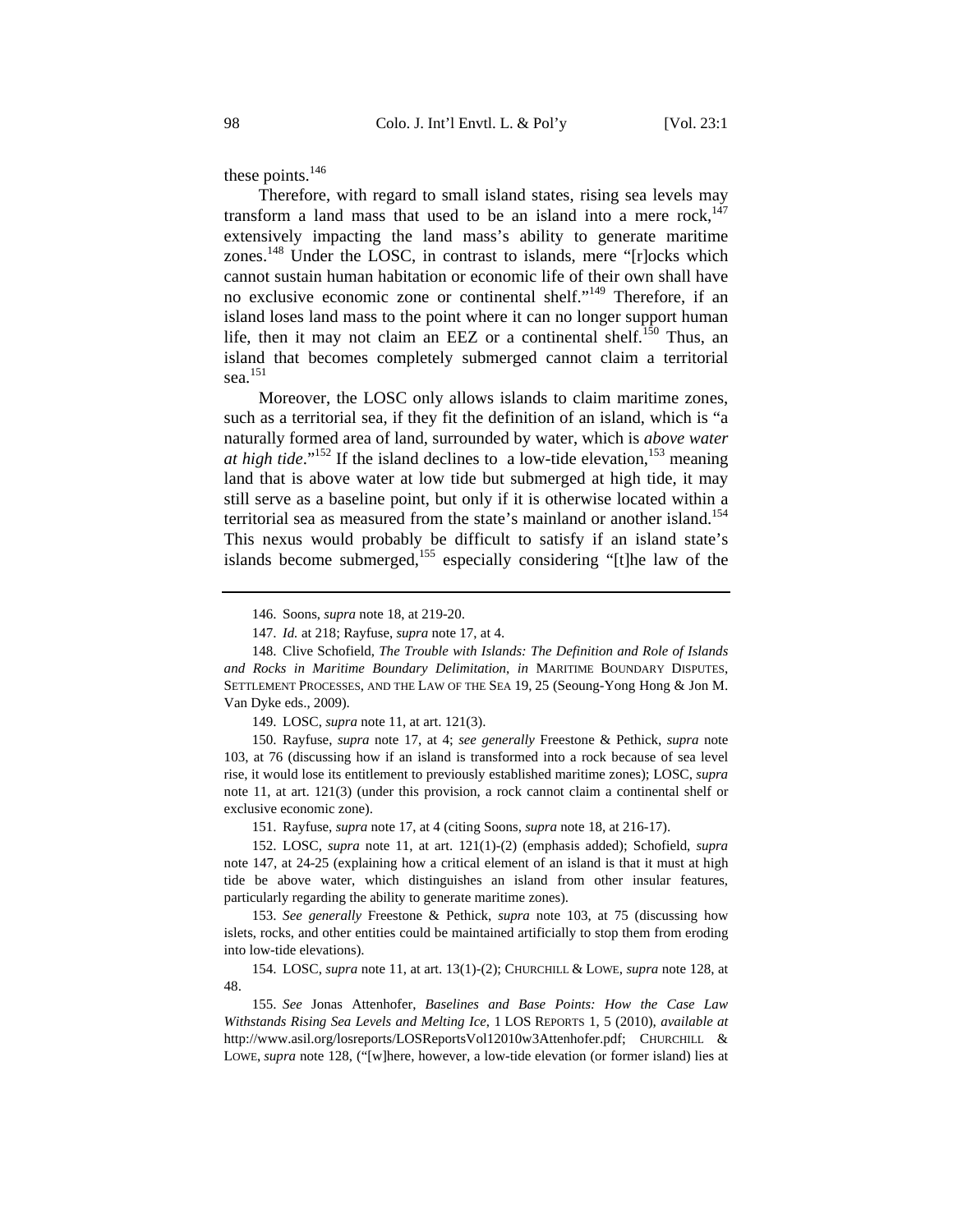sea does not in these circumstances allow application of the so-called 'leapfrogging' method" for low-tide elevations outside the territorial sea.156 Therefore, in the end, these former maritime zones become by default either part of a neighboring state's maritime claims, or part of the high seas, $157$  which are not subject to the sovereignty of any particular state and are subject to free use by all states with certain limitations.<sup>158</sup>

The only maritime zone that may not necessarily fluctuate with sea level rise is the continental shelf because Article 76 of the LOSC requires the coastal state to place charts and information that permanently describe the continental shelf's outer limits with the UN Secretary General.<sup>159</sup> One author points out that a coastal state would still maintain its continental shelf even if its island becomes completely inundated.<sup>160</sup> However, it is questionable whether an entity that no longer can be considered a state because it lacks a defined land territory can continue to claim any maritime zones at all, including a continental shelf. $^{161}$ 

In sum, an island state will likely lose its maritime claims if its defined territory becomes completely submerged.<sup>162</sup> Notably, the impact of rising sea levels on baselines does not seem to have been considered from the time the notion of baselines was originally devised during the Hague Conference all the way up to the adoption of the LOSC.<sup>163</sup> The current President of the International Tribunal for the Law of the Sea (ITLOS), José Luiz Jesus, $164$  writes that "[t]he prospect of sea-level rise and its effect on maritime space and borderlines was not specifically addressed by the 1982 Convention. Indeed, during the Conference this

- 158. LOSC, *supra* note 11, at art. 86-87, 89.
- 159. *Id.* at art. 76(9); Soons, *supra* note 18, at 216-17.
- 160. Soons, *supra* note 18, at 219.

163. Caron 2009, *supra* note 141, at 5.

164. *General Information – Judges: The Presidency*, INTERNATIONAL TRIBUNAL FOR THE LAW OF THE SEA, http://www.itlos.org/index.php?id=17 (last visited Feb. 8, 2011).

a distance exceeding the breadth of the territorial sea from the mainland or a 'real' island, it has no territorial sea of its own (internal citations omitted)"); *see also* Llanos, *supra* note 142, at 264 (pointing out that even low tide elevations are threatened by sea level rise, which will affect the structure of future maritime zones).

<sup>156.</sup> Maritime Delimitation and Territorial Questions Between Qatar and Bahrain (Qatar v. Bahr.), 2001 I.C.J. 40, 102 (March 16); Schofield, *supra* note 147, at 26-27.

<sup>157.</sup> Soons, *supra* note 18, at 230.

<sup>161.</sup> *See* Rayfuse, *supra* note 17, at 6-7 (discussing how maritime zones may only be claimed by states).

<sup>162.</sup> *Id.* at 4 (discussing how submerged islands will lose their territorial sea, exclusive economic zone, and continental shelf); *see generally* Maas & Carius, *supra* note 17, at 6 ("[i]nstead of opening up new resources, sea-level rise is likely leading to shrinking maritime territories and thus international disputes over extent of current boundaries"); *see also* Caron 1990, *supra* note 17, at 634 (discussing how the existence of maritime zones in the LOSC depends on a baseline's continued presence).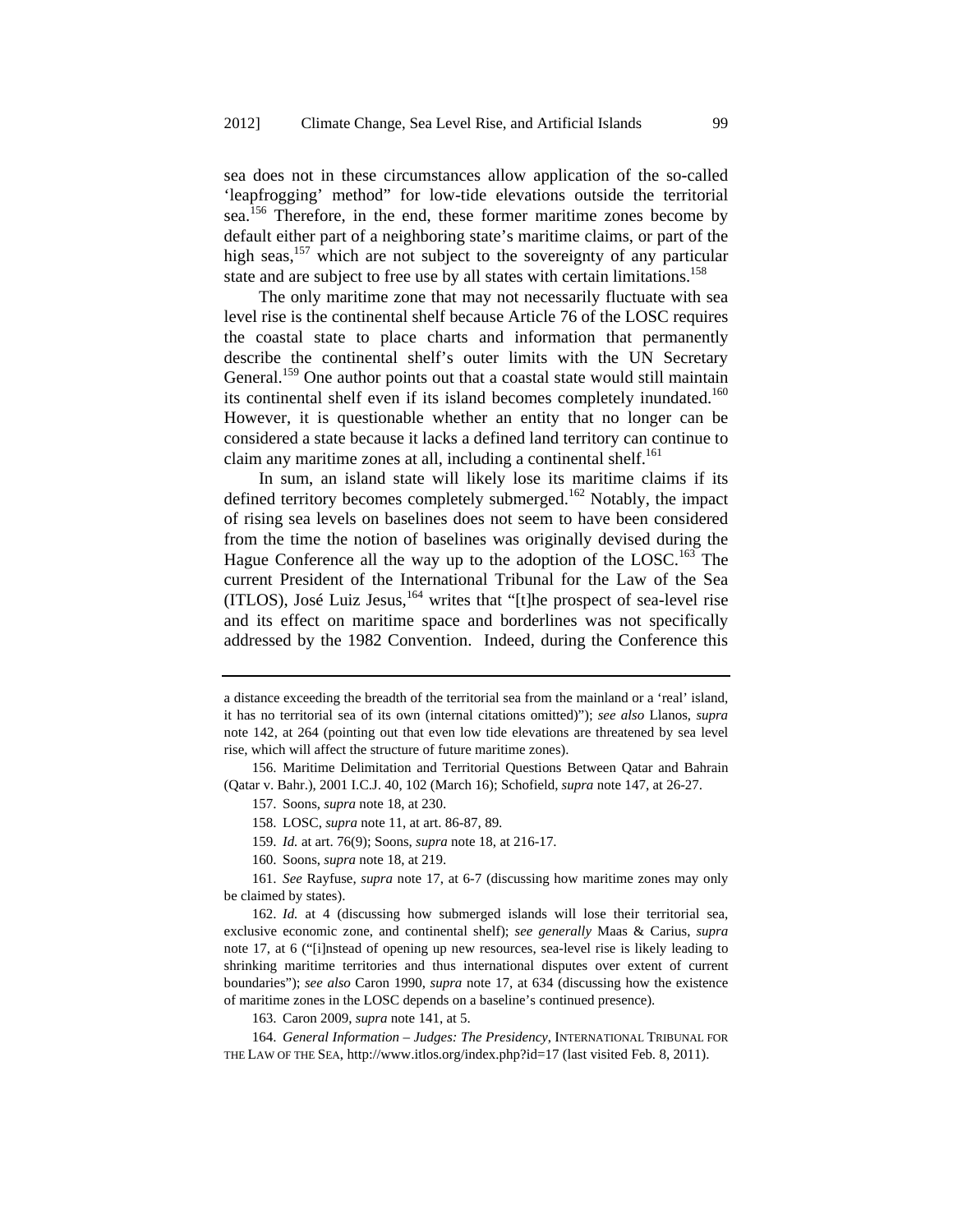was not a major concern."<sup>165</sup>

Considering the fact that sea levels are on the rise, legal commentators have called for a renewed analysis of the rules on baselines.166 In order to mitigate the uncertainty of ambulatory baselines and maritime zones, some scholars proposed that states should move toward permanently fixing ocean boundaries, which some states have done through bilateral treaties.<sup>167</sup> It remains unclear, however, whether such rights to fixed maritime zones could be maintained in the specific case of an island state completely submerging into the sea, and thus ceasing to exist.<sup>168</sup> It is also not enough that baselines are simply prospectively frozen because it does not resolve the issue of the maintenance of statehood<sup>169</sup> in the event of complete land loss by small island states.<sup>170</sup>

Overall, certain fundamental changes to the LOSC should be made in order to address this issue of losing maritime zones in a way that also addresses the statehood question.<sup>171</sup> The Maldives appears to have attempted to address these issues through the construction of the artificial island, Hulhumalé. Therefore, this article next examines the legal regime governing artificial islands to determine whether such man-made landmasses may be used to effectively address small island states' concerns about statehood and maritime zones in the face of a sea level rise.

# V. THE CONSTRUCTION OF ARTIFICIAL ISLANDS AS A SOLUTION TO MAINTAINING MARITIME ZONES AND **STATEHOOD**

The Maldives' construction of the artificial island Hulhumalé may serve as a practical solution to mitigate the effects of climate change for small island states, and in particular, the loss of statehood and maritime

<sup>165.</sup> José Luiz Jesus, *Rocks, New-Born Islands, Sea Level Rise and Maritime Space*, *in* NEGOTIATING FOR PEACE 579, 601 (Jochen A. Frowein et al., eds., 2003).

<sup>166.</sup> Caron 1990, *supra* note 17, at 629.

<sup>167.</sup> Caron 2009, *supra* note 141, at 14, 16; Soons, *supra* note 18, at 225*.*

<sup>168.</sup> *Compare* Soons, *supra* note 18, at 228-29 (rejecting the ability of a state party to a delimitation agreement to invoke the doctrine of changed circumstances to terminate the agreement and concluding that maritime boundaries permanently fixed through an agreement between states are not affected by sea level rise), *with* Caron 2009, *supra* note 141, at 14, 16 (questioning whether a state may continue to exercise fixed boundaries if it becomes completely submerged).

<sup>169.</sup> Rayfuse, *supra* note 17, at 6.

<sup>170.</sup> Yamamoto & Esteban, *supra* note 16, at 7.

<sup>171.</sup> *See* Paskal, *supra* note 28 (discussing how the starting point to resolving the issues surrounding submerging island states is the LOSC).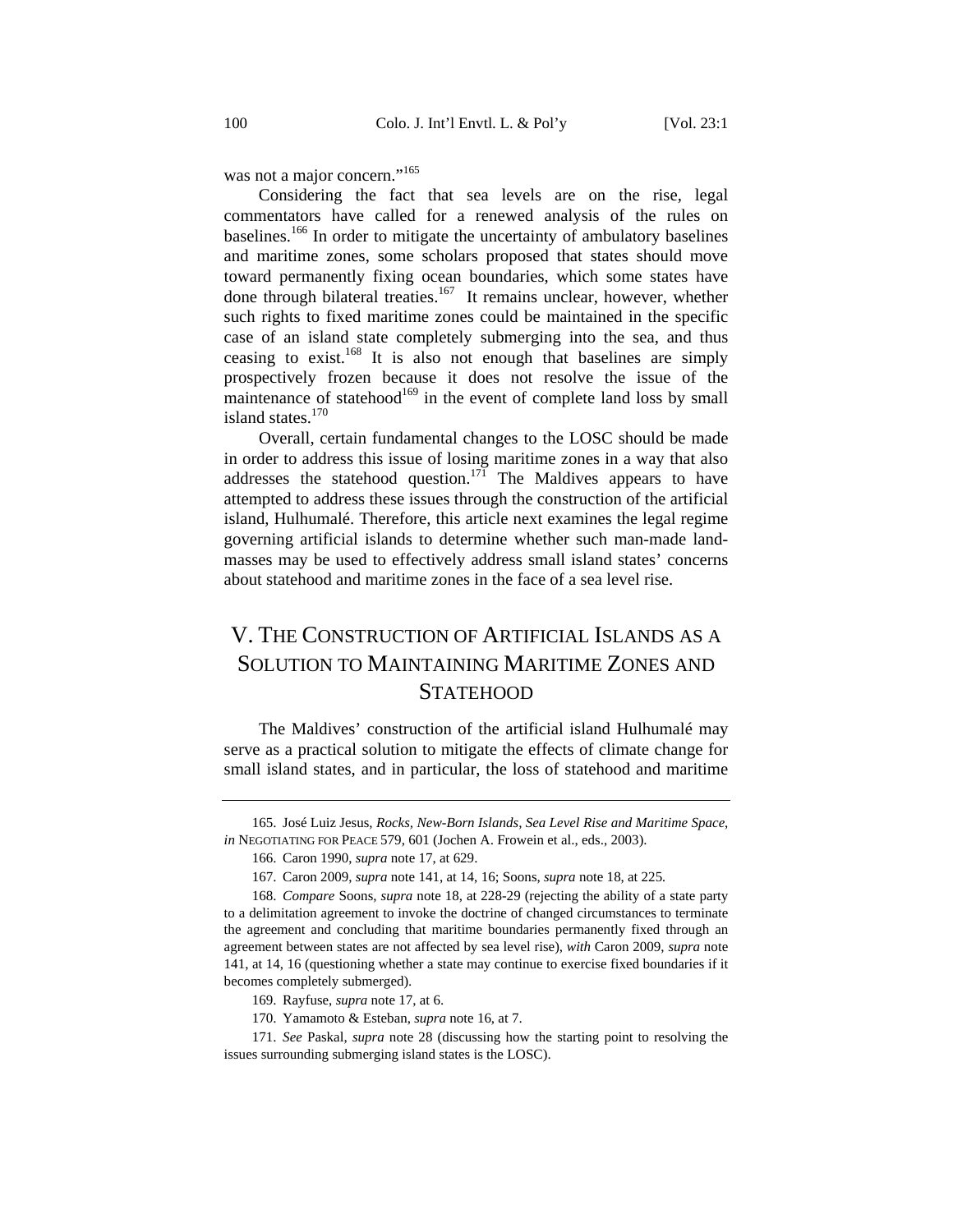zones.<sup>172</sup> At the current moment, whether such construction may serve as a legal solution to these two issues simultaneously remains unclear, especially considering the fact that the status of artificial islands remains limited under international law.<sup>173</sup> Therefore, small island states such as the Maldives should advocate for their status to be expanded, potentially through a new law. $174$  In order to demonstrate the limited nature of artificial islands, and how any derogation from these limitations might operate, the relevant rules of international law regulating their status must first be analyzed.

#### *A. Current Legal Status of Artificial Islands*

#### *1. In General*

Many of the current international legal rules governing the status of artificial islands are found in the LOSC.<sup>175</sup> However, the LOSC does not explicitly define the term 'artificial island,' so the best way to define an artificial island may be by first determining what it is not.<sup>176</sup> Article 121(1) defines an island as "a naturally formed area of land, surrounded by water, which is above water at high tide."<sup>177</sup> This definition effectively eliminates some types of formations, including islands constructed artificially and land masses at low-tide elevations, from having the legal status of islands.<sup>178</sup> The LOSC itself further states in Article 60(8), at least in the context of the EEZ, and through Article 80 regardingthe continental shelf, that "[a]rtificial islands, installations and structures do not possess the status of islands."<sup>179</sup>

While an artificial island does not fit into the legal definition of an island, a coastal state has the explicit right to construct them within its maritime zones according to the LOSC.<sup>180</sup> A coastal or land-locked state

<sup>172.</sup> Larry Luxner, *Raising the Maldives*, SAUDI ARAMCO WORLD, May/Jun. 2009, http://www.saudiaramcoworld.com/issue/200903/raising.the.maldives.htm (last visited Feb. 8, 2011).

<sup>173.</sup> *See, e.g.*, LOSC, *supra* note 11, art. 60(8) (discussing how artificial islands do not have the status of islands within the exclusive economic zone); Tsaltas et al., *supra* note 27, at 16-17.

<sup>174.</sup> *Id.* 

<sup>175.</sup> *See, e.g.*, LOSC, *supra* note 11, art. 60, 121.

<sup>176.</sup> Samuel Pyeatt Menefee, *"Half Seas Over": The Impact of Sea Level Rise on International Law and Policy*, 9 UCLA J. ENVTL. L. & POL'Y 175, 209-10 (1991).

<sup>177.</sup> LOSC, *supra* note 11, art. 121(1).

<sup>178.</sup> Steven Wei Su, *The Tiayu Islands and their Possible Effect on the Maritime Boundary Delimitation Between China and Japan*, 3 CHINESE J. INT'L L. 385, 392 (2004).

<sup>179.</sup> LOSC, *supra* note 11, at art. 60(8), 80.

<sup>180.</sup> *Id.* at art. 2(1), 60(1), 60(8), 80; *see also* NIKOS PAPADAKIS, THE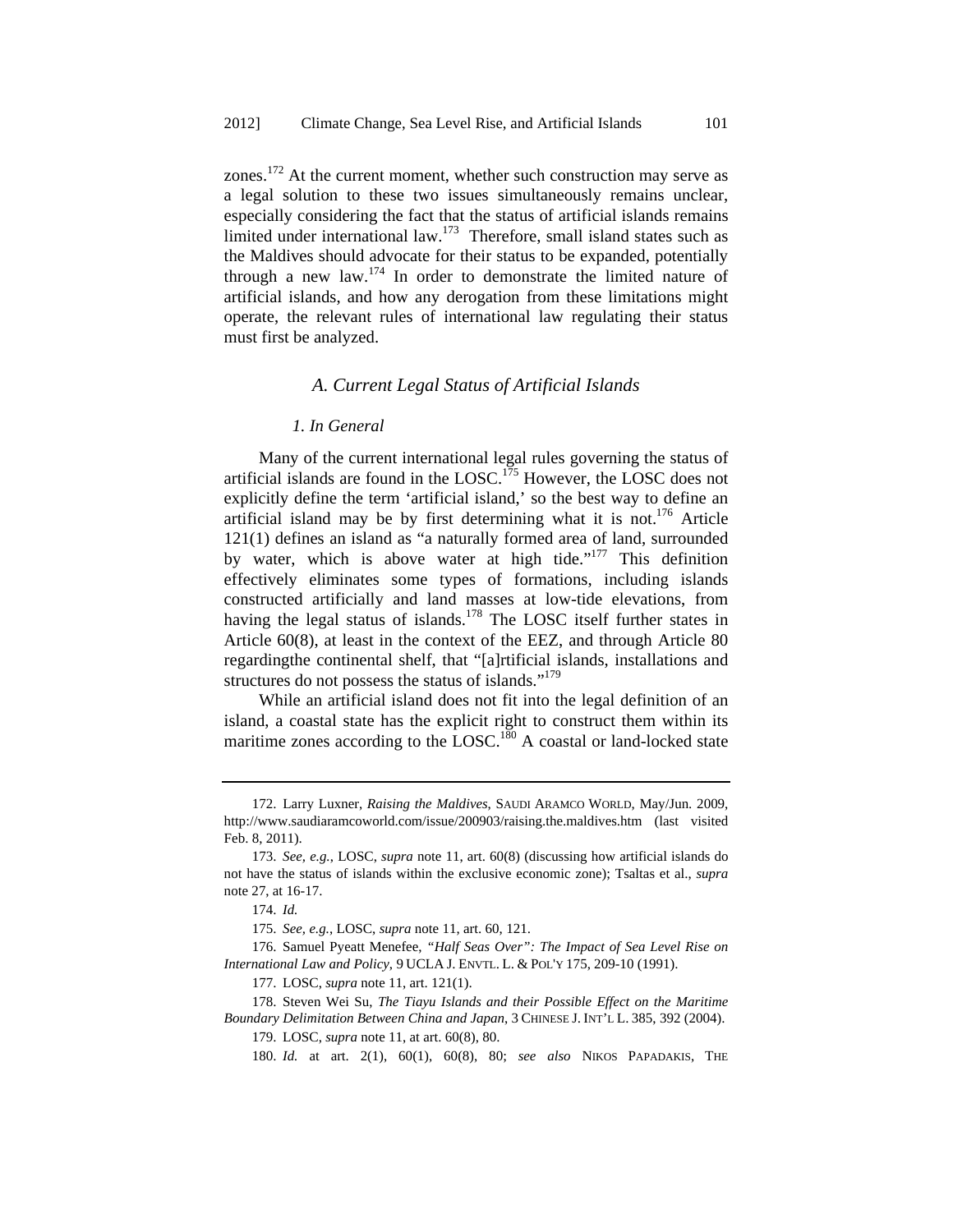may also construct artificial islands on the high seas.<sup>181</sup> For artificial islands constructed in the coastal state's internal waters and territorial sea, the state can exercise sovereignty.182 In both the EEZ and continental shelf the coastal state has "exclusive jurisdiction over such artificial islands, installations and structures, including jurisdiction with regard to customs, fiscal, health, safety and immigration laws and regulations."183 Even though the coastal state has jurisdiction over artificial islands constructed in these areas, this jurisdiction is not equivalent to sovereignty.<sup>184</sup> However, a state cannot exercise jurisdiction over artificial islands built on the high seas because a state's exercise of sovereignty over any part of the high seas would be contrary to the  $LOGC<sup>185</sup>$ 

The right to construct artificial islands also entails numerous legal responsibilities attributable to the state.<sup>186</sup> For example, regarding artificial islands constructed in the EEZ and continental shelf, the coastal state must give other states notification of their construction, as well as maintain a permanent warning system of their existence.<sup>187</sup> They cannot be constructed where their presence would undermine the use of internationally acknowledged sea-lanes.<sup>188</sup> The coastal state is obliged to pass laws to prevent marine environmental pollution from the construction of its artificial islands.<sup>189</sup> If an artificial island becomes partially or completely abandoned, the coastal state has a general

185. LOSC, *supra* note 11, art. 89; *see also* EUR. CONSULT. ASS. DEB. 23D SESS. 606 (Jan. 19, 1972) ("too much encouragement must not be given to those who imagine that by establishing an island on the high seas, they are, so to speak, creating sovereign rights; that is not admissible").

186. *See, e.g.*, LOSC, *supra* note 11, art. 60, 80, 208; *see also* Karen N. Scott, *Tilting at Offshore Windmills: Regulating Wind Farm Development within the Renewable Energy Zone*, 18 J. ENVTL. L. 89, 96 (2006) (mentioning that states have rights and obligations with regard to artificial islands constructed on the continental shelf or in the EEZ).

187. LOSC, *supra* note 11, art. 60(3), 80. Other obligations exist when an 'installation' is constructed in the International Seabed Area for the purpose of carrying exploration and exploitation activities there. *Id.* art. 147(2); UNITED NATIONS CONVENTION ON THE LAW OF THE SEA 1982: A COMMENTARY VOL. VI 208 (Myron H. Nordquist et al., eds. 1995).

188. LOSC, *supra* note 11, art. 60(7), 80.

INTERNATIONAL LEGAL REGIME OF ARTIFICIAL ISLANDS 51-55 (1977).

<sup>181.</sup> LOSC, *supra* note 11, art. 87(d).

<sup>182.</sup> PAPADAKIS, *supra* note 180, at 78, 151.

<sup>183.</sup> LOSC, *supra* note 11, art. 60(2), 80.

<sup>184.</sup> George V. Galdorisi & Alan G. Kaufman, *Military Activities in the Exclusive Economic Zone: Preventing Uncertainty and Defusing Conflict*, 32 CAL. W. INT'L L.J. 253, 278 (2002); Galea, *supra* note 25, at 86.

<sup>189.</sup> *Id.* art. 208.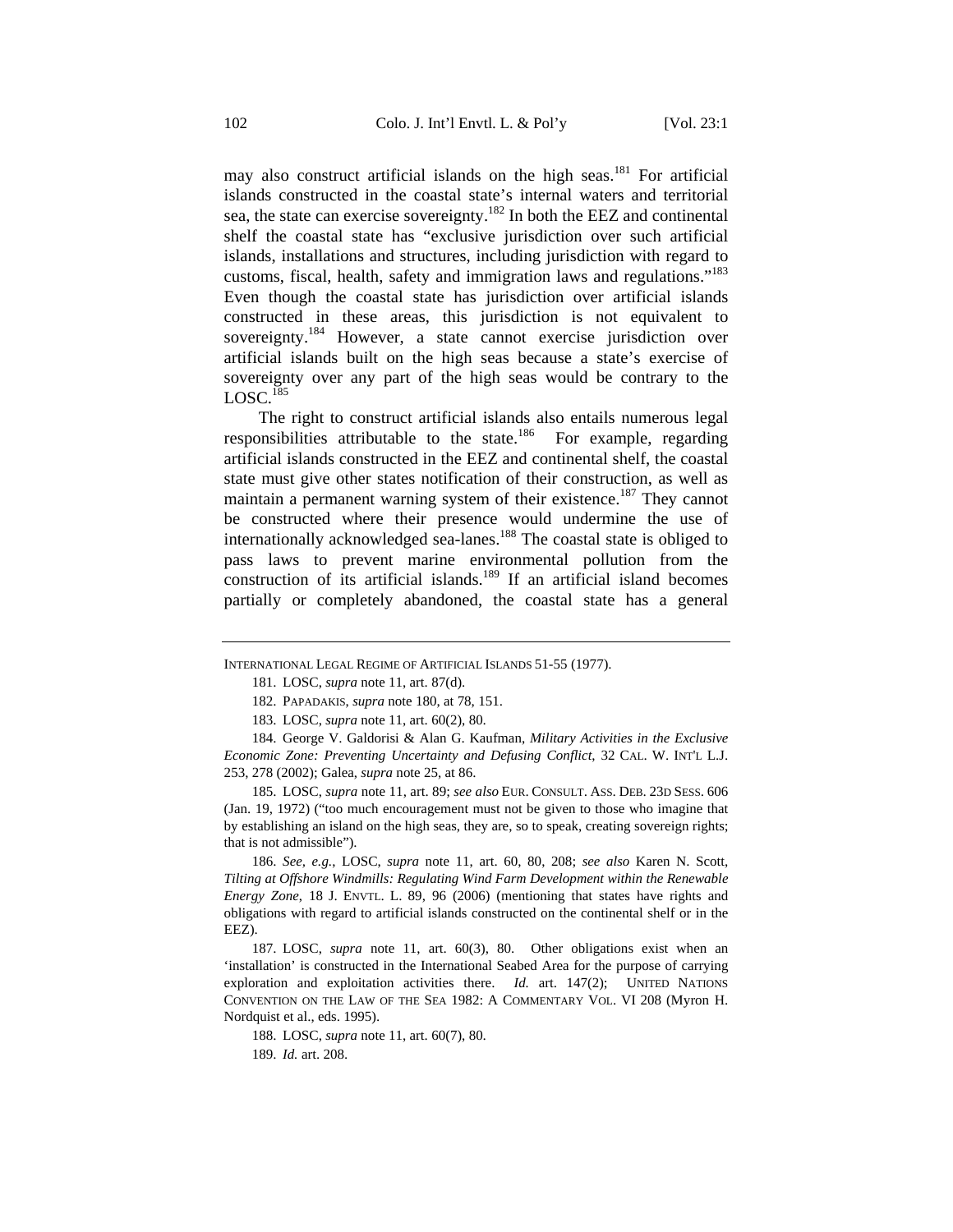obligation to remove it, or with respect to an artificial island not completely deconstructed, the coastal state must give suitable notification to other states regarding the dimensions, location, and depth of the remains.<sup>190</sup>

### *2. Artificial Islands and the Generation of Maritime Zones*

As previously mentioned, the LOSC governs the generation of maritime zones, and dictates that if a land mass satisfies the legal definition of an island under article 121(1) of the LOSC, it may claim all the maritime zones available to it under the Convention.<sup>191</sup> Nonetheless, artificial islands would not satisfy the "naturally formed" element of this definition because they do not materialize as a result of the forces of nature, but rather, are man-made.<sup>192</sup> Therefore, the most limiting factor of artificial islands is that they have no effect on the generation of maritime zones.193

The "naturally formed" requirement under the LOSC's island definition has had a peculiar existence, because it is a relatively recent addition to international law.<sup>194</sup> The Sub-Committee II of the Second Commission (Territorial Waters) of the 1930 Hague Conference implicitly allowed artificial islands to claim territorial seas, because they observed that "[t]he definition of the 'Island' does not exclude artificial islands, provided these are true portions of territory and not merely floating works, anchored buoys, etc."<sup>195</sup> The Hague Codification Conference failed to adopt a comprehensive convention, and therefore the status of artificial islands having the ability to generate maritime zones remained ambiguous for some time.<sup>196</sup>

Moreover, when the International Law Commission ("ILC") revisited the issue in 1956, it omitted any 'naturally formed' requirement in its definition in Article 10 of the draft articles concerning the law of

<sup>190.</sup> *Id.* art. 60(3), 80; Walker & Noyes, *supra* note 125, at 228.

<sup>191.</sup> LOSC, *supra* note 11, art. 121(1)-(2); Charney, *supra* note 143, at 864; Freestone & Pethick, *supra* note 103, at 74.

<sup>192.</sup> MOM RAVIN, LAW OF THE SEA: MARITIME BOUNDARIES AND DISPUTE SETTLEMENT MECHANISMS 23 (United Nations-The Nippon Foundation 2005), *available at*

http://www.un.org/Depts/los/nippon/unnff\_programme\_home/fellows\_pages/fellows\_pap ers/mom\_0506\_cambodia.pdf.

<sup>193.</sup> LOSC, *supra* note 11, art. 60(8), 121(1); RAVIN,*supra* note 192, at 23.

<sup>194.</sup> HIRAN W. JAYEWARDENE, THE REGIME OF ISLANDS IN INTERNATIONAL LAW 8 (1990).

<sup>195.</sup> League of Nations Doc. C.230M.117 1930 V (1930), *quoted in* JAYEWARDENE, *supra* note 194, at 8.

<sup>196.</sup> JAYEWARDENE, *supra* note 194, at 8;*see* Galea, *supra* note 25, at 23-26.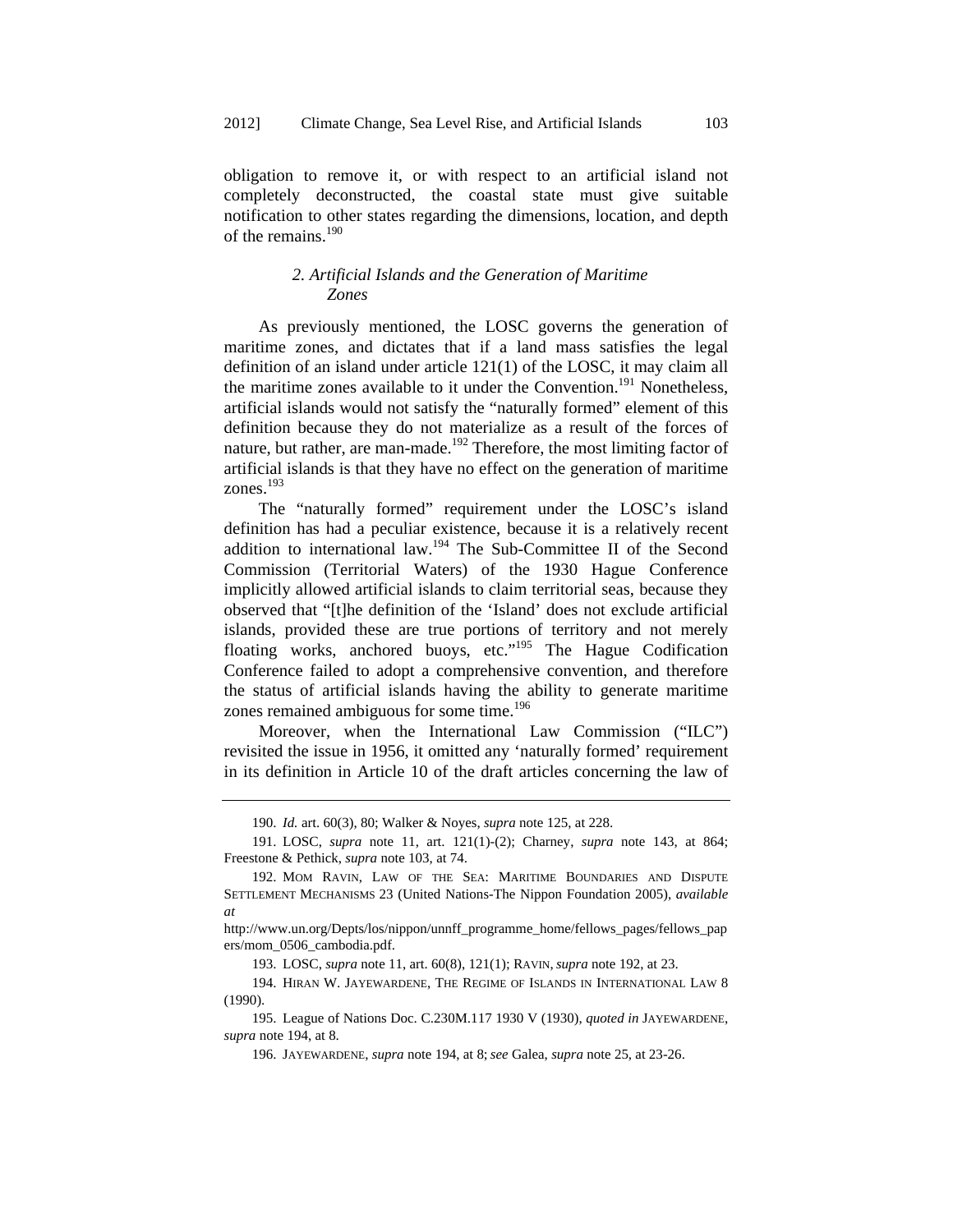the sea.<sup>197</sup> Comment 2 to draft Article 10 excluded only two features from the proposed definition of island, neither of which encompassed artificial islands explicitly.<sup>198</sup> The first exclusion was formations at low tide elevations, including those with installations built on them that would render the installation itself above high tide waters.<sup>199</sup> The second excluded feature was "technical installations built on the sea-bed, such as installations used for the exploitation of the continental shelf," but the ILC advocated for maintaining a zone of safety around this type of feature because of their "extreme vulnerability."200 This second excluded feature does not explicitly reference artificial 'islands;' it only discusses "technical installations," and draft Article 71 and its comments, which deals with technical installations on the continental shelf, does not further define the term.<sup>201</sup> In fact, nowhere in the entire 1956 draft articles is the term 'artificial island' even used, but perhaps this is a reflection of the fact that in its earlier sessions, "the Commission . . . left out subjects which, because of their technical nature, were not suitable for study by it." $^{202}$ 

Ultimately, the exclusion of artificial islands from the ability to generate maritime zones stemmed from a 1958 United States proposal during the First Law of the Sea Conference to add the 'naturally formed' qualification to the islands definition, which essentially resolved this ambiguity existing in the draft articles.<sup>203</sup> Article 10(1) in the resulting 1958 Convention on the Territorial Sea and the Contiguous Zone requires that an island be "naturally formed."204 This definition is

<sup>197.</sup> Int'l L. Comm'n, *Report of the International Law Commission to the General Assembly: Report of the International Law Commission Covering the Work of its Eighth Session*, U.N. Doc. A/3159 (Apr. 23-Jul. 4, 1956), *reprinted in* [1956] 2 Y.B. Int'l L. Comm'n 253, 257, U.N. Doc. A/CN.4/SER.A/1956/Add.1 [hereinafter Int'l L. Comm'n 1956 G.A. Report] ("[e]very island has its own territorial sea. An island is an area of land, surrounded by water, which in normal circumstances is above [the] high-water mark"); JAYEWARDENE, *supra* note 194, at 8.

<sup>198.</sup> Int'l L. Comm'n 1956 G.A. Report, *supra* note 197, at 270.

<sup>199.</sup> *Id.*

<sup>200.</sup> *Id.*

<sup>201.</sup> *Id.* at 270, 299-300.

<sup>202.</sup> *Id.* at 254; *see also* Galea, *supra* note 25, at 120 (discussing how the need to distinguish artificial from natural islands was not really considered at this time because the technology was not available to engage in such construction).

<sup>203.</sup> LOSC COMMENTARY III, *supra* note 17, at 327; JAYEWARDENE, *supra* note 194, at 8; Aristotelis B. Alexopoulos, *The Legal Regime of Uninhabited Islets and Rocks in International Law: The Case of the Greek Seas*, 56 REVUE DE DROIT INTERNATIONAL 131, 135 (2003).

<sup>204.</sup> Convention on the Territorial Sea and the Contiguous Zone art. 10(1), April 29, 1958, 516 U.N.T.S. 205 ("[a]n island is a naturally formed area of land, surrounded by water, which is above water at high tide").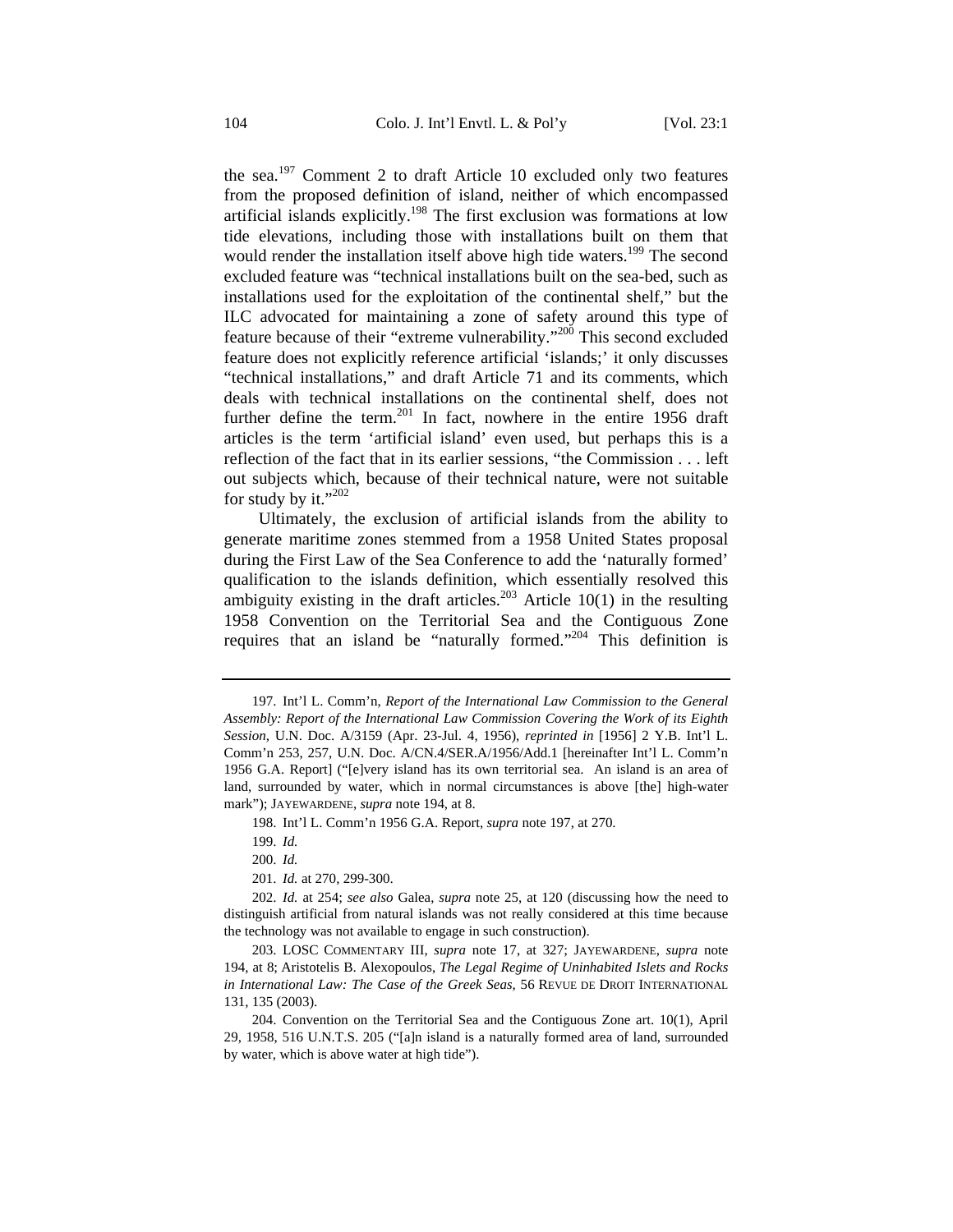mirrored in the LOSC under Article  $121(1)$ .<sup>205</sup>

As another result of the First Law of the Sea Conference, under Article 5 of the Convention on the Continental Shelf, artificial "installations and other devices" constructed on the continental shelf are not islands and do not bear their own territorial seas or affect maritime delimitation.<sup>206</sup> A similar provision exists in the more recent LOSC, which states that artificial islands "have no territorial sea of their own,"207 at least in the context of the newly created EEZ, and extending states' rights to more expansive aspects of the continental shelf.<sup>208</sup> This provision also mentions that "their presence does not affect the delimitation of the territorial sea, the exclusive economic zone or the continental shelf."209 Artificial islands also cannot be considered as part of the baseline for the measurement of maritime zones, because although Article 11 states that permanent harbor works forming a fundamental part of a harbor system can form part of the coast for the purpose of constructing baselines to calculate the territorial sea, artificial islands cannot be used in this way. $^{210}$  Ultimately, states' concerns in developing the law of the sea regarding artificial islands reflect a desire to limit claims to expansive areas of the sea through territorial manipulation by artificial island construction.211

As a result of these severe limitations, artificial islands are only allowed to generate one limited zone under the LOSC at the election of the coastal state, called a zone of safety, at least when one is constructed in the coastal state's EEZ or continental shelf. $^{212}$  In this safety zone, the coastal state may take the necessary steps to maintain the safety both of navigation and the artificial island itself. $^{213}$  All ships must respect and

http://docs.rwu.edu/cgi/viewcontent.cgi?article=1005&context=cmpd\_working\_papers.

211. Galea, *supra* note 25, at 37.

212. LOSC, *supra* note 11, art. 60(4), 80; *see also* Convention on the Continental Shelf, *supra* note 206, art. 5(2)-(3)(discussing how coastal states may declare reasonable safety zones around its installations and devices constructed on the continental shelf); *see also* JAYEWARDENE, *supra* note 193, at 9.

213. LOSC, *supra* note 11, art. 60(4), 80; U.N. OFFICE FOR OCEAN AFFAIRS & THE LAW OF THE SEA, *supra* note 29, at 61.

<sup>205.</sup> LOSC, *supra* note 11, art. 121(1); LOSC COMMENTARY III, *supra* note 17, at 338.

<sup>206.</sup> Convention on the Continental Shelf art. 5(4), Apr. 29, 1958, 499 U.N.T.S. 311.

<sup>207.</sup> *Id.* art. 60(8).

<sup>208.</sup> Galea, *supra* note 25, at 38.

<sup>209.</sup> LOSC, *supra* note 11, art. 60(8).

<sup>210.</sup> *Id.* at art. 11; Galea, *supra* note 25, at 40, 83; John E. Noyes, *New Land for Peace: An Overview of International Legal Aspects* 48 (Roger Williams University Center for Macro Projects and Diplomacy, Macro Center Working Papers, Paper No. 7, 2004), *available at*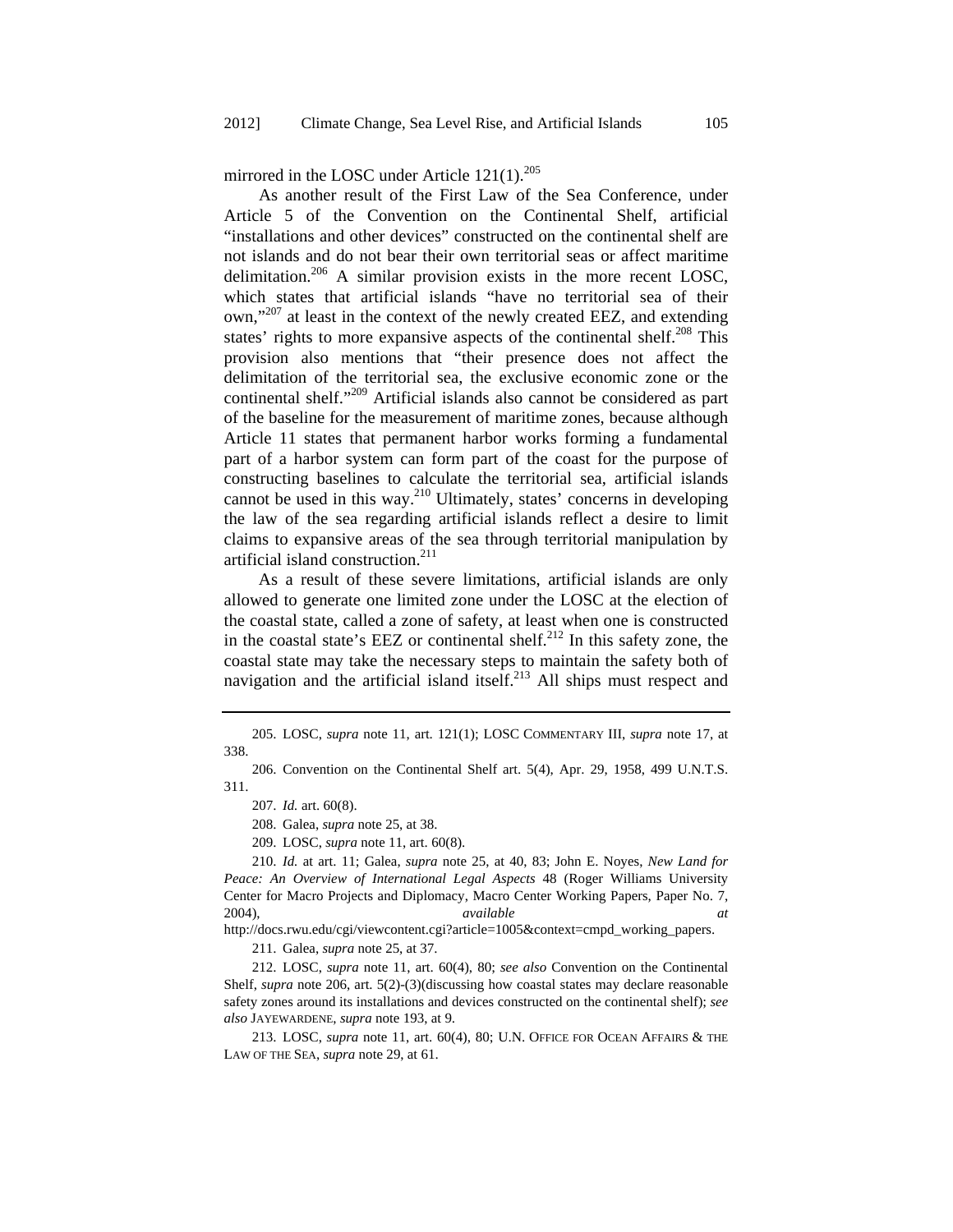comply with generally accepted international navigation standards in this zone.<sup>214</sup> The coastal state must design the safety zone so that it bears a reasonable relationship to the nature and function of the artificial island.<sup>215</sup> The coastal state may determine the breadth of this safety zone, which must take into account relevant international standards in the calculation, but the safety zone may not exceed 500 meters from the artificial island's outer edge.<sup>216</sup> The safety zone can be extended "as authorized by generally accepted international standards or as recommended by the competent international organization."<sup>217</sup>

In sum, although there is a general right under international law for a state to construct artificial islands, which also entails a number of obligations,<sup>218</sup> artificial islands are not islands and as a result cannot generate maritime zones. $^{219}$  This current limitation may have significant impacts on the maintenance of maritime zones of small island states such as the Maldives, which has already chosen to construct artificial islands as protective margins against climate change.<sup>220</sup> In light of the recognition that climate change is significantly impacting global sea levels, $^{221}$  it may be time to revisit the LOSC to give further legal effect to artificial islands $^{222}$ 

<sup>214.</sup> LOSC, *supra* note 11, art. 60(6), 80.

<sup>215.</sup> *Id*. art. 60(5), 80.

<sup>216.</sup> *Id.*

<sup>217.</sup> *Id.*

<sup>218.</sup> *Id.* art. 2(1), 60, 80, 87(d), 208; *see also* Scott, *supra* note 186, at 96 (mentioning that states have rights and obligations with regard to artificial islands constructed on the continental shelf or in the EEZ).

<sup>219.</sup> COUNCIL FOR SECURITY COOPERATION IN THE ASIA-PACIFIC, MEMORANDUM 6: THE PRACTICE OF THE LAW OF THE SEA IN THE ASIA PACIFIC 3 (2002), *available at* http://www.cscap.org/uploads/docs/Memorandums/CSCAP%20Memorandum%20No%2 06%20--

<sup>%20</sup>The%20Practice%20of%20the%20Law%20of%20the%20Sea%20in%20the%20AP. pdf.

<sup>220.</sup> *See* DR. TRISH BATCHELOR, MALDIVES 104 (Lonely Planet 2006) (discussing how Hulhumalé was constructed to combat sea level rise in the Maldives).

<sup>221.</sup> Robert L. Glicksman, *Global Climate Change and the Risks to Coastal Areas from Hurricanes and Rising Sea Levels: The Costs of Doing Nothing*, 52 LOY. L. REV. 1127, 1134-5 (2006).

<sup>222.</sup> *See* Tsaltas et al., *supra* note 27, at 2 (pointing out that a climate change adaptation solution might be artificial island construction projects).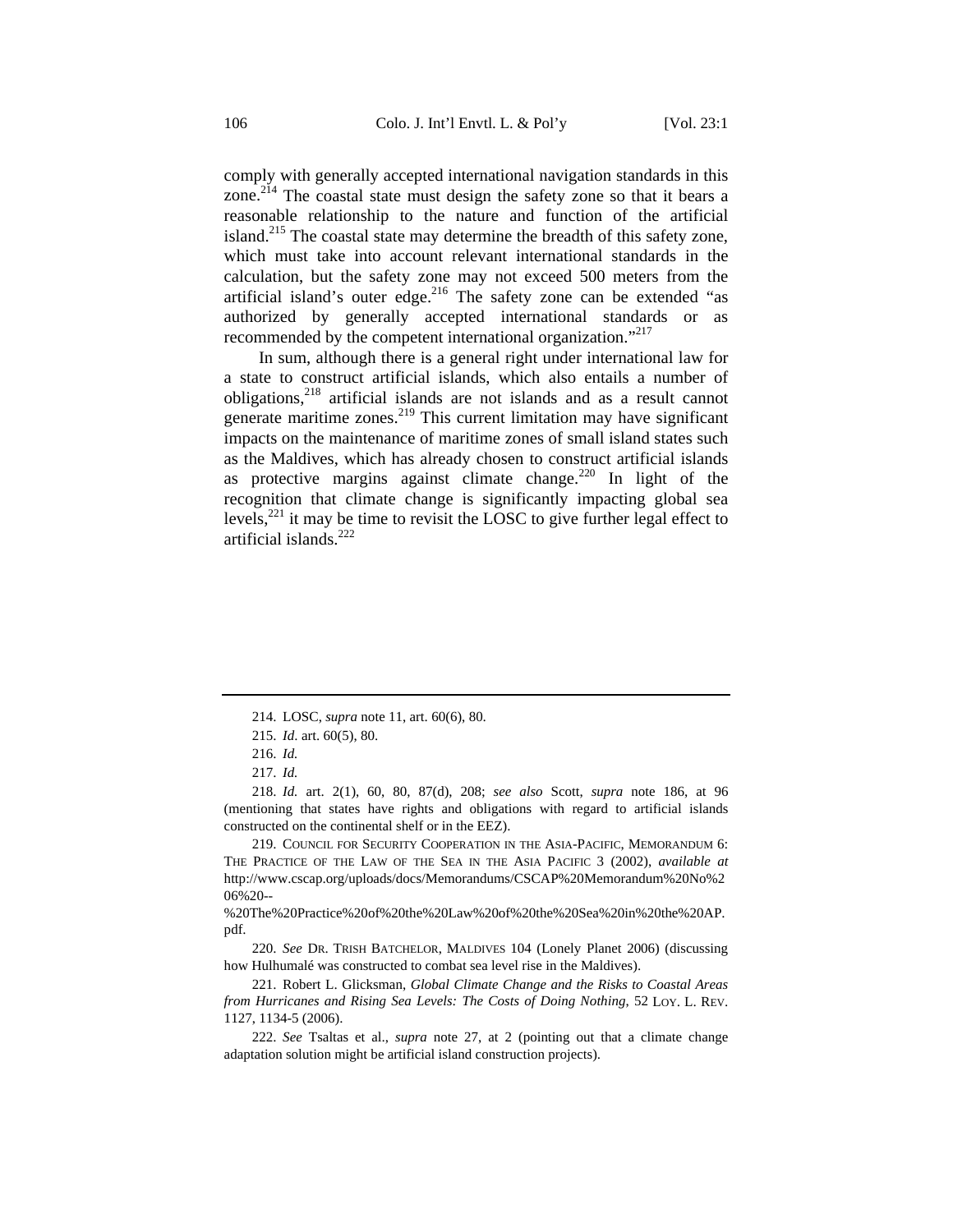# *B. Amending the LOSC to Expand the Legal Status of Artificial Islands for the Purpose of Maintaining Maritime Claims and Statehood*

Some legal commentators have proposed expanding the LOSC to allow technological installations to replace the lost territory of an inundated island state, ultimately in the form of a legal framework to allow the nationals of that state to maintain the state's sovereign rights. $^{223}$ After all, the practical significance of artificial islands was recognized during the ILC's deliberations as early as the  $1950s$ <sup>224</sup> During those debates, Faris Bey el-Khouri of Syria opined that "artificial islands [c]ould no doubt be useful for various purposes and Governments should not be discouraged from undertaking their construction."<sup>225</sup> Certainly, artificial islands have become valuable resources in supporting urban expansion and tourism ventures in recent years.<sup>226</sup> Likewise, in the context of sea level rise, artificial islands may prove useful to facilitating the reclamation and preservation of land, to serve as habitats that can be populated by humans, and as symbols of sovereignty.<sup>227</sup>

Unfortunately, the LOSC seems to be at odds with these contemporary uses because that treaty dictates that artificial islands cannot bear maritime zones.<sup>228</sup> Therefore, the Maldives should advocate for the regime of artificial islands to be expanded to encompass attribution of maritime zones, and by implication statehood, through a new rule in the Convention.<sup>229</sup> The remainder of this discussion is

<sup>223.</sup> *Id.* at 16-17; *see also* Yamamoto & Esteban, *supra* note 16, at 7 (discussing how one way to preserve sovereignty is to build sea defenses around small island states).

<sup>224.</sup> Summary Record of the 260th Meeting, [1954] 1Y.B. Int'l L. Comm'n 90, 94, U.N. Doc. A/CN.4/SR.260, *available at* http://untreaty.un.org/ilc/documentation/english/a\_cn4\_sr260.pdf [hereinafter Int'l L. Comm'n 1954 260th Meeting Summary Record].

<sup>225.</sup> *Id.*

<sup>226.</sup> McKinley Conway, *The Case for Micronations and Artificial Islands*, FUTURIST, May 1, 2009, *available at* http://www.allbusiness.com/environment-naturalresources/ecology/12329421-1.html.

<sup>227.</sup> Tsaltas et al., *supra* note 27, at 3-4; *see also* Ilan Kelman, *Island Security and Disaster Diplomacy in the Context of Climate Change*, 63 LES CAHIERS DE LA SÉCURITÉ 61, 69 (2006), *available at* http://www.disasterdiplomacy.org/kelman2006cce.pdf (discussing building artificial islands strong enough to withstand climate change).

<sup>228.</sup> *See*, *e.g.*, LOSC, *supra* note 11, art. 60(8), 121; Tsaltas et al., *supra* note 27, at 16-17 ("the drawback is the insufficiency of the legal framework").

<sup>229.</sup> Tsaltas et al., *supra* note 27, at 16 ("the introduction of new provisions for uses of AIS [artificial islands and structures] other than exploration and exploitation purposes is a step [i]n [the right] . . . direction. Such provisions could deal with a potential role of AIS as 'safeguards' or as human habitats"); *see generally* Paskal, *supra* note 28 (discussing how the starting point to resolving the issues surrounding submerging island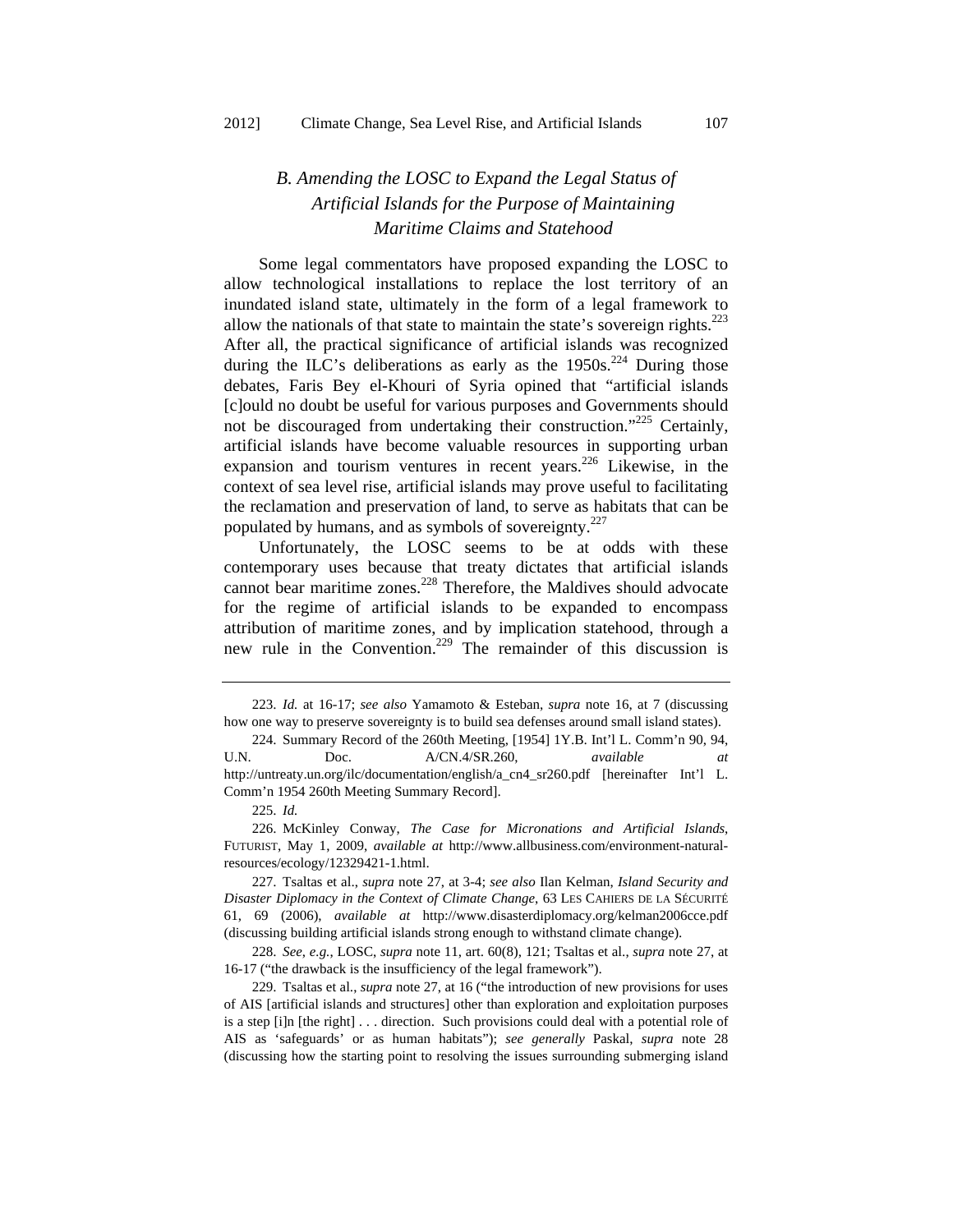intended to explore some of the legal issues that might need to be addressed to give effect to such a rule, and how these issues might be resolved.230

#### *1. Preliminary Considerations*

Preliminarily, any rule extending the legal characterization of artificial islands would likely be at odds with the LOSC as it stands now, given that artificial islands have such a limited meaning within the Convention. Therefore any departure from the current regime might be considered an exceptional remedy.<sup>231</sup> Thus, to limit the pool of states entitled to use the possible new rule, a state might have to objectively demonstrate that it is imminently threatened by submergence or that its maritime zones are threatened, which could be a factual determination performed by a specialized scientific body such as the IPCC.<sup>232</sup> The practical effect of such a determination is that it would prevent much larger continental states, which are not as threatened by being wiped out by sea level rise as small island states, from potentially abusing the rule.<sup>233</sup>

Another preliminary issue is where artificial islands could be built to maintain sovereign rights such as statehood and maritime claims.<sup>234</sup> Commentators point out that coastal states enjoy sovereignty in their territorial sea and internal waters, including on artificial islands

231. *See* Tsaltas et al., *supra* note 27, at 1; *see, e.g.*, LOSC COMMENTARY III, *supra* note 17, at 327 (discussing how artificial islands are not islands).

232. The Intergovernmental Panel on Climate Change appears to already have the capability to determine rises in sea level regarding specific states. *See, e.g.*, IPCC Working Group II Report, *supra* note 37, at 694 (discussing that a fifty centimeter rise in sea level during the twenty-first century is a proper estimate regarding inundation of the Maldives).

233. *See generally* David Taylor, World Watch Inst., *Small Islands Threatened by Sea Level Rise*, *in* VITAL SIGNS 84 (2003), *available at* http://www.worldwatch.org/brain/media/pdf/pubs/vs/2003\_sealevel.pdf (discussing how small islands are the most at risk regarding sea level rise).

234. *See generally* Tsaltas et al., *supra* note 27, at 8-10 (discussing varying scopes of jurisdiction within each maritime zone, and how where an artificial island is constructed might impact the scope of a state's jurisdiction over activities taking place there).

states is the LOSC, and discussing how artificial islands might be used to resolve the issues of statehood being lost and the rights that attach to that status); Caron 1990, *supra*  note 17, at 634 (discussing how one way to fix baselines could be creating a new rule in the LOSC); *see also* Galea, *supra* note 25, at 127-28.

<sup>230.</sup> *See* PAPADAKIS, *supra* note 180, at 37 (opining that "a successful seaward advancement will undoubtedly require the solution of many technical, economic, energy, pollution and other problems, if industrial societies are not to commit in the oceans the errors they have committed on land").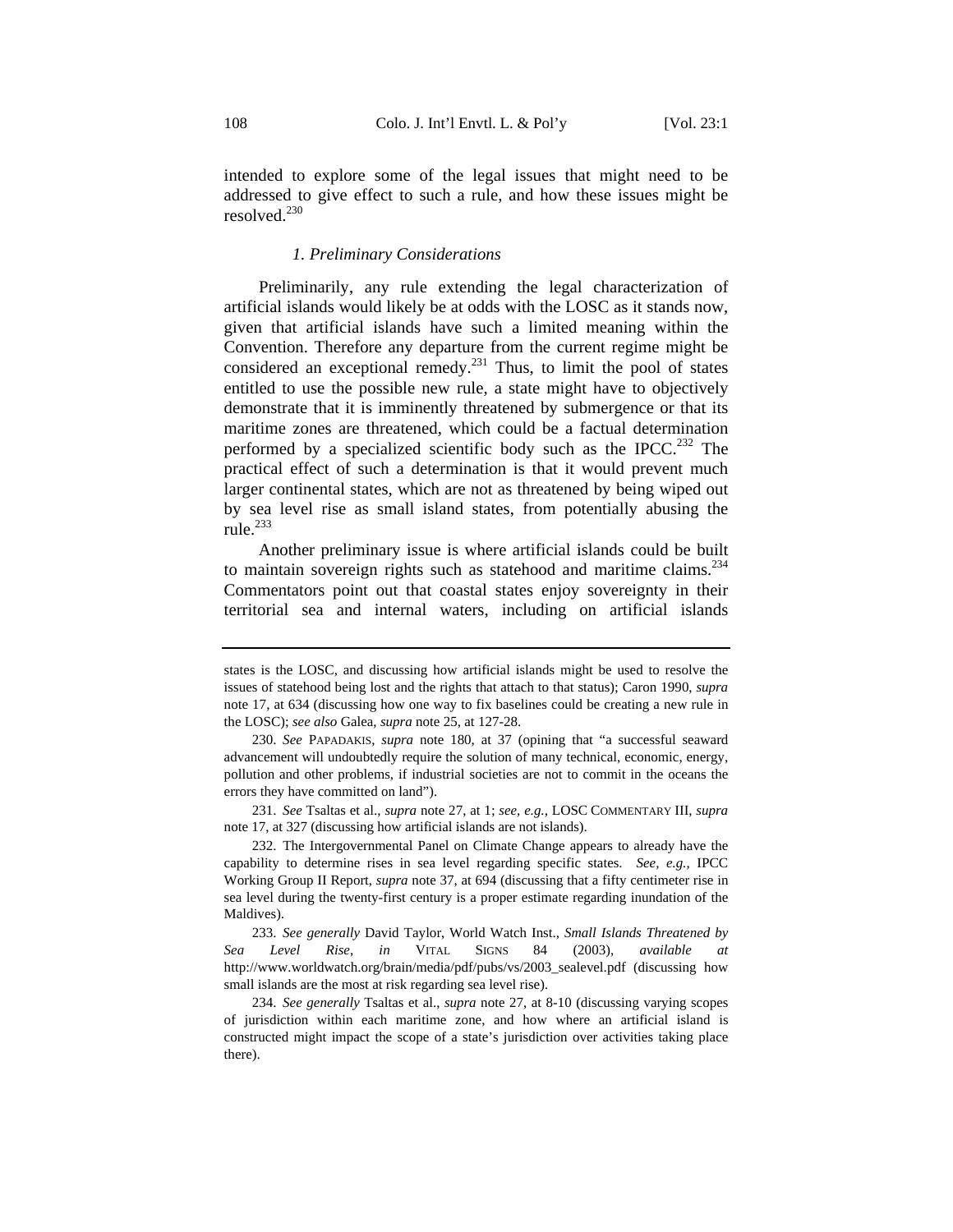constructed in those areas.<sup>235</sup> Regarding archipelagic states, such as the Maldives, $^{236}$  those states may claim sovereignty over their archipelagic waters as well.<sup>237</sup> The Maldives specifically erected Hulhumalé within its archipelagic waters,238 in particular Hulhumalé was erected in the waters south of North Malé Atoll.<sup>239</sup> Regardless, for future islands construction, the Maldives will still have to first consider the impact that the position of the island would have on the right of innocent passage of ships if the artificial island is constructed in the territorial sea or archipelagic waters, and second, choose a location for the island that would not infringe this right under the LOSC.<sup>240</sup>

Limiting where the state may build artificial islands, in order to maintain statehood and maritime zones, is critical because the farther out to sea coastal state jurisdiction stretches, the more weakened it becomes.241 In the EEZ and continental shelf the coastal state only has "sovereign rights," which is not equivalent to absolute sovereignty, but only amounts to a certain extent of "functional jurisdiction."<sup>242</sup> Constructing artificial islands in the high seas with the ability to impute maritime zones and corresponding state sovereignty would undermine

237. LOSC, *supra* note 11, art. 49; *see also* LORI FISLER DAMROSCH ET AL, INTERNATIONAL LAW 1399-1400 (4<sup>th</sup> ed. 2001).

238. *See generally* Maldives Maritime Zones Act, *supra* note 129 (illustrating a map of the Maldives' archipelagic waters, which would appear to include Hulhumalé within those waters).

http://epa.gov.mv/index.php?option=com\_content&view=article&id=165:eia-for-

Hulhumalé-swimming-area-and-land-based-facilities-development-project&catid=2:eiareports&Itemid=27/ (discussing how Hulhumalé is located within the south of the Maldives' North Malé Atoll); *see also* MALDIVES HOUS. DEV. CORP., CALL FOR EXPRESSION OF INTEREST FOR THE DEVELOPMENT OF THE HULHUMALÉ COMMERCIAL ZONE (2009), *available at*

http://www.investmaldives.org/mediacenter/documents/EOI.HDC.Commercial.Zone.pdf / (discussing how Hulhumalé is located only three kilometers from Malé).

240. *See generally* Noyes, *supra* note 210, at 47-48 (discussing how in the proposition for an artificial island to be built in Egypt's territorial sea, the builder must be mindful of the right of innocent passage in the territorial sea); LOSC, *supra* note 11, art. 17-26, 52-53.

241. Dubner, *supra* note 111, at 296.

242. COUNCIL FOR SECURITY COOPERATION IN THE ASIA-PACIFIC, *supra* note 219, at 3; *see also* MARIA GAVOUNELI, FUNCTIONAL JURISDICTION IN THE LAW OF THE SEA 64-65 (2007) (discussing functional jurisdiction in the EEZ).

<sup>235.</sup> *Id.* at 9-10; *see also* LOSC, *supra* note 11, art. 2(1); PAPADAKIS, *supra* note 180, at 78, 151.

<sup>236.</sup> The Maldives is considered an archipelagic state. MUNAVVAR, *supra* note 30, at 126.

<sup>239.</sup> *See generally* MALDIVES ENVTL. PROTECTION AGENCY, ENVIRONMENTAL IMPACT ASSESSMENT REPORT FOR HULHUMALÉ SWIMMING AREA AND LAND BASED FACILITIES DEVELOPMENT PROJECT,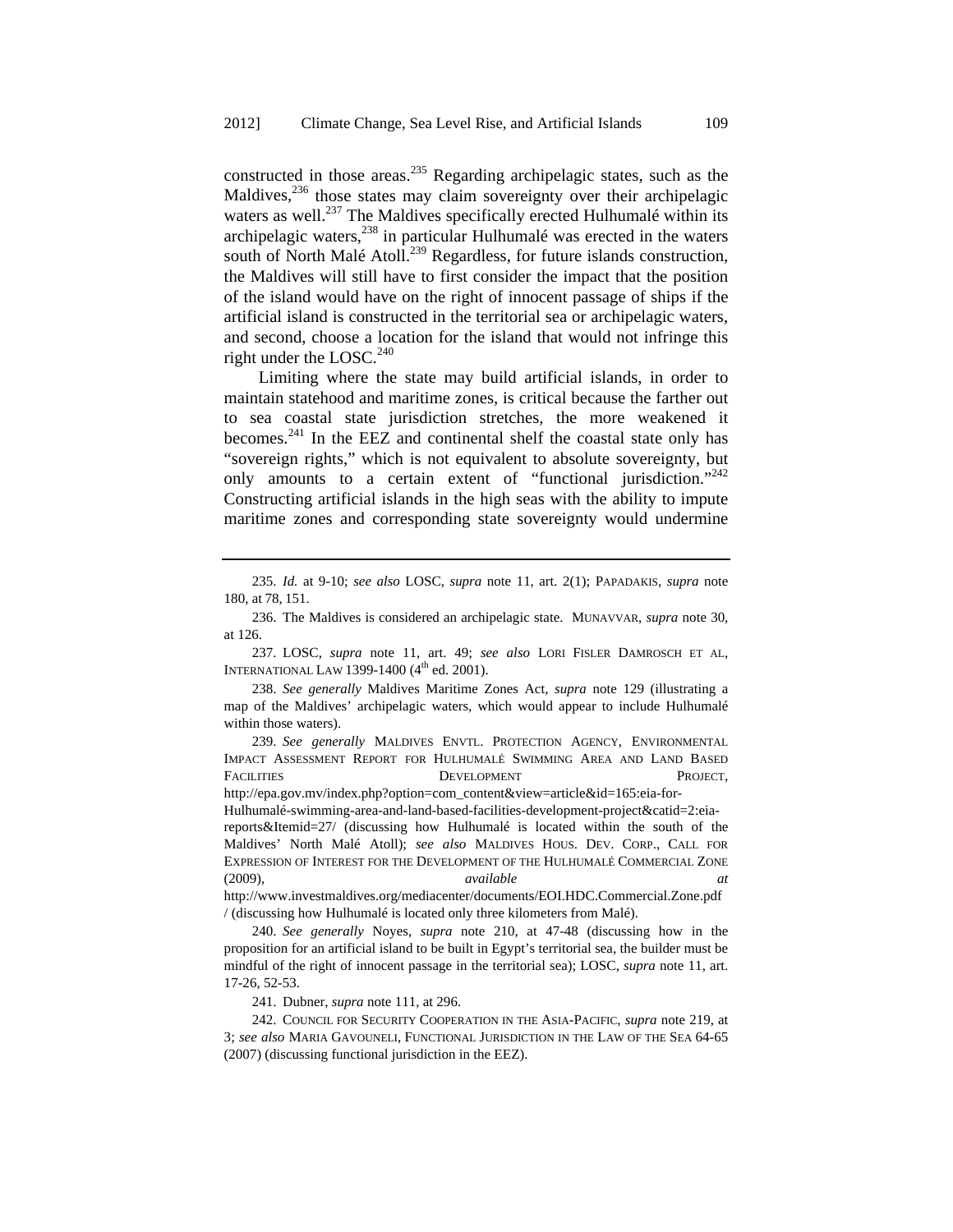the principle that "no state may validly purport to subject any part of the high seas to its sovereignty."<sup>243</sup> Also, if the chosen location for the artificial island under such a rule were limited to waters in which the constructing state enjoys sovereignty,<sup>244</sup> it would implicitly limit the rule to existing states, because maritime zones may only be declared by existing states.<sup>245</sup>

Additionally, any rule regarding artificial islands would have to take into consideration marine environment preservation responsibilities under the LOSC.<sup>246</sup> This issue was highlighted in a 2003 case brought before the ITLOS by Malaysia against Singapore.<sup>247</sup> Malaysia contended that Singapore's land reclamation activities in the Straits of Johor were impacting Malaysia's rights to waters within its jurisdiction, including "the rights to the natural resources within its territorial sea and . . . its rights to the integrity of the marine environment in those areas."248 Malaysia requested provisional measures to halt Singapore's irreversible land reclamation activities which were "causing and ha[d] the potential to cause serious and irreversible damage to the marine environment and serious prejudice to the rights of Malaysia" in violation of various LOSC articles.<sup>249</sup> The ITLOS ultimately ordered provisional measures against

244. Grigoris Tsaltas points out that a coastal state may build artificial islands in its internal waters and territorial sea, where it may regulate any activities on artificial islands. Tsaltas et al., *supra* note 27, at 9-10.

245. Rayfuse, *supra* note 17, at 6.

246. *See*, *e.g.*, LOSC, *supra* note 11, art. 192; Jean-Dominique Wahiche, *Artificial Structures and Traditional Uses of the Sea*, 7 MARINE POL'Y 37, 47 (1983); *see also* PAPADAKIS, *supra* note 180, at 111 (demanding for clearer rules on pollution from artificial islands); Tsaltas et al., *supra* note 27, at 5 (discussing how artificial islands construction has created environmental issues, particularly in the Persian Gulf).

247. *Land Reclamation Activities* (Malay. v. Sing.), Case No. 12, Order of Oct. 8, 2003, ITLOS Rep. 21, *available at*  http://www.itlos.org/fileadmin/itlos/documents/cases/case\_no\_12/Order.08.10.03.E.pdf [hereinafter ITLOS Order].

248. *Id*. ¶ 93.

249. *Land Reclamation Activities* (Malay. v. Sing.), Case No. 12, Request by Malay., Sept. 4, 2003, ¶ 14-18, *available at* http://www.itlos.org/fileadmin/itlos/documents/cases/case\_no\_12/request\_malaysia\_eng. 1.pdf.

<sup>243.</sup> LOSC, *supra* note 11, at art. 89; *see also* Int'l L. Comm'n 1954 260<sup>th</sup> Meeting Summary Record, *supra* note 224, at 94 (Member Georges Scelle discussing how artificial islands should have territorial seas of their own when erected in the territorial sea, but not when erected on the high seas); *Chierici and Rosa v. Ministry of the Merchant Navy and Harbour Office of Rimini,* 71 I.L.R. 259-61 (Council of State 1969) (It.) (discussing how an artificial island built by Italian citizens on the high seas "was in conflict with the principles which govern the freedom of the high seas because of its structure and position in that it permanently withdrew part of the high seas from common use").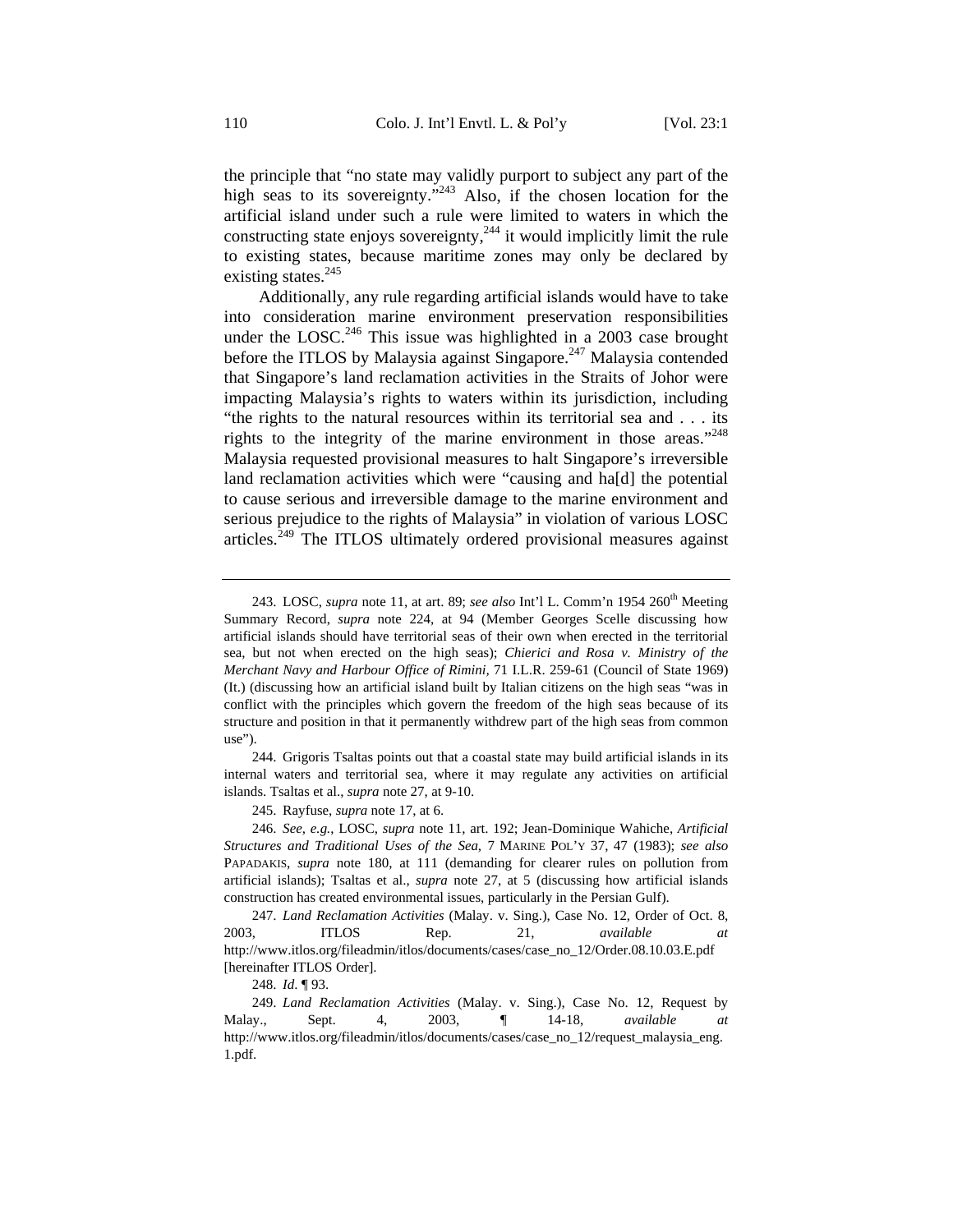Singapore, declaring it could not prejudice Malaysia's rights or cause serious harm to the environment through its land reclamation project. $250$ The case illustrates the potential environmental impacts of land reclamation projects, such as artificial islands in the sea, which the Maldives would have to consider in tailoring a new rule to comply with the rest of the LOSC. $^{251}$ 

### *2. Attributing Maritime Zones to Artificial Islands in the Amendment and Curtailing Potential Abuse*

Another important issue to address would be how to undermine the potential abuse by states in using the rule to manipulate their maritime boundaries.<sup>252</sup> In the 1950s, during the ILC's deliberations over whether to incorporate a requirement of natural formation into the definition of islands, concerns arose about manipulating artificial island construction to expand maritime zones.<sup>253</sup> ILC member Hersch Lauterpacht feared that "if artificial islands erected within the territorial sea were to have a territorial sea of their own, then a State could erect a series of small artificial islands just within its territorial sea and a few miles apart," which "might in that way double the extent of its territorial sea."<sup>254</sup>

If the Maldives push for artificial islands to be able to bear maritime zones in any new rule, $^{255}$  it might try to curtail such abuse by requiring the constructing state to permanently fix its baselines prior to or following construction, which has been a solution proposed by others to negate the concept of ambulatory baselines in the face of rising sea levels.256 Therefore, fixing baselines would serve not only to reinforce existing maritime claims as sea levels continue to rise,<sup>257</sup> but also serve as a check on potential later manipulation of maritime zones from artificial island construction.258 Regardless of whether an artificial island

<sup>250.</sup> ITLOS Order, *supra* note 247, ¶ 106(2).

<sup>251.</sup> *See* Wahiche, *supra* note 246, at 47 (discussing how pollution of the marine environment from artificial islands will need to be regulated).

<sup>252.</sup> Tsaltas et al., *supra* note 27, at 14.

<sup>253.</sup> Int'l L. Comm'n 1954 260<sup>th</sup> Meeting Summary Record, *supra* note 224, at 94.

<sup>254.</sup> *Id.*; *see also* D.H.N. Johnson, *Artificial Islands*, 4 INT'L L.Q. 203, 213 (1951).

<sup>255.</sup> *See, e.g.*, PAPADAKIS, *supra* note 180, at 104, 108 (proposing that a type of artificial island called "'Sea-Cities' . . . should be entitled to a territorial sea belt, or to a similar jurisdictional zone with obvious sovereign implications").

<sup>256.</sup> Caron 2009, *supra* note 141, at 14.

<sup>257.</sup> *Id.* at 14, 16.

<sup>258.</sup> Schofield, *supra* note 148, at 24 ("island-building activities on the part of states, in an effort to *enhance* their claims to maritime space by creating new islands, is . . . contrary to the Convention") (emphasis added); *see also* Leticia Diaz et al., *When is a "Rock" an "Island?"—Another Unilateral Declaration Defies "Norms" of International Law*, 15 MICH. ST. J. INT'L L. 519, 555 (2007) (discussing how Japan's unilaterally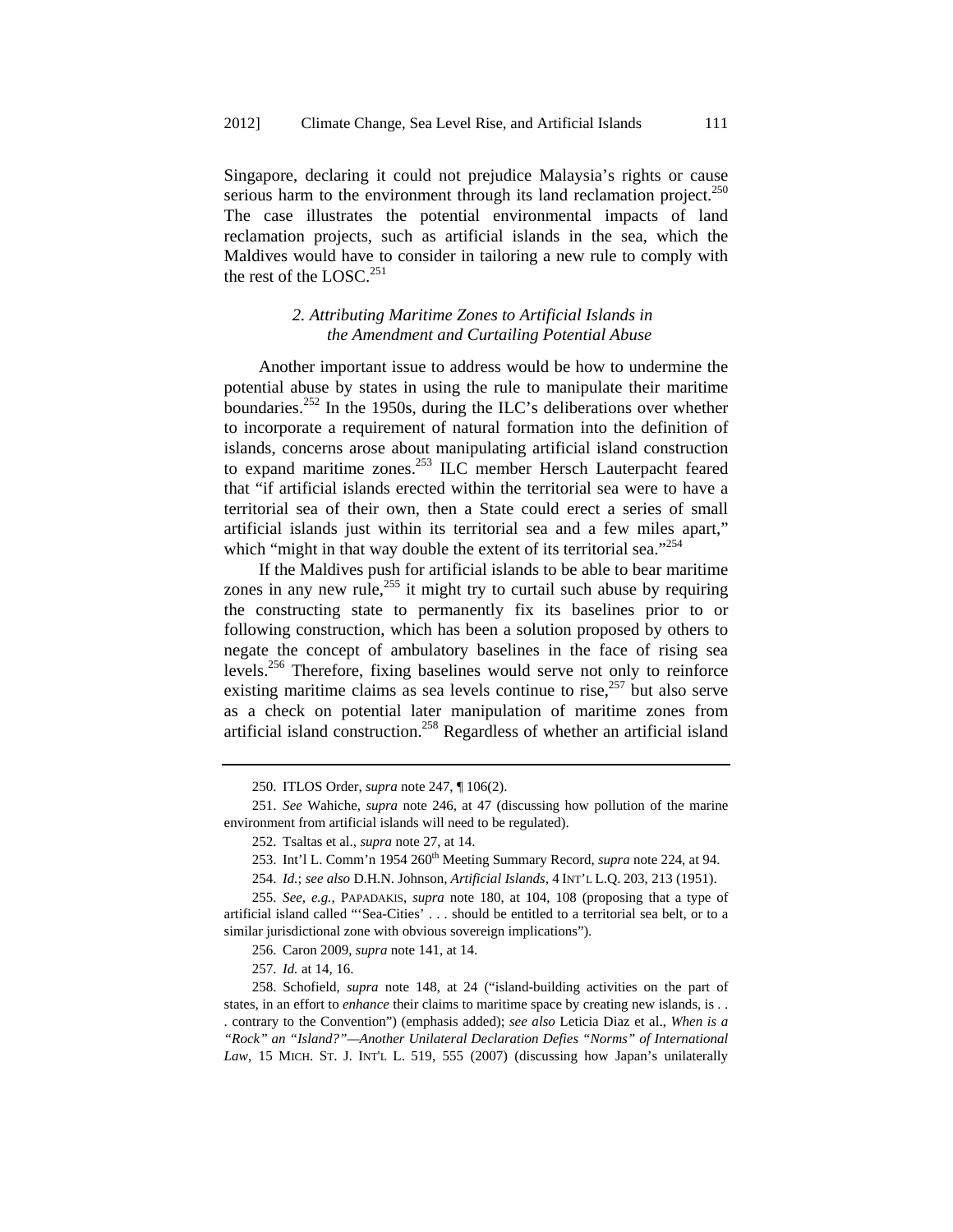is granted the ability to generate maritime zones, its presence would at least lend greater legitimacy to freezing maritime zones in the absence of naturally formed land. $259$ 

Requiring any new rule to be subjected to compulsory dispute settlement procedures under Part XV of the LOSC, could provide another enforcement mechanism to curtail the potential for abuse that might occur if maritime zones were allowed to be attributed to artificial islands.260 Part XV of the Convention calls for settling disputes concerning the LOSC's interpretation or application through peaceful means.<sup>261</sup> The LOSC gives primacy to settling disputes through informal means such as negotiation, but if the parties to the dispute fail to settle informally, then the parties may choose among a number of third-party adjudicatory tribunals having the power to render binding decisions.<sup>262</sup> Notably, state parties are explicitly exempt or may opt out from compulsory dispute settlement regarding certain types of disputes under the Convention.<sup>263</sup> However, to give credence to curtailing abuse under a rule attributing maritime zones to artificial islands, states should not be exempt from Part XV regarding such a provision under the LOSC.<sup>264</sup>

## *3. Attributing Statehood to Artificial Islands in the Amendment and Clarifying the Uncertainty*

An additional issue is whether artificial islands could be characterized as defined territory for the purpose of maintaining statehood.<sup>265</sup> It is not clear whether a state may continue to exist if its territory is solely made up of artificial islands after losing its naturally

proposed construction of artificial islands around small rocks located in the Pacific Ocean in order to generate an exclusive economic zone would undermine the purpose of the LOSC).

<sup>259.</sup> David D. Caron questions whether it is equitable for an island state to maintain its maritime zones if its land mass becomes completely submerged. Caron 2009, *supra* note 141, at 16; *see also* Tsaltas et al., *supra* note 27, at 6 (discussing how artificial islands could be used as "sovereignty markers").

<sup>260.</sup> LOSC, *supra* note 11, at art. 279-299.

<sup>261.</sup> *Id.* art. 279; Joanna Mossop, *The Future of Compulsory Dispute Settlement Under the Law of the Sea Convention*, 36 VICT. U. WELLINGTON L. REV. 683, 684 (2005).

<sup>262.</sup> John E. Noyes, *The International Tribunal for the Law of the Sea*, 32 CORNELL INT'L L.J. 109, 118-119 (1998).

<sup>263.</sup> LOSC, *supra* note 11, art. 297-298.

<sup>264.</sup> *Id*.

<sup>265.</sup> *See* Lawrence A. Horn, *To Be or not to Be: The Republic of Minerva – Nation Founding by Individuals*, 12 COLUM. J. TRANSNAT'L L. 520, 539 (1973) ("it is not clear whether such artificially created islands would fulfill the definition of territory under international law").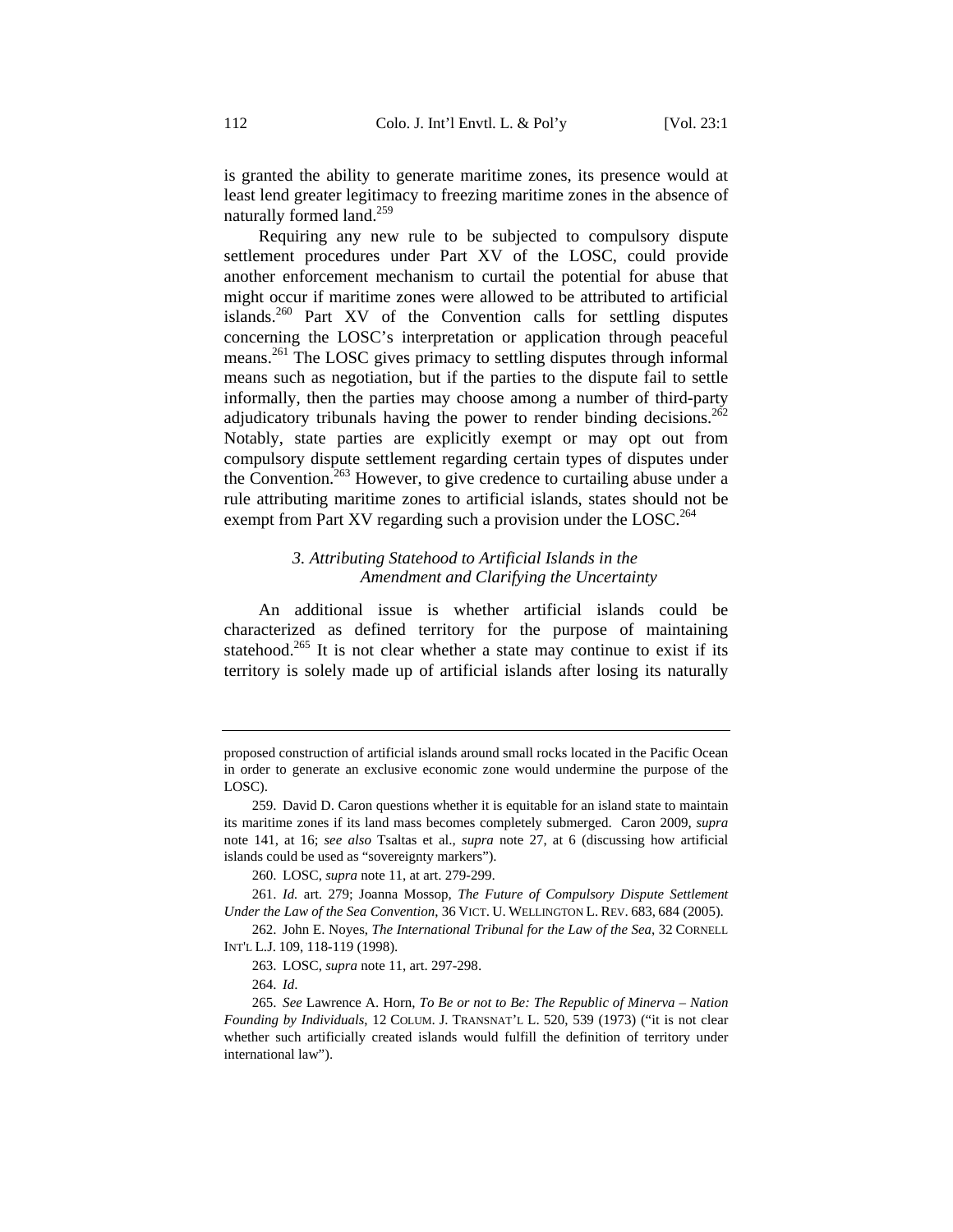formed islands to sea level rise.<sup>266</sup> Although a few municipal court  $decisions<sup>267</sup>$  and legal commentators have discussed whether a new state may be borne out of an artificial island, many authorities seem to remain silent on whether an existing state may maintain statehood exclusively through artificial island construction.<sup>268</sup> Comprehensive research has only unraveled the thoughts of one scholar who claims that "artificial islands constructed by, or under the auspices of, a State, and occupied by it, shall be subject to its sovereignty and control as any other part of its territory."<sup>269</sup> This scholar also advocates for treating artificial islands just like natural islands, including for the purpose of generating a territorial sea.<sup>270</sup>

Another commentator argues that international law permits other types of artificial construction projects, such as conservation of the coastline or even islands.<sup>271</sup> For example, the Netherlands has taken the approach of building an elaborate system of dikes and dams to ward off sea level rise.<sup>272</sup> Similarly, the construction and occupation of Hulhumalé

268. *See, e.g.*, Trevor A. Dennis, *The Principality of Sealand: Nation Building by Individuals*, 10 TULSA J. COMP. & INT'L L. 261, 296 (2002) ("international law does not provide any conclusive answers as to the status of The Principality of Sealand . . . the creation of new states by individuals is such a rare event it has simply not been adequately addressed by the international community"); Frank B. Arenas, *Cyberspace Jurisdiction and the Implications of Sealand*, 88 IOWA L. REV. 1165, 1178, 1181 (2003) (discussing how the artificial installation called Sealand likely fails to satisfy the requisite criteria of the Montevideo Convention including the defined territory element); Samuel Pyeatt Menefee, *"Republics of the Reefs:" Nation-Building on the Continental Shelf and in the World's Oceans*, 25 CAL. W. INT'L L.J. 81, 81, 111 (1994) (discussing how attempted creations of a number of new states, including by artificial island construction, on the continental shelf have failed).

269. PAPADAKIS, *supra* note 180, at 112.

271. Soons, *supra* note 18, at 222.

272. DELTAWERKEN, *Delta Works*, http://www.deltawerken.com/23 (last visited Feb. 8, 2011); Yamamoto & Esteban, *supra* note 16, at 3 (discussing how island states might use sea dykes to protect against inundation of their land masses, much like how the Dutch have done); Titus, *supra* note 10, at 19; Pier Vellinga, *The Netherlands, The Three* 

<sup>266.</sup> Tsaltas et al., *supra* note 27, at 15-16; *see also* PAPADAKIS, *supra* note 180, at 112 (arguing that states have the right to construct artificial islands and treat them as territory for sovereignty purposes).

<sup>267.</sup> *See, e.g.*, *United States v. Ray*, 423 F.2d 16, 17-23 (5th Cir. 1970) (regarding a dispute involving private individuals who sought to construct artificial islands on the Triumph and Long Reefs four and one half miles off Florida's coast through dredging seabed material and using it to fill the reefs to create newly planned state, the Grand Capri Republic); *Chierici and Rosa*, *supra* note 243, at 258-61 (disputing a small artificial island built by private individuals 300 meters outside Italy's territorial sea); *In Re Duchy of Sealand*, 80 I.L.R. 685 (Admin. Ct. of Cologne 1978) (Ger.) (holding that an anti-aircraft platform used to assert new statehood did not satisfy the territory element of statehood).

<sup>270.</sup> *Id.* at 5.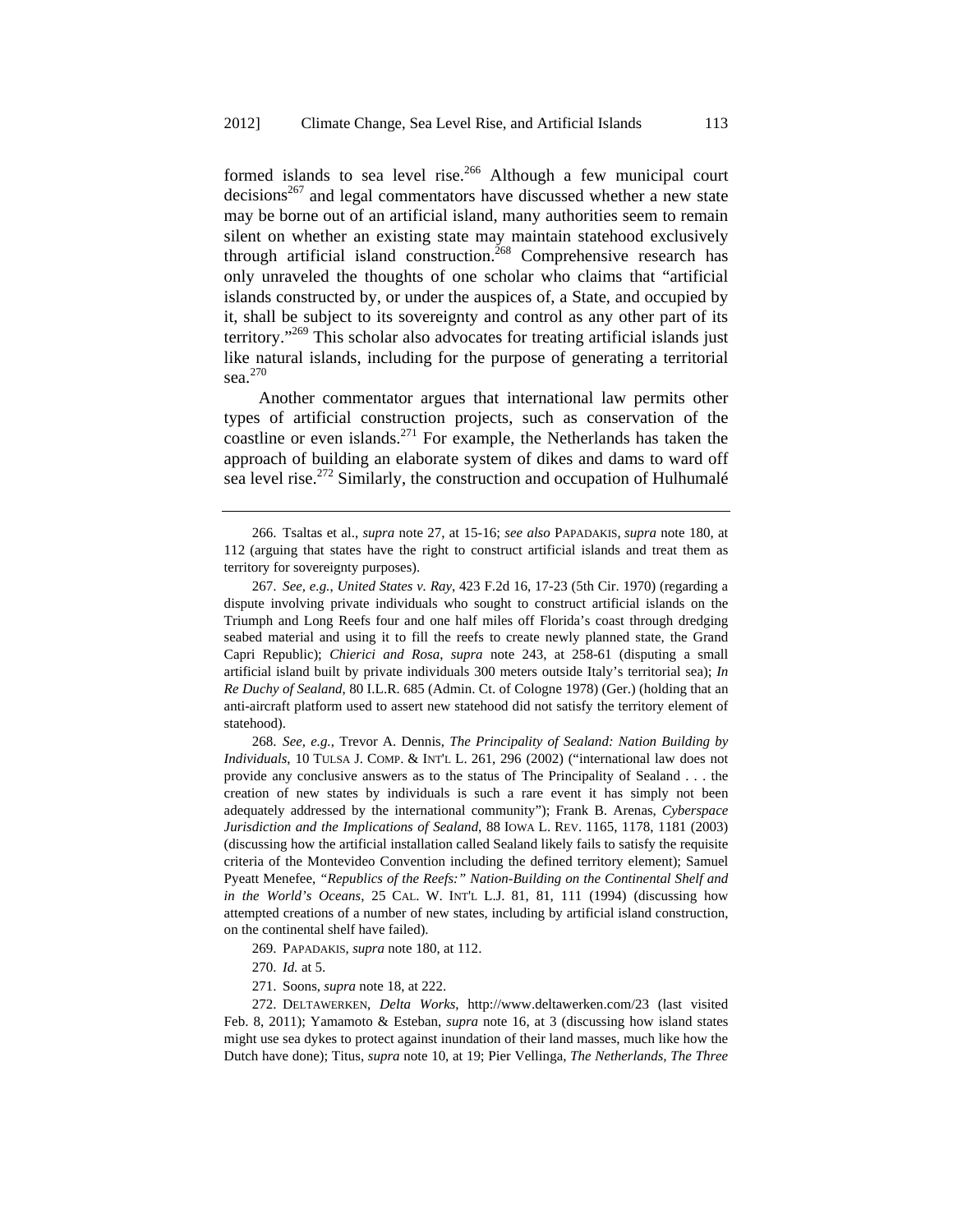was an act of an existing state.<sup>273</sup> Admittedly, the Netherlands' continued exercise of sovereignty over areas of land it has reclaimed does not appear to have been challenged by the international community. $274$ However, just because there has not been any current or past objection to these practices does not mean there may not be objections in the future. $^{275}$ 

In the absence of a concrete legal doctrine,  $276$  and to ensure that inundated states can continue to exist on artificial islands, the Maldives might advocate for enshrining in the LOSC a recognition-based theory by the international community to give effect to artificial island construction for this purpose, $277$  akin to the constitutive theory of statehood.<sup>278</sup> After all, even if states establish a common practice toward the treatment of artificial structures, and under international law construction need not be approved at the international level, "it is not just advisable, but frequently simply mandatory to commence consultation."279 This recognition could come from an international body such as the UN General Assembly, which may render resolutions that are not actually legally binding<sup>280</sup> but in some circumstances may be strong

*Foreign Perspectives*, 15 EPA J. 28, 28 (1989).

278. LAUTERPACHT, *supra* note 70, at 38.

279. Galea, *supra* note 25, at 125 (citing Erik Jaap Molenarr, *Airports at Sea: International Legal Implications*, 14(3) INT'L J. MARINE & COASTAL L. 371, 386 (1999)).

280. U.N., *Functions and Powers of the General Assembly*,

<sup>273.</sup> *See generally* Hulhumalé Background, *supra* note 54 ("Hulhumalé is the most ambitious land reclamation and urban development project undertaken by the Government of [the] Maldives to date").

<sup>274.</sup> Yamamoto & Esteban, *supra* note 16, at 7.

<sup>275.</sup> *See* Tsaltas et al., *supra* note 27, at 16-17 (discussing how rights of artificial island construction will eventually develop in the face of climate change and proposing that the implications of such claims should be considered now).

<sup>276.</sup> *Id.* at 15.

<sup>277.</sup> *See* PAPADAKIS, *supra* note 180, at 37, 112-15 (citing GEORG SCHWARZENBERGER, A MANUAL OF INTERNATIONAL LAW 69 (5th ed. 1967)) (discussing how artificial islands could be used to create new states or expand existing states, and how new sovereign states built out of artificial islands "may be legitimized through general recognition by the existing state subjects of international law"); *see also* Yamamoto & Esteban, *supra* note 16, at 6 ("Island States such as Tuvalu and Maldives are facing the threat of losing their territories not because of a war or occupation, but as a result of rising sea levels caused by climate change, a situation that has never happened before. If they lose their territory they would depend on other States to recognize their international personality"); Rosemary Rayfuse, *International Law and Disappearing States: Utilising Maritime Entitlements to Overcome the Statehood Dilemma*, University of New South Wales Faculty of Law Research Series, Working Paper No. 52, 9, 12 (2010), *available at*

http://law.bepress.com/cgi/viewcontent.cgi?article=1247&context=unswwps (calling for recognition of "deterritorialized state[s]").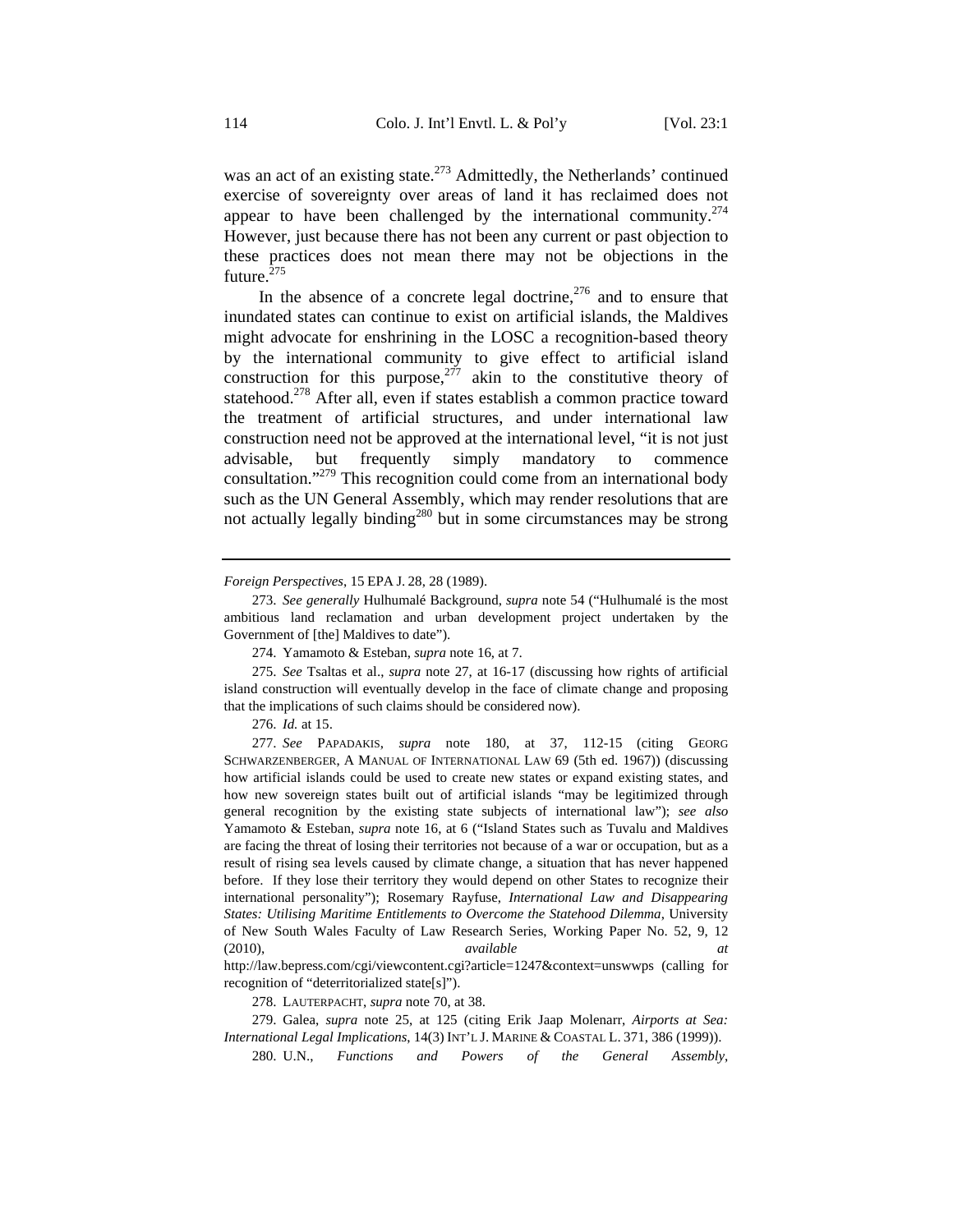evidence of an emerging norm of customary international law.<sup>281</sup> Another potential forum is the Security Council, which has the authority, under Chapter VII of the UN Charter, to issue legally binding resolutions necessary to uphold international peace and security.<sup>282</sup> Climate change and the submergence of an entire state to sea level rise may impact international peace and security, such as perpetuating maritime border disputes.<sup>283</sup>

Finally, it may be necessary to precisely define the type of artificial island that could take on these attributes,  $284$  due to the fact that the term 'artificial island' is not adequately defined in the LOSC.<sup>285</sup> A formulated working definition reflecting new and different uses of artificial islands<sup>286</sup> might take into consideration what physical characteristics the artificial island might need to be considered a defined territory for the purpose of maintaining statehood.287 Artificial structures such as seawalls and even artificial islands have been used previously by governments for the preservation and reclamation of land, but it is not clear whether such structures could be considered a territory in the event that all of that state's naturally formed territory became submerged by rising sea levels.288 One commentator answers this question in the negative, taking the view that the territory element of statehood is equal to "land territory, and not . . . artificial constructions built on the sea-bed."<sup>289</sup> However, the

283. Press Release, Security Council, Security Council Holds First-Ever Debate on Impact of Climate Change on Peace, Security, Hearing Over 50 Speakers, U.N. Doc. SC/9000 (Apr. 17, 2007), http://www.un.org/News/Press/docs/2007/sc9000.doc.htm/ (last visited Oct. 6, 2011) (Jeem Lippwe speaking on behalf of Federated States of Micronesia); Christopher K. Penny, Greening the Security Council: Climate Change as an Emerging 'Threat to International Peace and Security' 38-39 (Jun. 2005) (unpublished manuscript) (on file with International Human Dimensions Program), *available at* http://www.gechs.org/downloads/holmen/Penny.pdf.

284. *See* PAPADAKIS, *supra* note 180, at 105.

285. Menefee, *supra* note 176, at 209-10.

286. Galea, *supra* note 25, at 127-30.

287. *See* PAPADAKIS, *supra* note 180, at 105 (discussing how there should be a category of artificial islands called "Sea-Cities" that encompasses factors to make it "of the nature of territory" to make it "capabl[e] of being subjected to the sovereignty of a State as 'territory,' and [having] a degree of permanence similar to that possessed by a natural island").

288. *See* Tsaltas et al., *supra* note 27, at 4, 6 (pointing out that whether a state's territory may be made up of solely artificial islands in the event of sea level rise remains an unsettled legal question).

289. N.A. MARYAN GREEN, INTERNATIONAL LAW: LAW OF PEACE 34 (2nd ed. 1982); *see also* James Crawford, *Islands as Sovereign Nations*, 38 INT'L & COMP. L.Q. 277, 279

http://www.un.org/en/ga/about/background.shtml (last visited Feb. 8, 2011).

<sup>281.</sup> DAMROSCH ET AL., *supra* note 237, at 146.

<sup>282.</sup> U.N. Charter art. 39; Peter Hulsroj, *The Legal Function of the Security Council*, 1 CHINESE J. INT'L L. 59, 60 (2002).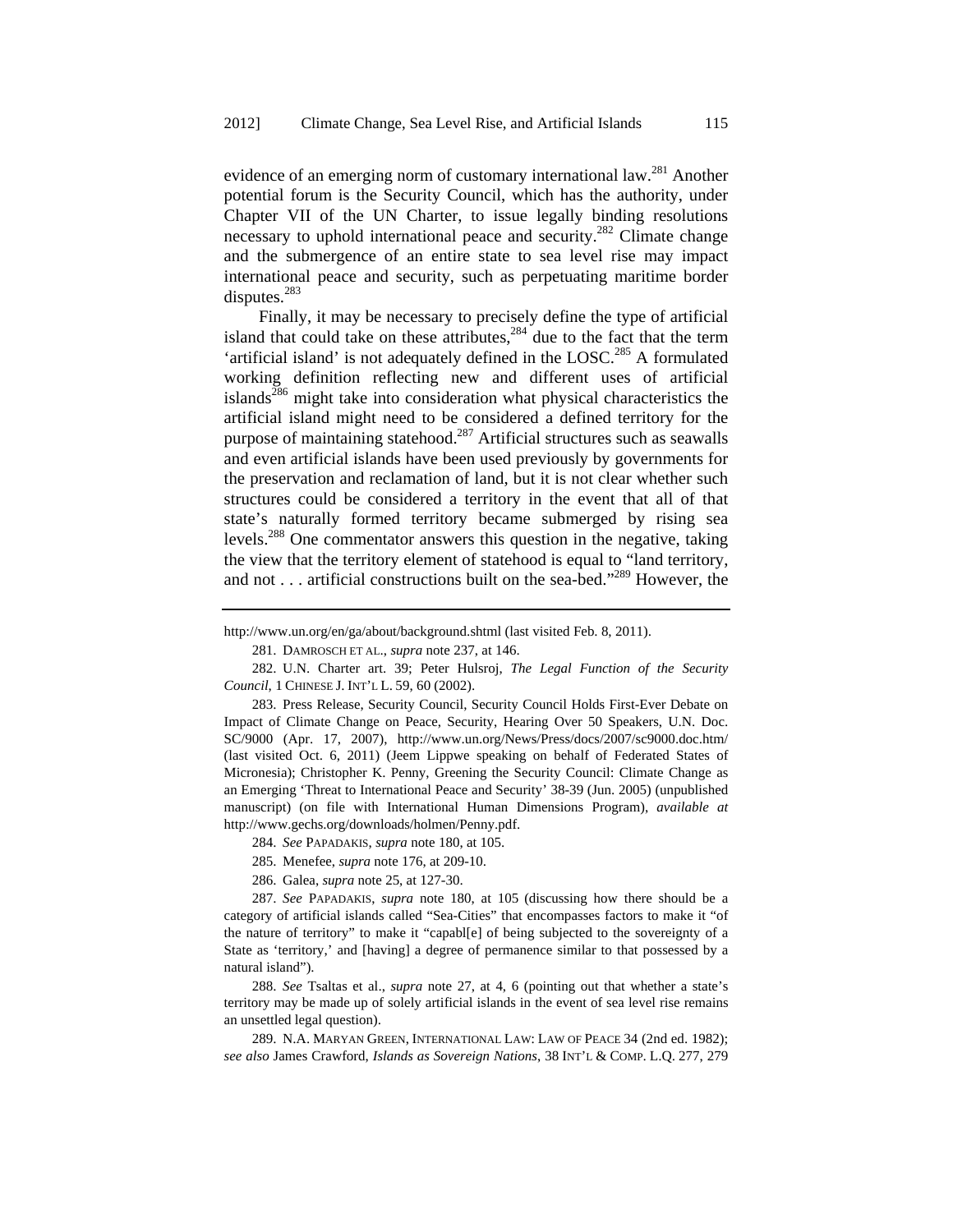commentator only speaks of this qualification in the context of forming a new state, not the continuity of an existing state<sup>290</sup> such as the Maldives.<sup>291</sup>

Looking to existing jurisprudence and scholarship may help LOSC states parties tailor the definition of an artificial island under the LOSC in such a way as to encompass the defined territory element of statehood. For instance, the meaning of a defined territory in the context of artificial island construction was litigated in a 1978 German court case, *In Re Duchy of Sealand*. 292 It is worth mentioning that while this is a municipal court case, such cases may serve as a subsidiary means for determining new rules of international law.293 In response to the attempt to declare nationality in a new state called 'Sealand,' comprising of a British World War II anti-aircraft platform located off the coast of Great Britain, the Administrative Court of Cologne ultimately held that Sealand failed the territory and population requirements of statehood.<sup>294</sup>

The court asserted that a military structure sitting sixty feet above water,<sup>295</sup> with two large concrete shafts driven into the seabed, did not satisfy the territory element of statehood.<sup>296</sup> To be a defined territory, the court reasoned that the area must be "situated on any fixed point on the surface of the earth," and furthermore, "only those parts on the surface of the earth which have come into existence in a natural way can be recognized as constituting State territory."<sup>297</sup> Although the concrete shafts were fastened to the seabed, the judges reasoned that this did not make the platform part of the earth's surface or "land territory" because under international law territory only encompasses structures comprising a defined area on the surface of the planet.<sup> $298$ </sup> The court concluded that "[s]tate territory within the meaning of international law must be either

<sup>(1989) (&</sup>quot;artificial islands cannot form the basis for territorial States any more than can ships").

<sup>290.</sup> GREEN, *supra* note 289, at 34.

<sup>291.</sup> The Maldives achieved independence in 1965. JOHN S. BOWMAN, COLUMBIA CHRONOLOGIES OF ASIAN HISTORY AND CULTURE 391 (2000).

<sup>292.</sup> *Sealand*, 80 I.L.R., at 685-87.

<sup>293.</sup> Statute of the International Court of Justice art. 38(d), Jun. 26, 1945, 3 Bevans 1179; SHABTAI ROSENNE, THE PERPLEXITIES OF MODERN INTERNATIONAL LAW 46 (2004) ("[t]he term judicial decisions does not refer only to decisions of international courts or tribunals. It also envisages . . . relevant internal judicial decisions").

<sup>294.</sup> *Sealand*, 80 I.L.R., at 683-85.

<sup>295.</sup> Matt Rosenberg, *Where in the World?*, DALL. MORNING NEWS (Texas), Feb. 4, 2001, at 5G.

<sup>296.</sup> *Sealand*, 80 I.L.R., at 685.

<sup>297.</sup> *Id.*

<sup>298.</sup> *Id.*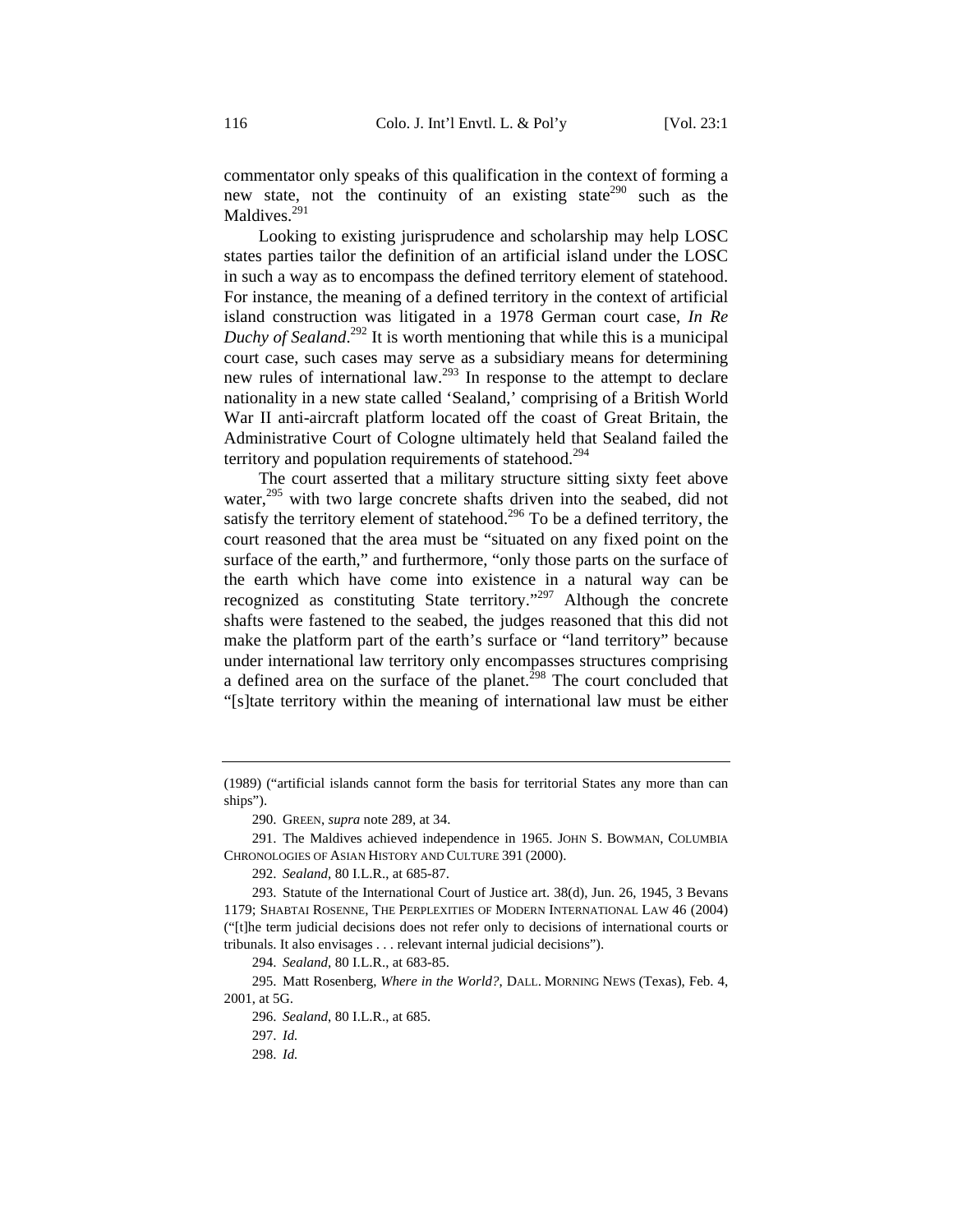'mother earth' or something standing directly thereon."<sup>299</sup>

Legal commentators may provide more guidance on what may constitute a territory for artificial island construction.<sup>300</sup> For example, one scholar distinguishes between an "installation," defined as human built structures made out of steel or concrete, and an "artificial island," which is constructed with natural materials such as soil and rocks.<sup>301</sup> This commentator considers the latter, but not the former, to be the "nature of territory."302 Regarding the Maldives, the construction of Hulhumalé was a reclamation project, performed by dredging sand from the sea floor and depositing it in a shallow lagoon,  $303$  which seems to be in line with what this commentator would consider to be territory.<sup>304</sup> One scholar even goes so far as to argue that if an existing natural island is artificially conserved it would not lose its status as an "island."305 Another commentator points out that because the definition of an island itself must constitute "an area of land," there are two factors within this requirement that should be met, which could be relevant to any new definition of artificial islands:

Firstly, that a formation must have at least attachment to the seabed to have insular characteristics; and secondly, that the formation should . . . have an equivalent degree of permanence. These twin characteristics could, prima facie, appear to rule out as having insular status anchored ships, naturally-formed floating formulations (e.g. icebergs), technical insulations, and so-called "stilt villages[,]" as all lack them.<sup>306</sup>

Ultimately, articulating a precise definition of an artificial island to maintain statehood and maritime zones must be left to the delegations of a future LOSC review conference, but the above discussion may prove to be helpful to

<sup>299.</sup> *Id.* at 685-86.

<sup>300.</sup> *See, e.g.*, PAPADAKIS, *supra* note 180, at 6.

<sup>301.</sup> *Id.*

<sup>302.</sup> *Id.*

<sup>303.</sup> Jon Hamilton, *Maldives Builds Barriers to Global Warming*, NAT'L PUB. RADIO, Jan. 28, 2008, http://www.npr.org/templates/story/story.php?storyId=18425626/ (last visited Feb. 8, 2011); *see also* DEME Report, *supra* note 55.

<sup>304.</sup> *See* PAPADAKIS, *supra* note 179, at 6 (discussing how artificial islands made by manipulating soil and rocks in the ocean takes on the status of the "nature of territory").

<sup>305.</sup> Soons, *supra* note 18, at 222 (citing PAPADAKIS, *supra* note 179, at 91-97). Additionally, one scholar wishes for the definition of natural island to be expanded to encompass "[i]slands which have lost the quality of being above water at high tide retain the status of islands even in those instances where they are aided by artificial works to the extent of re- establishing their natural status of islands." Galea, *supra* note 25, at 130.

<sup>306.</sup> CLIVE R. SYMMONS, THE MARITIME ZONES OF ISLANDS IN INTERNATIONAL LAW 21 (1979); *see also* Johnson, *supra* note 254, at 214 (mentioning that that an artificial island that is permanent in nature should be considered territory for statehood).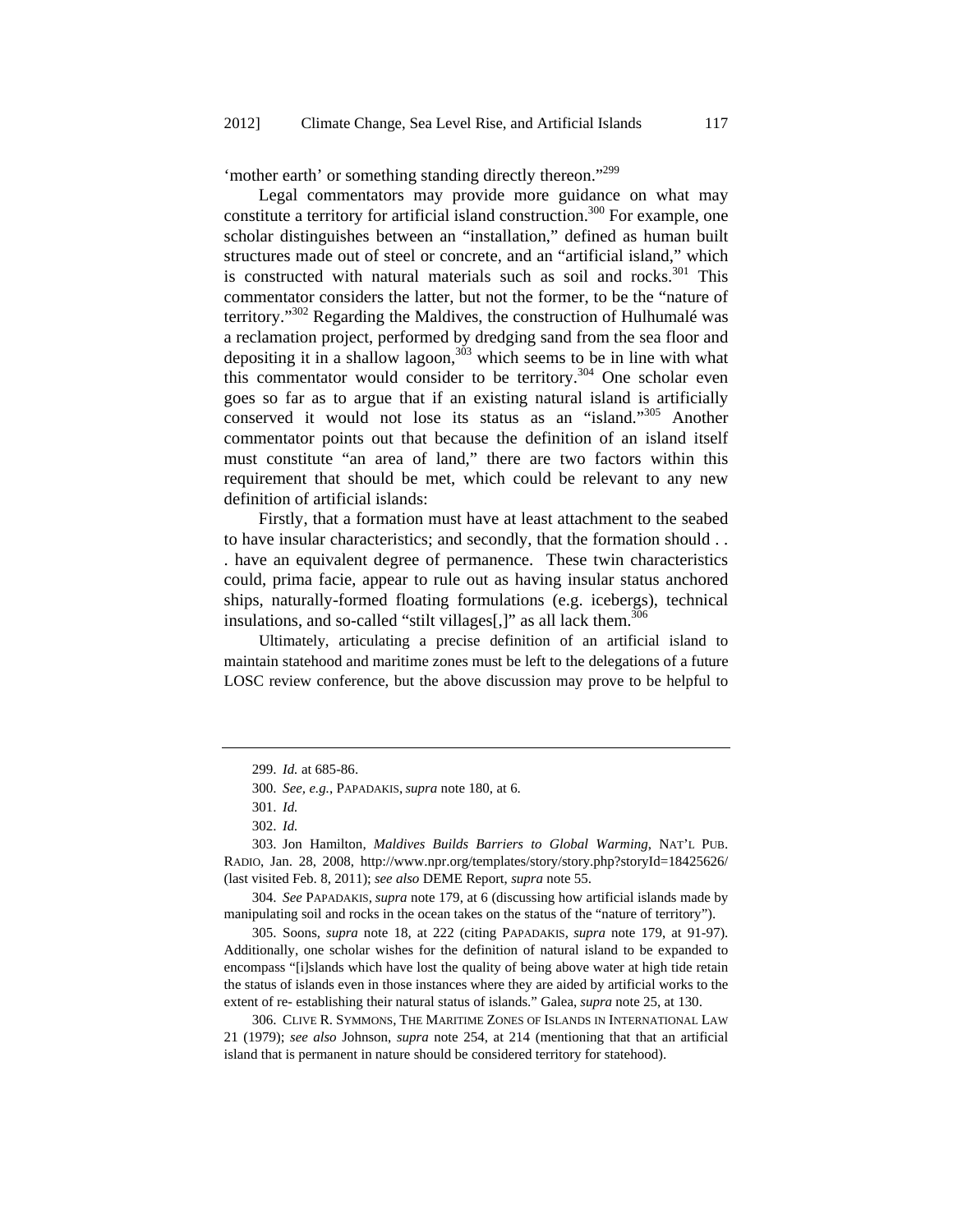future drafters of a new provision. $307$ 

#### *4. Summarizing Remarks*

As a "comprehensive constitution of the oceans" the LOSC from its inception was intended to be evolutionary in the face of change, not static.<sup>308</sup> By incorporating new rules into the Convention to impute statehood and maritime zones to an artificial island and considering the discussed issues above,  $309$  the LOSC can continue to fulfill this mandate and respond to continued changes in the international legal order of the oceans well into the future.<sup>310</sup> Moreover, such rules could "promote the economic and social advancement" of the Maldivian people, in line with the LOSC's preamble, if a state is allowed to maintain its maritime zones and statehood through artificial island construction.<sup>311</sup> However, numerous issues would need to be dealt with in tailoring such a new rule, including how to appropriately attribute maritime zones and statehood to human-made areas of land that were never intended to have such wideranging significance under the LOSC. The discussion above regarding these issues may offer some guidance to state parties in creating an appropriate characterization of artificial islands in envisaging these new uses.

## VI. CONCLUSION

The nationals of the Maldives have expressed disgust that Hulhumalé is "an ugly mis-fit among the picture perfect beaches of their Indian Ocean archipelago."<sup>312</sup> However, the construction of such an artificial island ought to be advocated by the Maldives and other small island states as a solution to otherwise potentially losing statehood and maritime claims as sea levels continue to rise.<sup>313</sup> Other states, including

<sup>307.</sup> *See generally* Johnson, *supra* note 254, at 215 (in the context of the First Law of the Sea Conference, discussing how international treaty drafting bodies will ultimately have the task of recommending the types of artificial islands that may bear territorial seas of their own).

<sup>308.</sup> Tommy T.B. Koh, President of the Third United Nations Conference on the Law of the Sea, Remarks at the Final Session of the Conference at Montego Bay 1 (Dec. 6-11, 1982), *available at* http://www.un.org/Depts/los/convention\_agreements/texts/koh\_english.pdf.

<sup>309.</sup> *See generally* Tsaltas et al., *supra* note 27, at 15-17 (advocating for an expansion of the legal regime of artificial islands to resolve climate change issues).

<sup>310.</sup> Koh, *supra* note 308, at 1; *see also* GAVOUNELI, *supra* note 242, at 59.

<sup>311.</sup> LOSC, *supra* note 11, at preamble.

<sup>312.</sup> Rosenberg, *supra* note 22, at 16.

<sup>313.</sup> *See generally* Paskal, *supra* note 28 (discussing how the LOSC does not take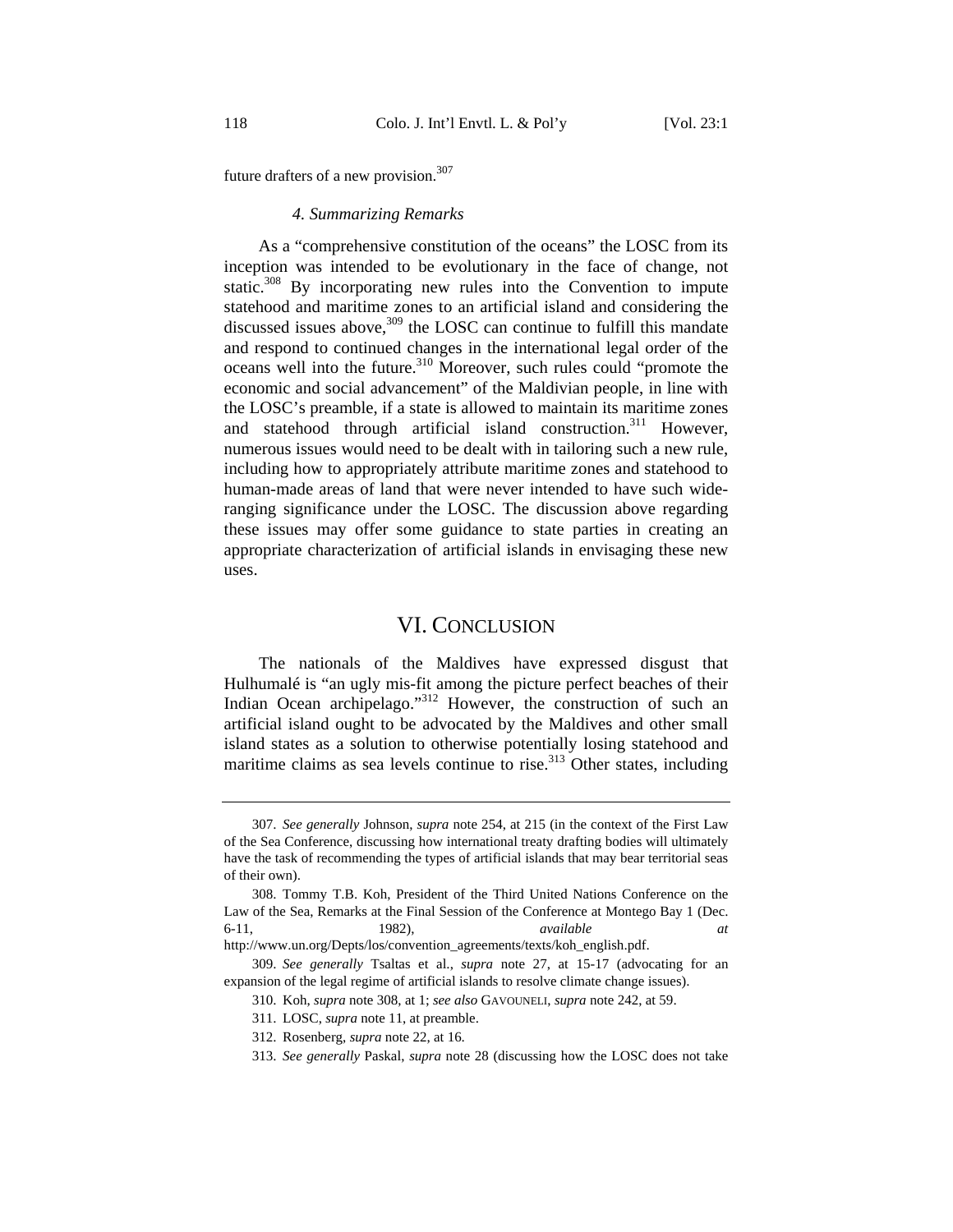Tuvalu, are also considering this option.<sup>314</sup> In order to implement this, the Maldives could advocate for an amendment to the LOSC to give further effect to artificial islands for these purposes. $315$  Notably, some issues might arise in tailoring such a rule, particularly the method in which to attribute maritime zones and statehood to artificial islands, which would need to be dealt with effectively in a way that does not disrupt the remainder of the LOSC.<sup>316</sup>

Even if such an amendment were enshrined in the LOSC, the Maldives would still face practical challenges in the implementation of an artificial island construction program, including the financial costs involved.<sup>317</sup> Hulhumalé cost roughly US\$63 million to build.<sup>318</sup> While the Maldives has considered buying a new homeland with its tourism revenue,<sup>319</sup> perhaps the money might be better spent investing in an artificial land reclamation program to keep its nationals in their existing territory.320

Constructing artificial islands also may affect the integrity of surrounding natural islands. $321$  For example, when former President Gayoom decided to develop over thirty- six new artificial harbors nationwide between 2004 and 2007, the construction program fundamentally changed sea currents around the islands, which led to significant coastal erosion.<sup>322</sup> The presence of Hulhumalé has similarly

322. *Id.*

into account sea level rise, and discussing how artificial islands could be used to resolve the issues of statehood being lost and the rights that attach to that status, although there are security risks inherent in allowing this); *see also* Gaia Vince, *Paradise Lost?: How the Maldives is Fighting the Rising Tide of Climate Change*, NEW SCIENTIST, May 9, 2009, at 37 (discussing how nongovernmental organization Bluepeace has advocated for an artificial island construction program to combat the effects of climate change).

<sup>314.</sup> Robert Matau, *Tuvalu, Kiribati Look at Options to Relocating*, PAC. ISLAND NEWS ASS'N, Jan. 19, 2010, http://www.pina.com.fj/?p=pacnews&m=read&o=7544228754b550cb34f172e1058050& PHPSESSID=f29620c841a39d6e003cb9df38bf4b8f (last visited Oct. 6, 2011).

<sup>315.</sup> *See* Tsaltas et al., *supra* note 27, at 15-17.

<sup>316.</sup> *See, e.g.*, Menefee, *supra* note 176, at 209-10 (discussing how the LOSC does not characterize a definition for an artificial island).

<sup>317.</sup> Vince, *supra* note 313, at 37; Yamamoto & Esteban, *supra* note 16, at 7*.*

<sup>318.</sup> Simon Gardner, *Nation Builds New Landmass*, MERCURY, Dec. 18, 2004, at 45.

<sup>319.</sup> Barun Roy, *40 Years to Doom?*, BUS. STANDARD, Apr. 9, 2009, at 8.

<sup>320.</sup> *See* Gardner, *supra* note 318, at 45 (pointing out some Maldivians' praise for Hulhumalé and how that island is going to be expanded in the future).

<sup>321.</sup> *See* Christine Toomey, *The Maldives: Trouble in Paradise*, TIMES OF LONDON, Feb. 1, 2009, *available at* http://www.timesonline.co.uk/tol/news/environment/article5604464.ece (discussing how constructing man-made harbors in the Maldives led to erosion of surrounding islands).